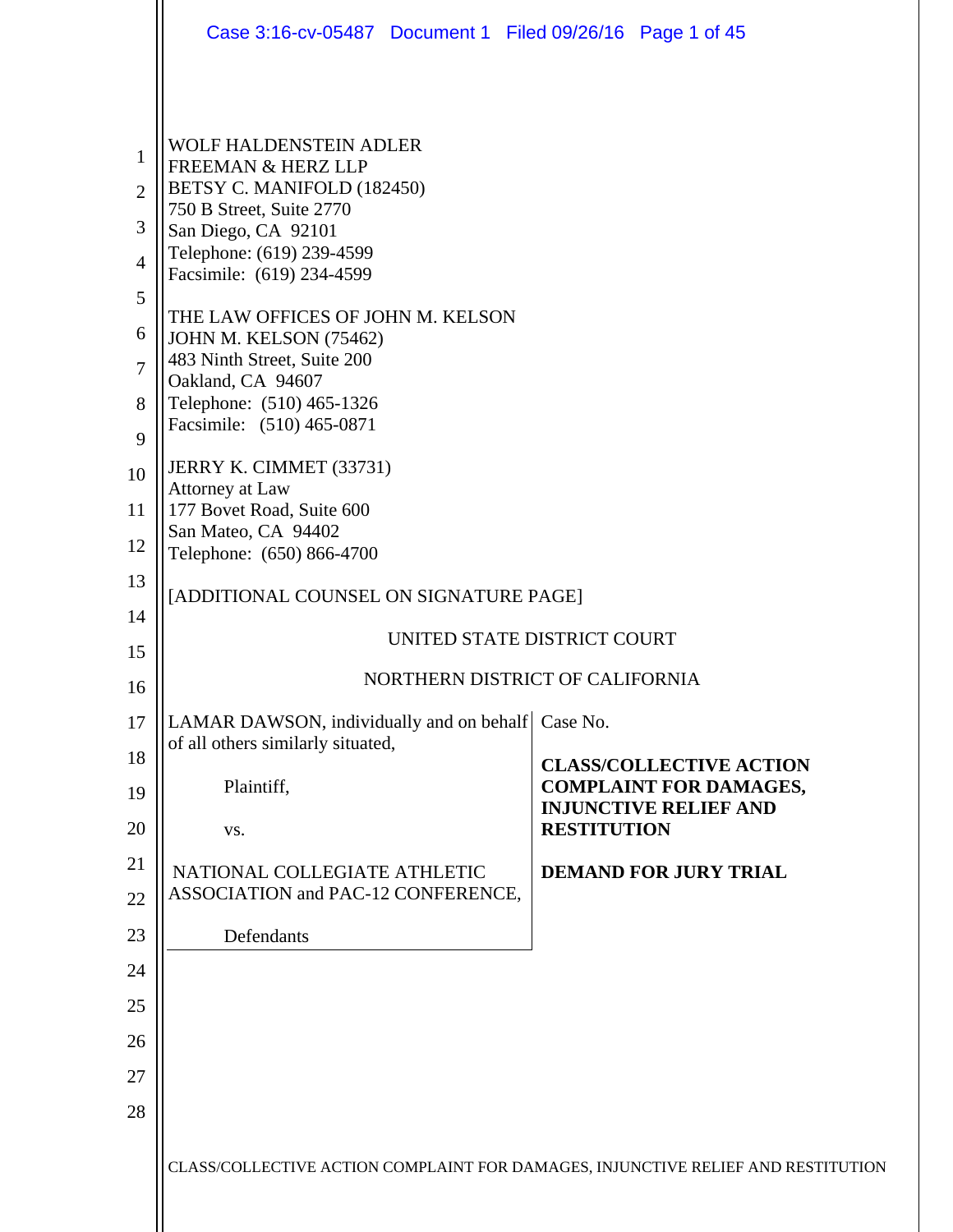2 3 The Representative Plaintiff LAMAR DAWSON ("Plaintiff"), by and through his attorneys, for his complaint, makes the following allegations upon personal knowledge as to himself and his own acts, and upon information and belief as to all other matters, as follows:

4

1

### **PRELIMINARY STATEMENT**

5 6 7 8 9 10 11 12 13 1. This is a class/collective action, seeking unpaid wages, including unpaid overtime compensation and interest thereon, required minimum wage payments, waiting time penalties, liquidated damages and other penalties, injunctive and other equitable relief and reasonable attorneys' fees and costs, under, *inter alia*, the Fair Labor Standards Act ("FLSA") Sections 6 and 7, 29 U.S.C. §§ 206 and 207. This action further invokes the supplemental jurisdiction of this Court to consider claims arising under California law (*e.g*., Title 8 of the California Code of Regulations, California Labor Code sections 200-204, inclusive, 216-218.6, 223, 226, 510, 1174, 1194, 1194.2, 1197 and California Business and Professions Code sections 17200, *et seq*., and Code of Civil Procedure section 1021.5).

14 15 16 17 18 19 20 2. Plaintiff brings this action on behalf of himself and all other members of the FLSA Class and the California Class and Subclasses thereof defined herein below (together the "Classes") who are, or have been, regulated and/or controlled in their employment, and the compensation therefor, as student athletes engaged on the football field by the Defendants NATIONAL COLLEGIATE ATHLETIC ASSOCIATON ("NCAA") and PAC-12 CONFERENCE ("PAC-12") (hereinafter, collectively "Defendants") to the substantial economic benefit of said Defendants.

21 22 23 24 25 26 27 28 3. The "California Class Period" is designated as the time commencing from four (4) years before the date this action was filed through the date of final judgment herein, based upon the allegations that the violations of California's wage and hour laws, as described more fully below, have been ongoing since that time. The "FLSA Class Period" is designated as the time commencing from three (3) years before the date this action was filed through the date of final judgment herein, based upon the allegations that the willful violations of the FLSA, as described more fully below, have been ongoing since at least this period of time. During the Class Periods, Defendants have had a consistent policy of: (1) permitting, encouraging, and/or requiring student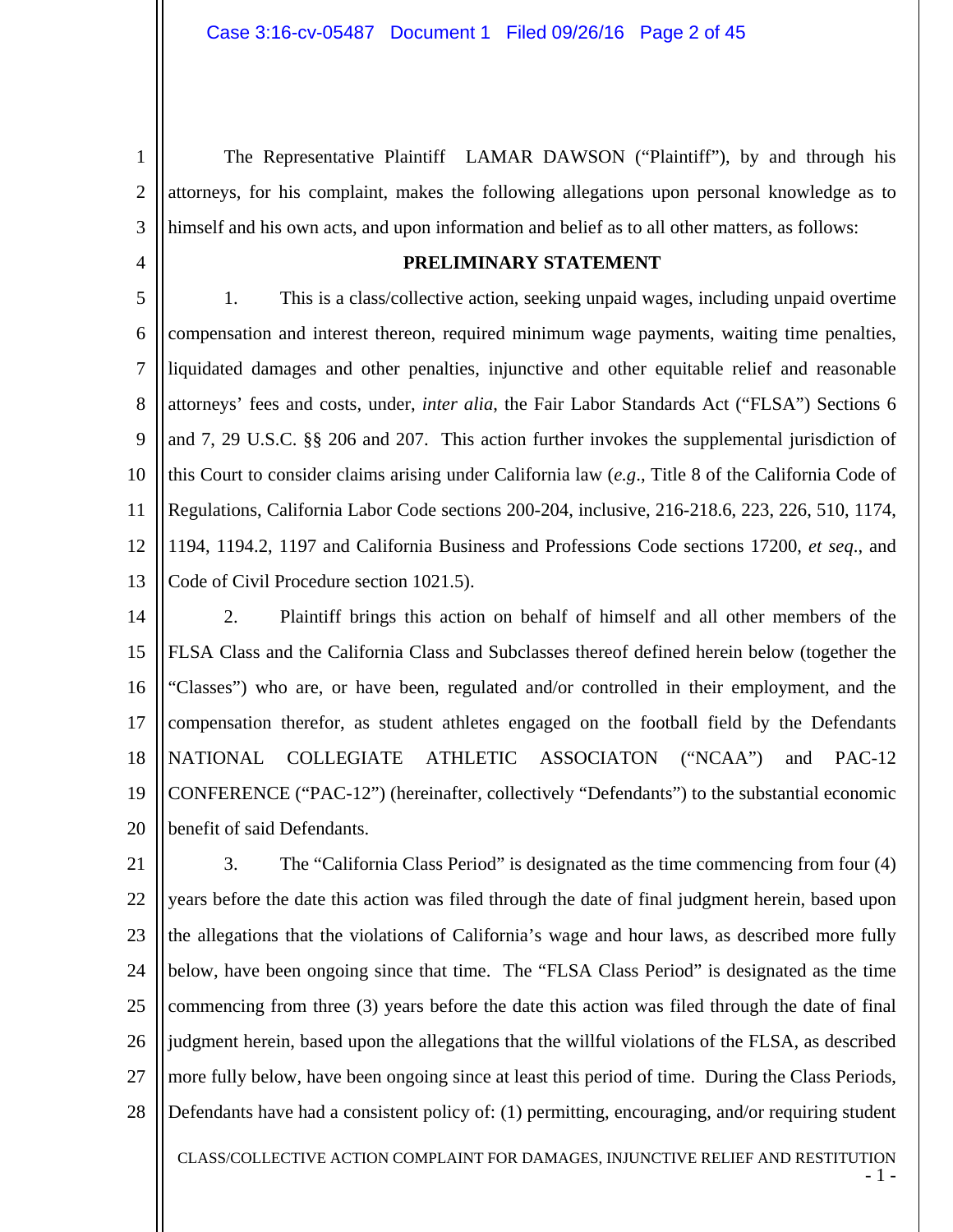1 2 3 4 5 6 7 8 9 10 11 12 13 14 15 athletes, who are subject to their jurisdiction, including Plaintiff and members of the Classes, to work in excess of eight (8) hours per day and in excess of forty (40) hours per week without paying them overtime compensation as required by the FLSA and California's wage and hour laws; (2) failing to pay Plaintiff and California/FLSA Class Members required minimum wage payments for all applicable pay periods; (3) willfully failing to pay compensation (including unpaid overtime) in a prompt and timely manner to Plaintiff and the California Class Members whose employment with Defendants terminated; (4) unlawfully underpaying Plaintiff and the California Class Members all wages due and owing them in applicable pay periods; (5) unlawfully failing to pay Plaintiff and the California Class Members all wages due and owing them in applicable pay periods on a timely basis; (6) willfully failing to provide Plaintiff and the California Class Members with accurate semi-monthly itemized wage statements of the total number of hours each of them worked, the applicable deductions and the applicable hourly rates in effect during the relevant pay period; and (7) violating the provisions of the California Unfair Competition Law ("UCL"), California Business & Professions Code §§ 17200, *et seq*., by Defendants' repeated violations of the California Labor Code as herein below detailed.

16

### **INTRODUCTION**

17 18 19 20 21 22 4. The Fair Labor Standards Act of 1938, as amended, 29 U.S.C. §§ 201, *et seq.* (hereinafter referred to as "the Act" or the "FLSA") provides for minimum standards for both wages and overtime entitlement, and details administrative procedures by which covered work time must be compensated. The enactment of the provisions of the FLSA provides the Federal Courts with substantial authority to stamp out abuses of child labor, equal pay, portal-to-portal activities as well as the overtime and minimum wage pay provisions at issue in this Complaint.

23

24 25 26 5. According to Congressional findings, the existence of labor conditions detrimental to the maintenance of the minimum standard of living for workers engenders unfair business competition, labor disputes, barriers to commerce and the free flow of goods in commerce, and interferes with the orderly and fair marketing of goods.

27 28 6. California's Labor Code and Industrial Welfare Commission ("IWC") Wage Orders provide even more expansive protection to hourly workers, including, but not necessarily

CLASS/COLLECTIVE ACTION COMPLAINT FOR DAMAGES, INJUNCTIVE RELIEF AND RESTITUTION

- 2 -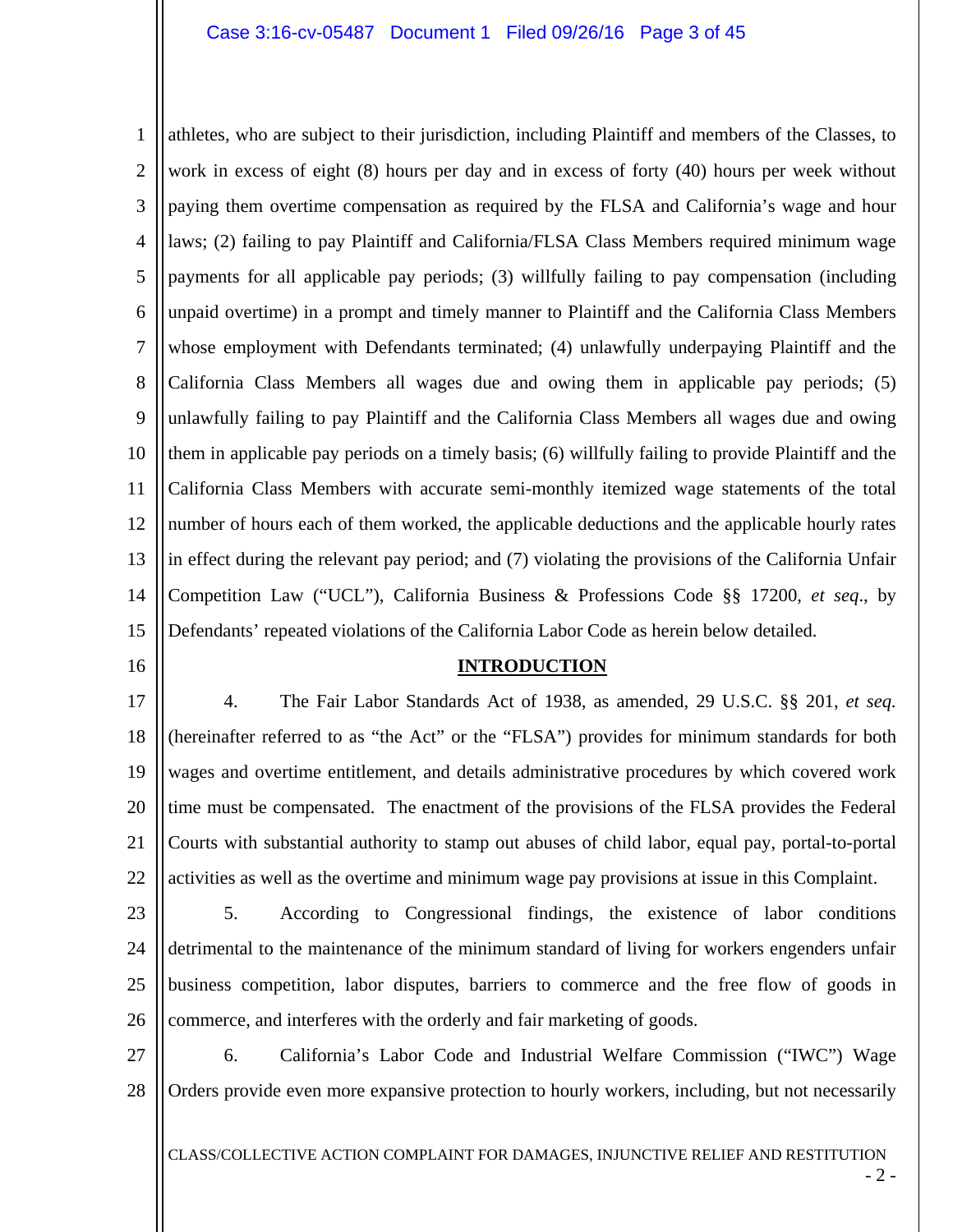1 2 3 limited to, entitlements to overtime pay and work performed beyond eight hours per day, protection against improper wage deductions and substantial penalties for the denial of rest and meal periods.

4 5 6 7 8 7. Defendants have regulated and controlled and continue to regulate and control the employment of student athletes engaged in playing football at the universities and colleges who are participating members of said Defendants. They are "the only game in town" when it comes to prescribing the terms and conditions under which student athletes perform services and compensating student athletes for their services.

9 10 11 12 13 14 15 16 17 18 19 8. College football is a big business for the NCAA's top-tier Division I Football Bowl Subdivision ("FBS") teams and for the athletes who play football for those teams. The NCAA itself says that "[t]he most recent estimate from the NCAA research staff is that college athletics programs annually generate about US\$6.1 billion." *See* Randy R. Grant, John C. Leadley, and Zenon X. Zygmont THE ECONOMICS OF INTERCOLLEGIATE SPORTS ("EIS") at 66 n.17 (2d ed. 2015). In particular, Division I FBS football teams generate and have generated for Defendants billions of dollars a year in revenue through the work performed by the athletes who play football there. Not a single dollar of that enormous revenue would exist if it were not for the efforts of the athletes themselves. In so doing, Defendants have controlled and regulated the employment of student athletes who have not met, and currently do not meet, any test for exemption from the payment of minimum wage, overtime wages and other wage entitlements.

20 21 22 23 24 25 26 27 28 9. The NCAA's top-tier Division I FBS football teams structure and conduct their football operations like any other major business enterprise. For example, Defendant PAC-12, comprised entirely by institutions with Division I FBS football teams, created, owns, and operates the "PAC-12 Network," a fully-integrated multi-media company that includes a national television network, six regional networks, and a digital network. Unlike other conferences, the PAC-12 owns 100 percent of its television networks and reports income of \$116.6 million in total income from the PAC-12 Networks in 2014-2015, up 5% from a year earlier. See http://www.cbssports.com/college-football/news/pac-12-falls-behind-sec-in-money-even-withcommissioner-at-4-million-in-salary/. PAC-12 also sells subscriptions to TV Everywhere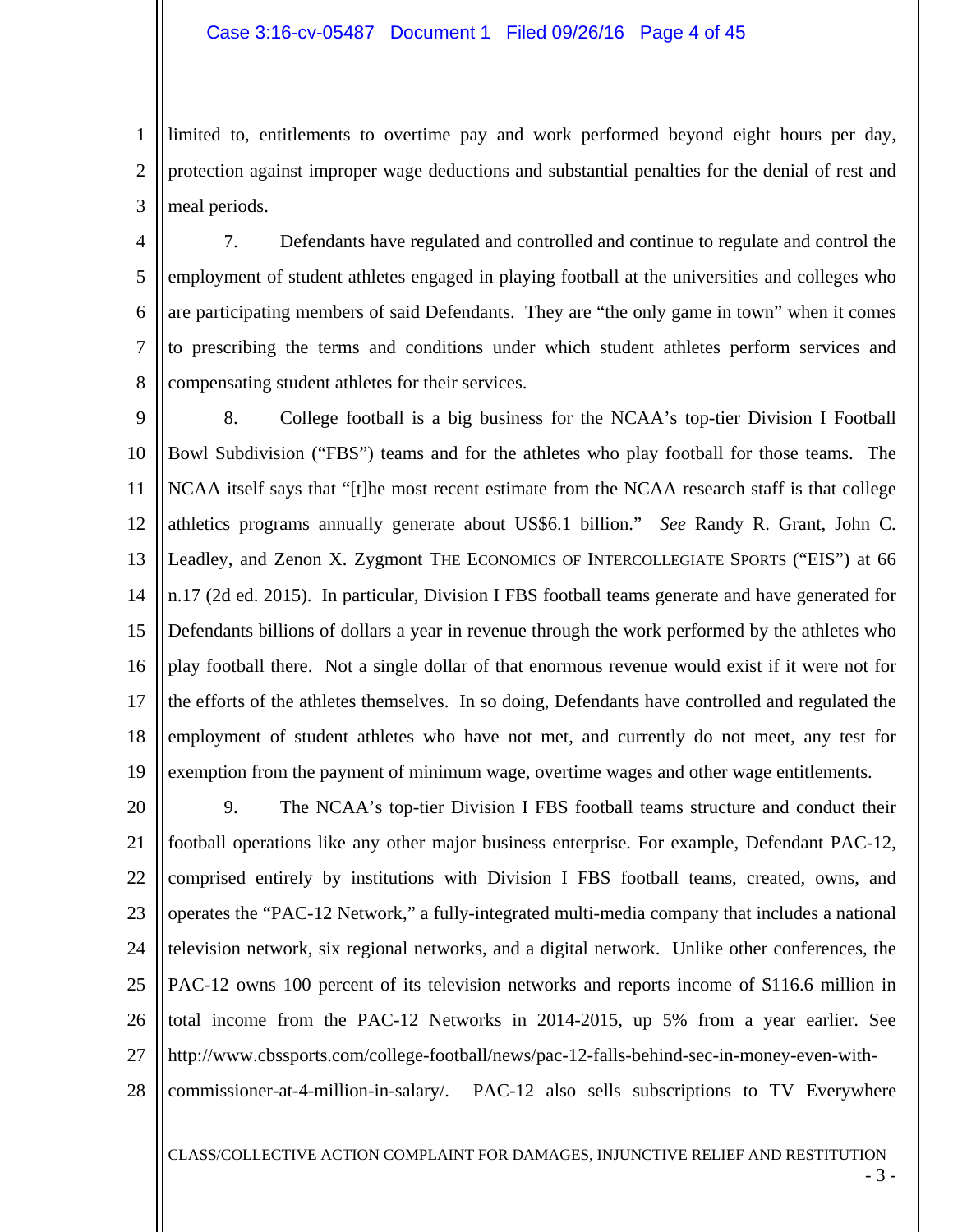1 2 Rights, allowing fans to access PAC-12 televised football games on a digital device anywhere around the world.

3 4 5 6 7 8 9 10 11 12 13 14 15 16 17 18 19 20 21 10. Despite actual knowledge of these facts and legal mandates, Defendants, to their substantial economic advantage, have ignored the wage entitlements of Plaintiff and all other Class members by: (1) permitting, encouraging, and/or requiring student athletes who are subject to their jurisdiction, including Plaintiff and members of the Classes, to work in excess of eight (8) hours per day, in excess of forty (40) hours per week, and on six (6) or more consecutive days per week without paying them overtime compensation as required by the FLSA and California's wage and hour laws; (2) failing to pay Plaintiff and California/FLSA Class Members required minimum wage payments for all applicable pay periods; (3) willfully failing to pay compensation (including unpaid overtime) in a prompt and timely manner to Plaintiff and the California Class Members whose employment with Defendants terminated; (4) unlawfully underpaying Plaintiff and the California Class Members all wages due and owing them in applicable pay periods; (5) unlawfully failing to pay Plaintiff and the California Class Members all wages due and owing them in applicable pay periods on a timely basis; (6) willfully failing to provide Plaintiff and the California Class Members with accurate semi-monthly itemized wage statements of the total number of hours each of them worked, the applicable deductions and the applicable hourly rates in effect during the relevant pay period; and (7) violating the provisions of the California Unfair Competition Law ("UCL"), California Business & Professions Code §§ 17200, *et seq*., by Defendants' repeated violations of the California Labor Code as herein below detailed.

22 23

24 11. Plaintiff is informed and believes and, based thereon, alleges that Defendants knew of these facts and legal mandates throughout the Class Periods, yet, nonetheless, repeatedly authorized and/or ratified the continuing violation of the laws alleged herein.

25 26 27 28 12. In sum, despite Defendants' knowledge of the entitlements of Plaintiff and the Classes to premium (overtime) pay, as well as required minimum wage payments, Defendants failed to provide the same to Plaintiff and the members of the Classes in violation of the FLSA and California Labor Law, Industrial Welfare Commission Orders and Title 8 of the California

CLASS/COLLECTIVE ACTION COMPLAINT FOR DAMAGES, INJUNCTIVE RELIEF AND RESTITUTION

- 4 -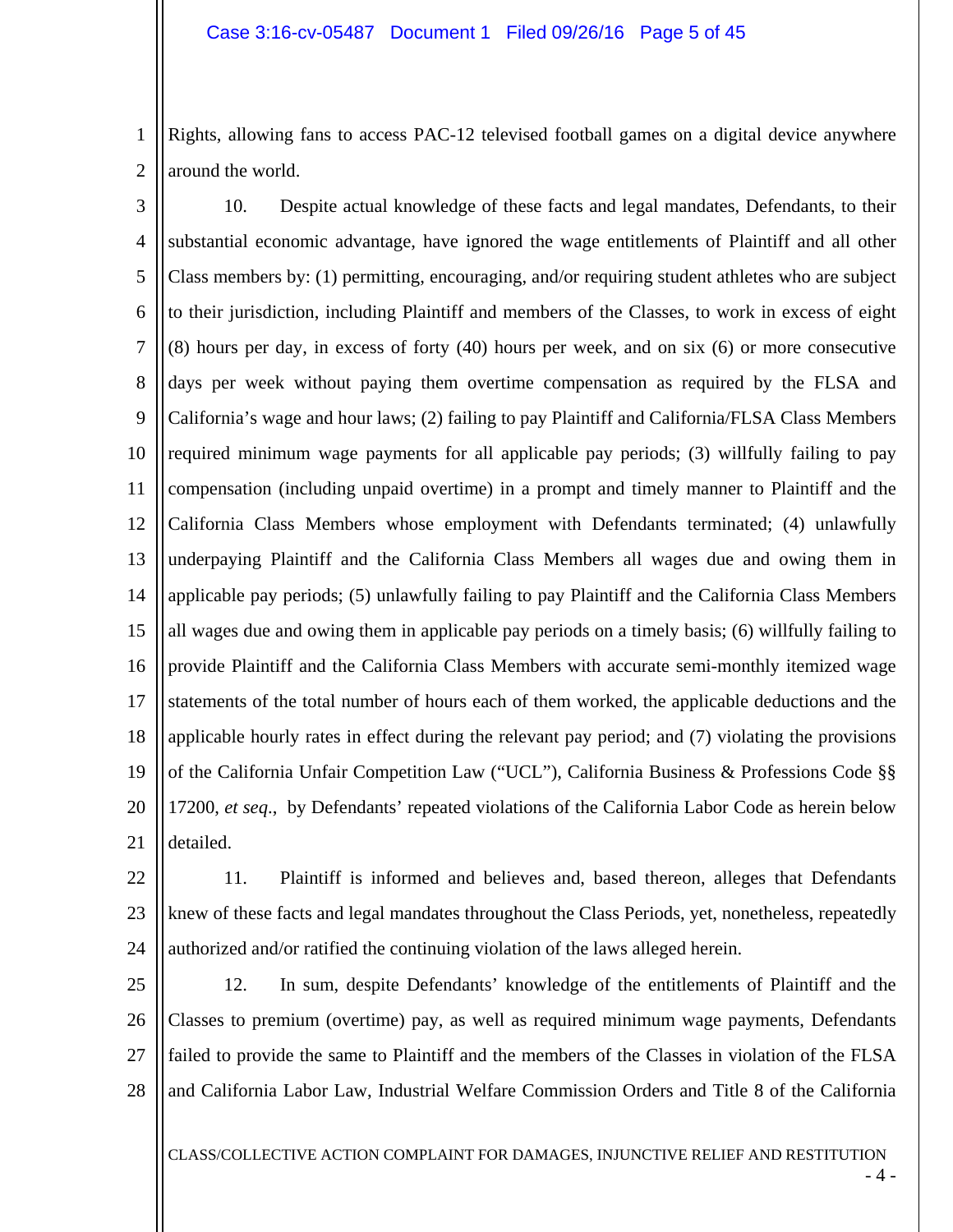1 2 Code of Regulations and California Unfair Competition Law. This class/collection action is brought to redress and end this long-time pattern of unlawful conduct.

3

### **JURISDICTION AND VENUE**

4 5 6 7 8 13. This Court has jurisdiction of this action pursuant to the provisions of the Fair Labor Standards Act of 1938 ("FLSA"), 29 U.S.C. §§ 201, *et seq*., including under 29 U.S.C. §§ 207, 216, and 217. This Court also has jurisdiction in light of the existence of a controversy arising under the laws of the United States, 28 U.S.C. § 1331, and supplemental jurisdiction to consider claims arising under California state law, pursuant to 28 U.S.C. § 1367.

9 10 11 12 13 14 15 16 14. Venue as to Defendants is proper in this judicial district, pursuant to 28 U.S.C. § 1391. Defendant PAC-12 maintains offices in the Northern District of California and transacts business, has agents, and is otherwise within this Court's jurisdiction for purposes of service of process. The unlawful acts alleged herein have had a direct effect on Plaintiff and the California Class Members who have been and are situated within the State of California and within this judicial district. Defendant NCAA, together with Defendant PAC-12, has regulated and controlled the employment of Plaintiff and other Class Members as student athletes in this judicial district as well as throughout the State of California.

#### 17 **PLAINTIFF**

18 19 20 21 15. Plaintiff LAMAR DAWSON ("Plaintiff") is an adult individual and was, from June 2011 to December 2015 during the Class Periods identified herein, employed jointly by Defendants as a student athlete playing football while he attended the University of Southern California, a Division I FBS member of the Defendant PAC-12.

22

23 24 25 26 16. In said position, Plaintiff was repeatedly paid a substandard wage insofar as he was denied full pay for all hours worked, including overtime pay, and was frequently permitted to work without receiving required minimum wage payments. Plaintiff is informed and believes, and based thereon, alleges that this conduct of Defendants is and was commonplace at the locations regulated and controlled by Defendants.

27 28 17. As used throughout this Complaint, the terms "Class Members" and/or "Classes" refer to the named Plaintiff herein as well as each and every person eligible for membership in

CLASS/COLLECTIVE ACTION COMPLAINT FOR DAMAGES, INJUNCTIVE RELIEF AND RESTITUTION

- 5 -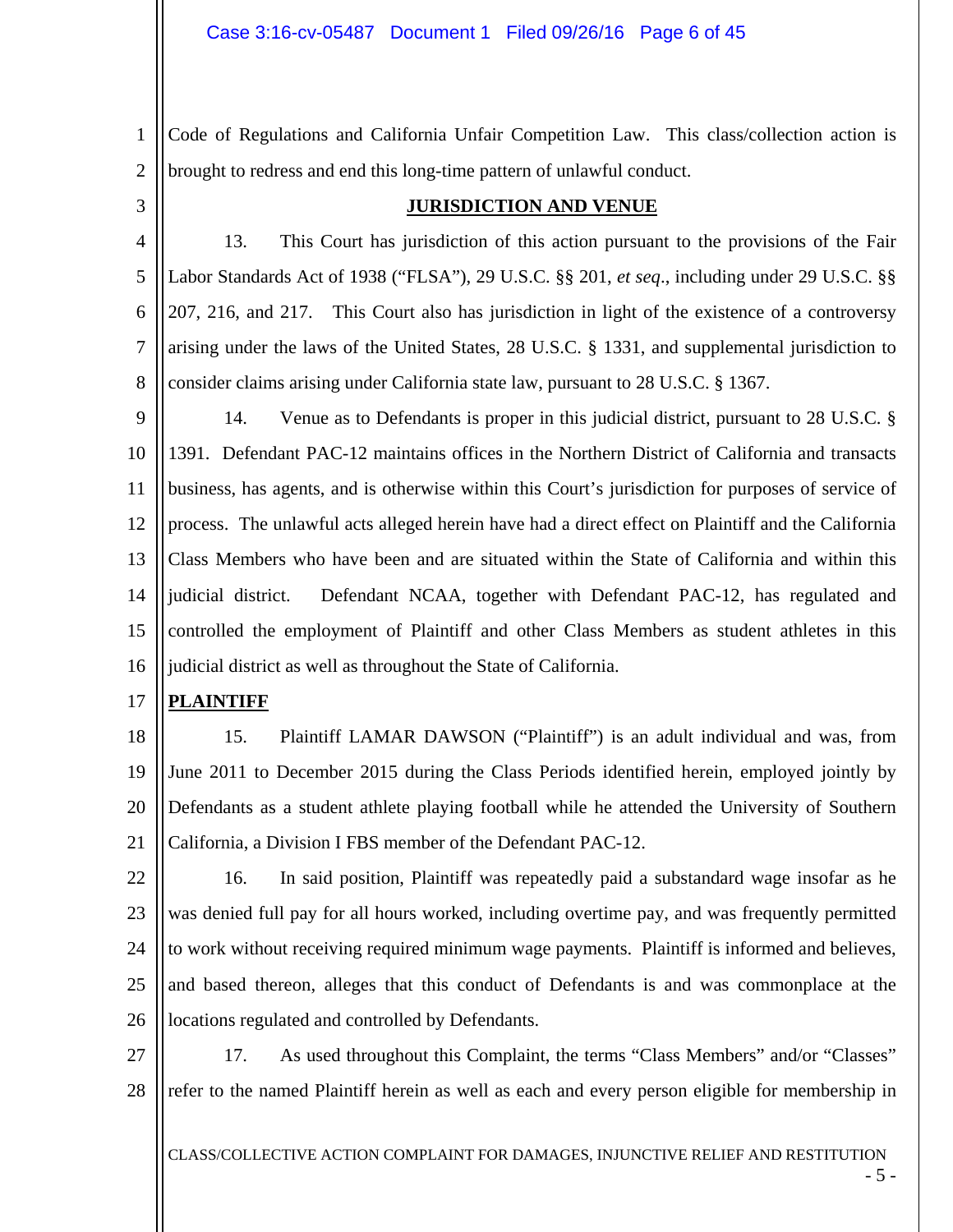1 the Classes and/or Subclasses thereof, as further described and defined below.

2 3 18. At all times herein relevant, Plaintiff was, during the Class Periods, and now is, a member of each of the Classes and/or Subclasses thereof further described and defined herein.

4 **DEFENDANTS** 

5 6 7 8 9 10 11 19. At all times during the Class Periods, Defendant NCAA was, and is, so it describes itself, an "unincorporated not-for-profit educational organization founded in 1906," and maintains its principal place of business in Indianapolis, Indiana. The NCAA further states that it "is the organization through which the colleges and universities of the nation speak and act on athletic matters at the national level." It is comprised of more than 1,100 colleges and universities, and 23 Division I football conferences, including the Defendant PAC-12, located throughout the United States.

12 13 14 15 16 17 18 19 20 21 22 23 20. The NCAA includes more than 1,100 active member schools organized into three Divisions. Division I is comprised of approximately 351 schools, of which approximately 253 have Division I football programs, including approximately 128 schools with Division I FBS programs. Divisions II and III include schools with much less extensive or no football programs. As a practical matter, any academic institution that wishes to participate in any meaningful way in the highest and most popular level of college football must maintain membership in the NCAA and abide by the Division I rules and regulations promulgated by the NCAA and its members, including the rules and regulations governing work conditions for student athletes in Division I FBS programs such as Plaintiff and the other members of the Classes. There is no practical alternative to Division I FBS membership for any academic institution that wishes to participate at the highest level of college football and share in the revenues generated thereby.

24 25 26 27 21. Defendant PAC-12 is an unincorporated association, with its principal place of business located in this Judicial District at 360 Third Street, Third Floor, San Francisco, CA 94107. The PAC-12 is a multi-sport collegiate athletic conference, and a formal "conference member" of Defendant NCAA's Division I FBS.

28

22. The PAC-12's "2015-2016 Handbook," for example, states that the PAC-12 was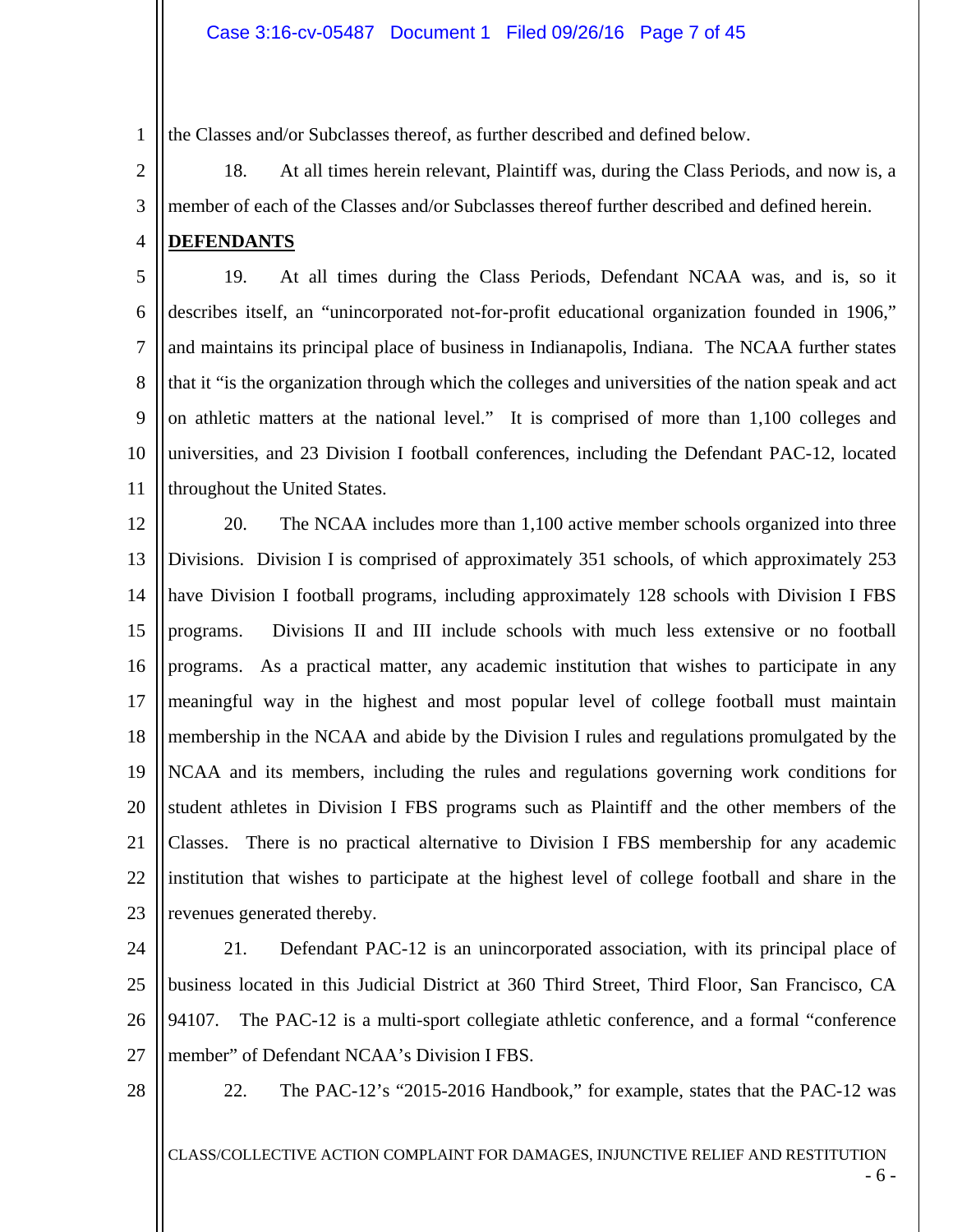### Case 3:16-cv-05487 Document 1 Filed 09/26/16 Page 8 of 45

1 2 3 4 5 organized for purposes including: "[t]o provide its members with a jointly governed body for sponsoring, supervising and regulating intercollegiate athletics as a conference member of the National Collegiate Athletics Association ('NCAA') in accordance with the principles, policies, constitution and bylaws of the NCAA" and "[t]o assist its members in funding and promoting their intercollegiate athletics programs."

6 7 8 9 10 11 12 13 14 15 16 17 18 19 23. In its 2014 IRS Form 990, the PAC-12 identified itself as a tax-exempt organization pursuant to Section 501c(3) of the U.S. Internal Revenue Code, and stated that, for its fiscal year ending June 30, 2014, it obtained gross revenues of \$374,019,275. According to CBS Sports, the PAC-12 generated a conference-record \$439 million in revenue, up 17 percent in 2015. *See Pac-12 Falls Behind SEC in Money Even with Commissioner at \$4 Million in Salary*, CBSSPORTS.COM, http://www.cbssports.com/college-football/news/pac-12-falls-behindsec-in-money-even-with-commissioner-at-4-million-in-salary/ (last visited Sept. 26, 2016). Further as reported by GuideStar.org (an organization that monitors non-profits), the PAC-12 has \$113,315,196 in assets, which includes \$19,360,432 in cash and cash equivalents. In 2015, the PAC-12 also earned \$11.7 million, up 23% from a year earlier, on intellectual property rights, licensing and sponsorship sales. *Id.* The PAC-12's revenues in 2014-2015 included \$298.6 million from television rights and \$80.1 million from postseason bowls. *Id.* The PAC-12 only distributes about 67-69% of its revenues to members, while other conferences distribute to its members approximately 80 to 95%. *Id.*

20 21 22 23 24. Plaintiff is informed and believes and, on that basis, alleges that Defendants have, at all times during the Class Periods, directly and/or indirectly employed and/or exercised control and regulation over the wages, hours and working conditions of Plaintiff and the Class Members and continue to do so to date.

24

### **CLASS ACTION ALLEGATIONS**

25 26 27 25. Plaintiff brings this action individually and as a class action on behalf of all persons similarly situated and proximately damaged by Defendants' conduct, including, but not necessarily limited to, the following Classes and/or Subclasses thereof:

28 ///

CLASS/COLLECTIVE ACTION COMPLAINT FOR DAMAGES, INJUNCTIVE RELIEF AND RESTITUTION

- 7 -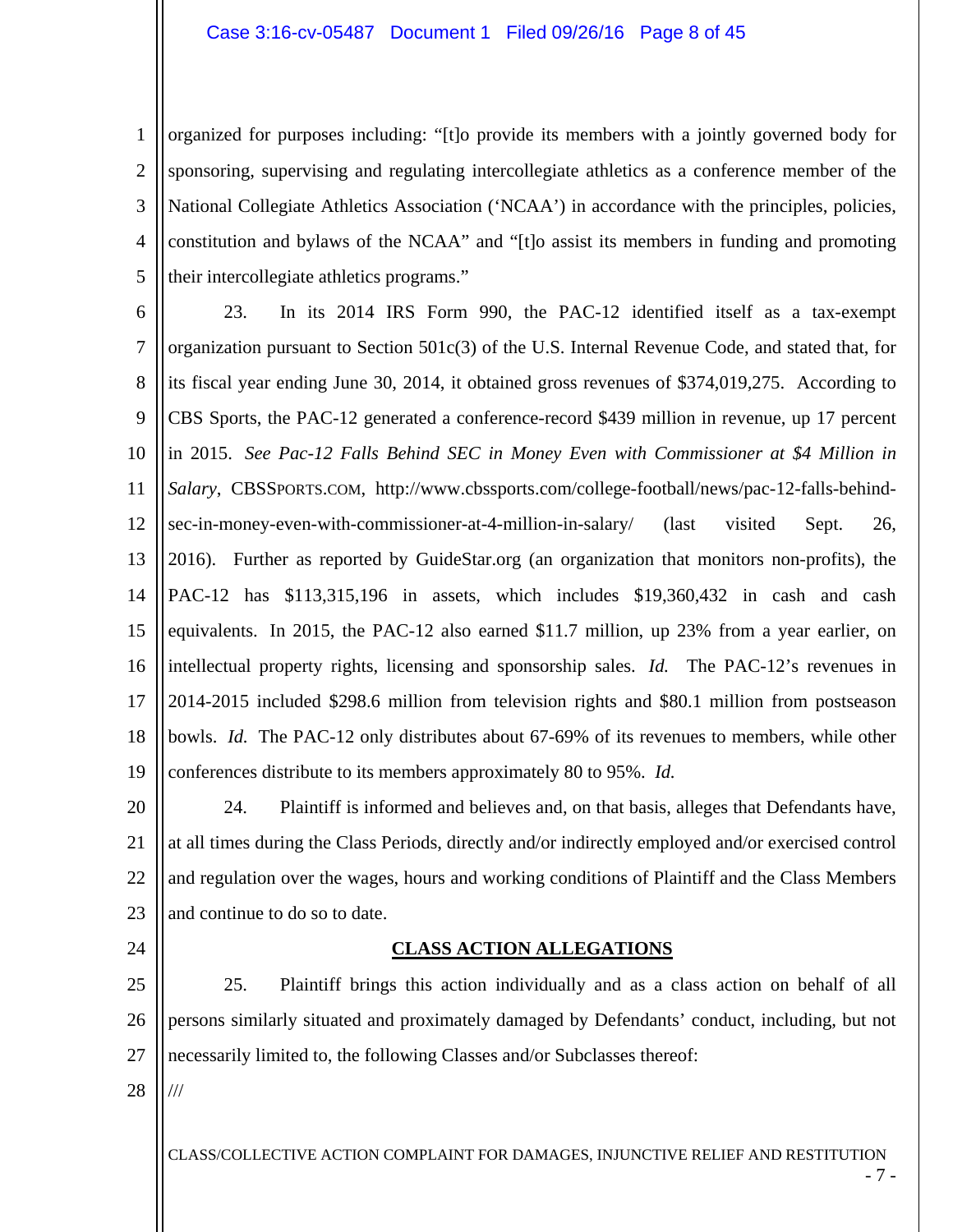1 2 3 4 5 6 7 8 9 10 11 12 13 14 15 16 17 18 19 20 21 22 23 24 25 26 27 28 **FLSA Class**: 26. All persons who are, or have been, regulated and/or controlled directly or indirectly in their employment, and the compensation therefor, as student athletes in a football program by the Defendant NCAA to the substantial economic benefit of said Defendant in any Division I FBS football team in the United States within the applicable statutory periods. **California Class**: 27. All persons who are, or have been, regulated and/or controlled directly or indirectly in their employment, and the compensation therefor, as student athletes in a football program by the Defendants NCAA and PAC-12 to the substantial economic benefit of said Defendants in the State of California within the applicable statutory periods. **California Wage Sub-Class**: 28. All persons who are, or have been, regulated and/or controlled directly or indirectly in their employment, and the compensation therefor, as student athletes in a football program by the Defendants NCAA and PAC-12 to the substantial economic benefit of said Defendants in the State of California within the applicable statutory periods, and who are, or have been, entitled to overtime and/or minimum wage payments from said Defendants. **California Waiting Time/Penalties Sub-Class**: 29. All persons who are, or have been, regulated and/or controlled directly or indirectly in their employment, and the compensation therefor, as student athletes in a football program by the Defendants NCAA and PAC-12 to the substantial economic benefit of said Defendants in the State of California within the applicable statutory periods, and who were and are entitled to late payment or waiting time penalties from said Defendants arising after the termination of their employment. **California Underpayment/Penalties Sub-Class**: 30. All persons who are, or have been, regulated and/or controlled directly or indirectly in their employment, and the compensation therefor, as student athletes in a football program by the Defendants NCAA and PAC-12 to the substantial economic benefit of said Defendants in the State of California within the applicable statutory periods, and who were and

CLASS/COLLECTIVE ACTION COMPLAINT FOR DAMAGES, INJUNCTIVE RELIEF AND RESTITUTION

- 8 -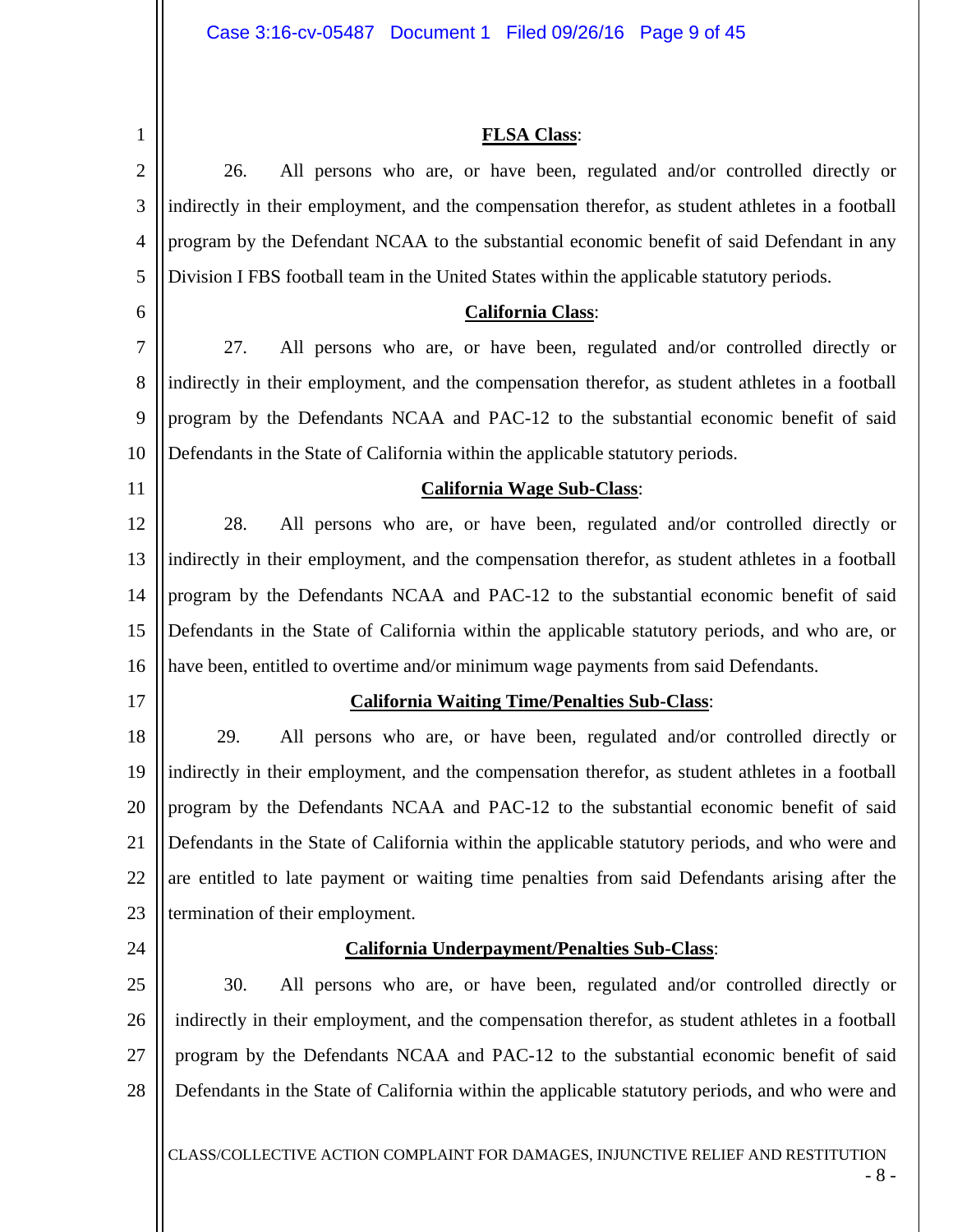are underpaid by said Defendants for applicable pay periods during their employment.

2

1

# **California Untimely Payment/Penalties Sub-Class**:

3 4 5 6 7 31. All persons who are, or have been, regulated and/or controlled directly or indirectly in their employment, and the compensation therefor, as student athletes in a football program by the Defendants NCAA and PAC-12 to the substantial economic benefit of said Defendants in the State of California within the applicable statutory periods, and who were and are untimely paid by said Defendants for applicable pay periods during their employment.

8

### **California Wage Statement/Penalties Sub-Class**:

9 10 11 12 13 14 32. All persons who are, or have been, regulated and/or controlled directly or indirectly in their employment, and the compensation therefor, as student athletes in a football program by the Defendants NCAA and PAC-12 to the substantial economic benefit of said Defendants in the State of California within the applicable statutory periods, and who were and are not provided with itemized wage statements said Defendants for applicable pay periods during their employment.

15

16

17

18

19

20

21

22

23

24

### **California Unfair Business Practices Sub-Class**:

33. All persons who are, or have been, regulated and/or controlled directly or indirectly in their employment, and the compensation therefor, as student athletes in a football program by the Defendants NCAA and PAC-12 to the substantial economic benefit of said Defendants in the State of California within the applicable statutory periods, and who were and are subjected to Defendants' violations of the California Unfair Competition Law ("UCL"), California Business & Professions Code §§ 17200, *et seq*. during their employment. Excluded from the Class are the following: Defendants; any parent, subsidiary, affiliate, or controlled person of Defendants; and the officers, directors or managing agents of any of the same.

25 26 27 28 34. This action has been brought and may properly be maintained as a class/collective action under Federal Rules of Civil Procedure, rule ("Fed. R. Civ. P.") 23 and 29 U.S.C. § 216 because there is a well-defined community of interest in the litigation and the proposed Classes are easily ascertainable.

CLASS/COLLECTIVE ACTION COMPLAINT FOR DAMAGES, INJUNCTIVE RELIEF AND RESTITUTION a. Numerosity. A class action is the only available method for the fair and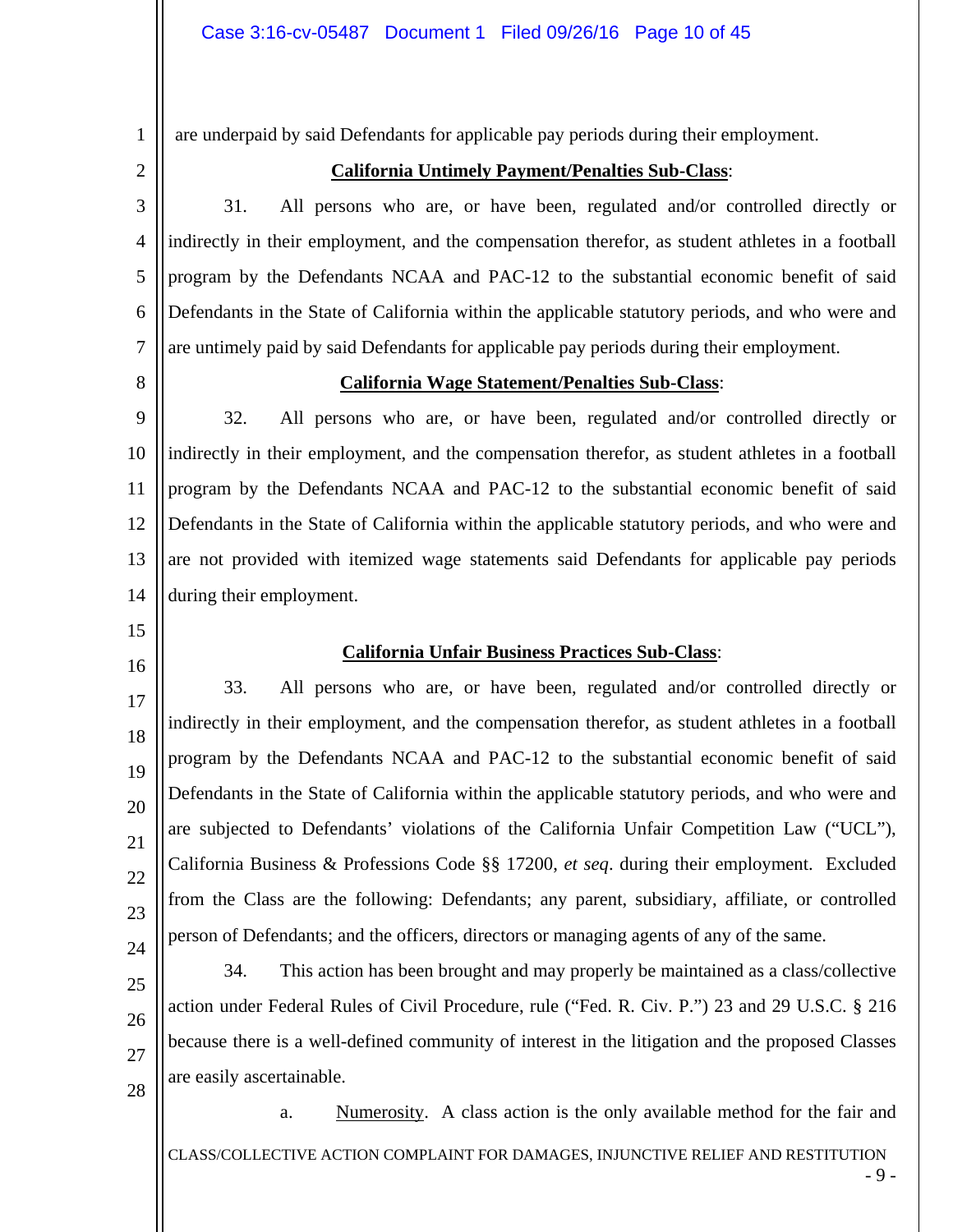### Case 3:16-cv-05487 Document 1 Filed 09/26/16 Page 11 of 45

1 2 3 4 5 efficient adjudication of this controversy. The members of the classes are so numerous that joinder of all members is impractical, if not impossible, insofar as Plaintiff is informed and believes and, on that basis, alleges that the total number of Class Members exceeds hundreds, if not thousands, of individuals. Membership in the Classes will be determined upon analysis of employee records, among other records, maintained by Defendants.

6

7 8 9 10 11 b. Commonality: Plaintiff and the Class Members share a community of interests in that there are numerous common questions and issues of fact and law which predominate over any questions and issues solely affecting individual members, thereby making a class action superior to other available methods for the fair and efficient adjudication of the controversy. Consequently, class certification is proper under Fed. R. Civ. P. 23(b)(3) and 29 U.S.C. § 216(b). These common questions include, but are not necessarily limited to:

12 13 i. Whether Plaintiff and the other members of the Classes were employed by Defendants, or either of them, during the Class Periods;

14 15 16 ii. Whether Defendants (or either of them) violated the FLSA and/or California laws by failing to pay overtime compensation to members of the Classes who worked in excess of forty (40) hours per week;

17 18 19 iii. Whether Defendants (or either of them) violated the FLSA and /or California laws by failing to pay required minimum wage payments to members of the Classes for all applicable pay periods;

20 21 22 23 iv. Whether Defendants (or either of them) violated California IWC Wage Order Nos. 7-98, 7-2000, 7-2001 and California Labor Code section 510 by failing to pay overtime compensation to members of the California Class who worked in excess of forty (40) hours per week or eight (8) hours a day;

24 25 26 27 v. Whether Defendants (or either of them) violated California IWC Wage Order Nos. 7-98, 7-2000, 7-2001 and California Labor Code section 510 by failing to pay overtime compensation to members of the California Class who worked on the seventh day of work in any one workweek;

28

vi. Whether Defendants (or either of them) violated California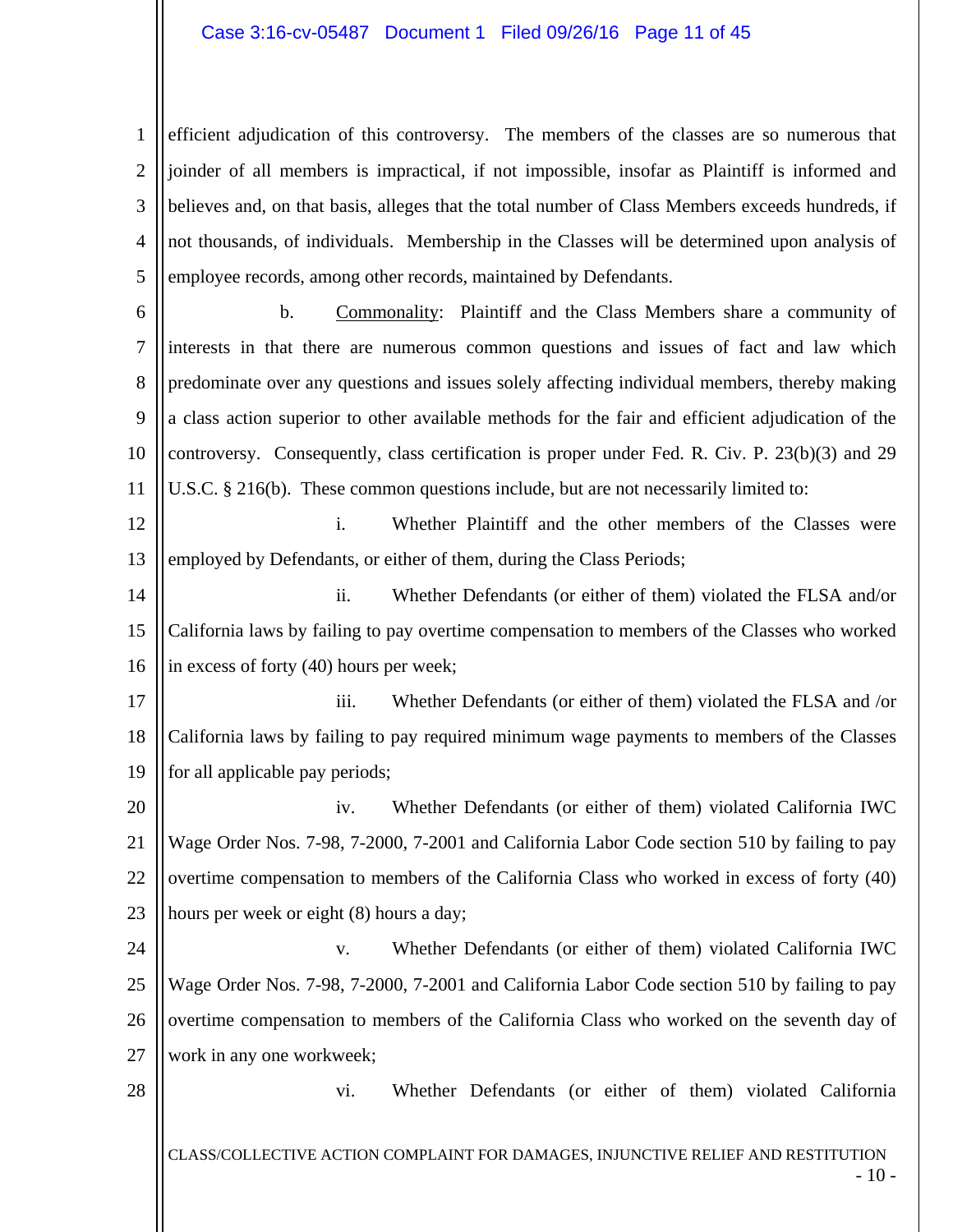### Case 3:16-cv-05487 Document 1 Filed 09/26/16 Page 12 of 45

1 2 3 Business and Professions Code section 17200 by failing to pay overtime compensation to members of the California Class who worked in excess of forty (40) hours per week and/or eight (8) hours a day;

4 5 6 7 vii. Whether Defendants (or either of them) violated California Business and Professions Code section 17200 by failing to pay overtime compensation to members of the California Class who worked in excess of forty (40) hours per week and/or eight (8) hours a day;

8 9 10 viii. Whether Defendants (or either of them) violated California Business and Professions Code section 17200 by failing to pay required minimum wage payments to members of the California Class for all applicable pay periods;

11 12 13 ix. whether Defendants (or either of them) violated California Business and Professions Code section 17200 by violating other provisions of the California Labor Code, including but not limited to sections 1174, 226, and 203 thereof;

14 15 16 x. Whether Defendants (or either of them) violated, and continue to violate, California Labor Code section 1174 by filing to keep accurate records of employees' hours of work;

17 18 19 xi. Whether Defendants (or either of them) violated, and continue to violate, California Labor Code sections 201-203 by failing to pay overtime wages due and owing at the time Class Members' employment with Defendants terminated;

20 21 22 xii. Whether Defendants (or either of them) violated, and continue to violate, California Labor Code section 558(a)(1) by underpaying Plaintiff and the California Class in any and all applicable pay periods;

23 24 25 xiii. Whether Defendants (or either of them) violated, and continue to violate, California Labor Code section 204(a)(1) by untimely paying Plaintiff and the California Class in any and all applicable pay periods;

26 27 28 xiv. Whether Defendants (or either of them) violated, and continue to violate, California Labor Code section 226 by failing to provide semi-monthly itemized wage statements to Class Members of total hours worked and all applicable hourly rates in effect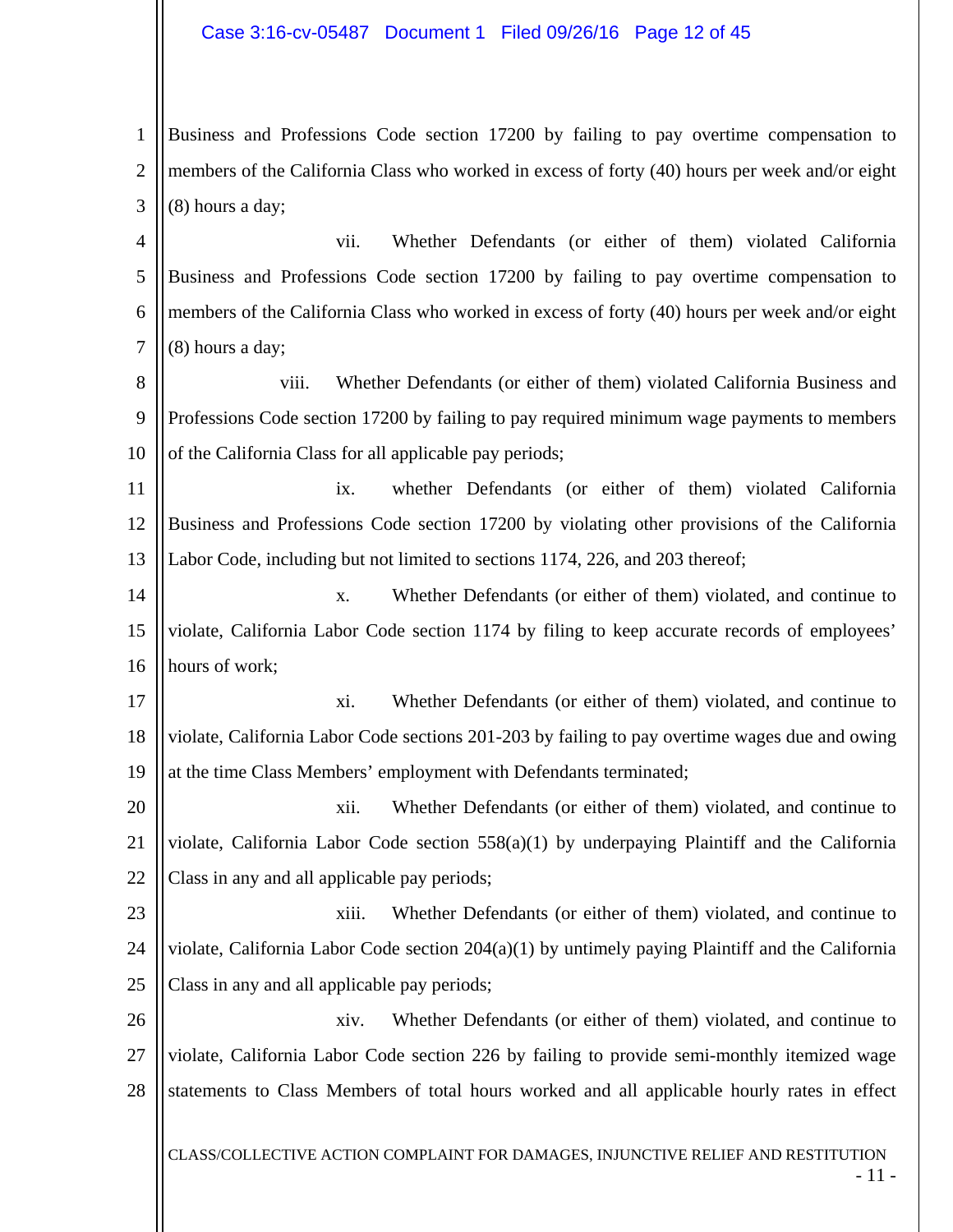1 during the pay period; and

2 3 xv. Whether Plaintiff and members of the California Class are entitled to "waiting time" penalties/wages pursuant to California Labor Code section 203.

4 5 6 7 c. Typicality: Plaintiff's claims are typical of the claims of all other member of the Classes. Plaintiff and all members of the Classes sustained injuries and damages arising out of and caused by Defendants' common course of conduct in violation of state and federal law, as alleged herein.

8 9 10 11 12 13 14 15 16 17 18 19 20 21 22 d. Superiority of Class Action: Since the damages suffered by individual Class Members, while not inconsequential, may be relatively small in comparison to the aggregate amount of damages suffered herein, the expense and burden of individual litigation by each member makes, or may make, it impractical for Class Members to seek redress individually for the wrongful conduct alleged herein. Should separate actions be brought or be required to be brought by each individual Class Member, the resulting multiplicity of lawsuits would cause undue hardship and expense for the Court and the litigants. The prosecution of separate actions would also create a risk of inconsistent rulings, which might be dispositive of the interests of other Class Members who are not parties to the adjudications and/or may substantially impede their ability to adequately protect their interests. Moreover, Plaintiff is informed and believes, and based thereon alleges, that Defendants, in refusing to pay overtime to the FLSA Class Members and the California Class Members, have acted and refused to act on grounds generally applicable to all claims, thereby making appropriate injunctive and monetary relief for all members of each class. Consequently, class certification is proper under Fed. R. Civ. P. 23(b)(2) and 29 U.S.C. § 216(b).

23 24 25 26 27 28 e. Adequacy of Representation: Plaintiff in this class action is an adequate representative of the Classes, in that Plaintiff's claims are typical of those of the Classes and Plaintiff has the same interests in the litigation of this case as the Class Members. Plaintiff is committed to vigorous prosecution of this case, and has retained competent counsel experienced in class action litigation, like this, seeking to vindicate the rights of workers to the compensation to which they are statutorily entitled. Plaintiff is not subject to any individual defenses unique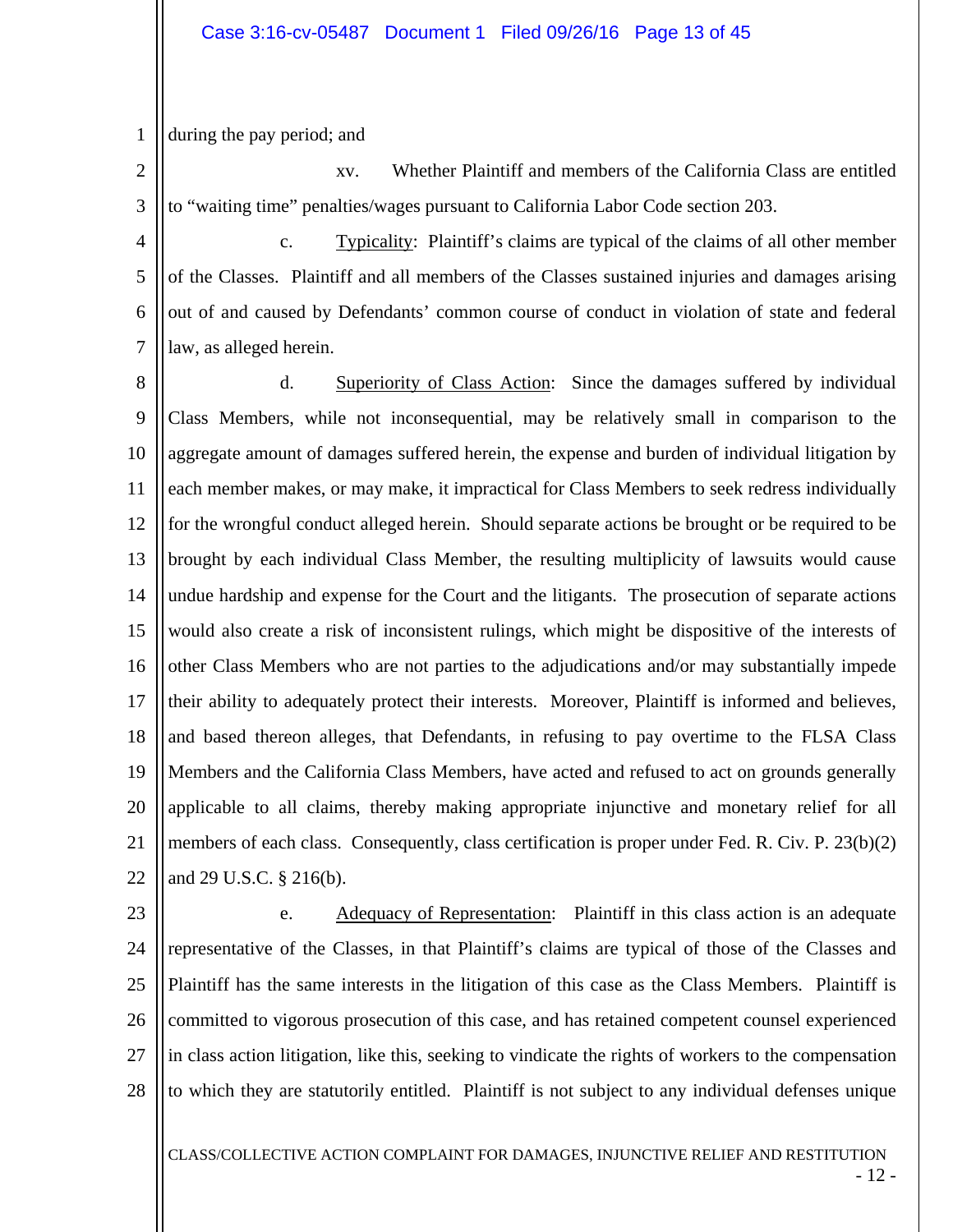1 2 from those conceivably applicable to the Classes as a whole. Plaintiff anticipates no management difficulties in this litigation.

3 4

### **COMMON FACTUAL ALLEGATIONS**

### **NATIONAL COLLEGIATE ATHLETIC ASSOCIATION**

5 6 7 8 9 10 11 35. Defendant NCAA was founded in 1905 by the presidents of 62 colleges and universities in order to create a uniform set of rules to regulate intercollegiate football. Today, the association has more than 1,100 member schools and regulates intercollegiate athletic competitions in approximately two dozen sports. According to its current constitution, the NCAA seeks to "initiate, stimulate and improve intercollegiate athletics programs for studentathletes and to promote and develop educational leadership, physical fitness, athletics excellence and athletics participation as a recreational pursuit." 2015-16 NCAA Division I Manual at 1.

12 13 14 15 16 17 18 19 20 36. To achieve these goals, Defendant NCAA issues and enforces rules governing athletic competitions among its member schools. *Id*. at 4. These rules are outlined in the association's constitution and bylaws and cover a broad range of subjects, including in particular rules and regulations which govern the conditions under which student athletes perform their services (*i.e.*, work). Among other things, the rules establish academic eligibility requirements for student athletes, set forth guidelines and restrictions for recruiting high school athletes, impose limits on the number of and size of athletic scholarships that each school may provide, limit or curtail the types of remunerations that may be paid to student athletes, and regulate days, hours, and conditions of practice and games. *Id*. at 3-5.

21 22 23 24 25 26 27 28 37. Since 1973, the NCAA's member schools have been organized into three divisions – Divisions I, II, and  $III$  – based on the number and quality of opportunities that they provide to participate in intercollegiate athletics. Division I schools provide the greatest number and highest quality of opportunities to participate in intercollegiate athletics because they sponsor more sports teams and provide more financial aid to student athletes than schools in Divisions II and III. To qualify for membership in Division I, a school must sponsor a minimum of fourteen varsity sports teams, including football, and distribute a baseline amount of financial aid to its student athletes. Roughly 350 of the NCAA's 1,100 schools currently compete in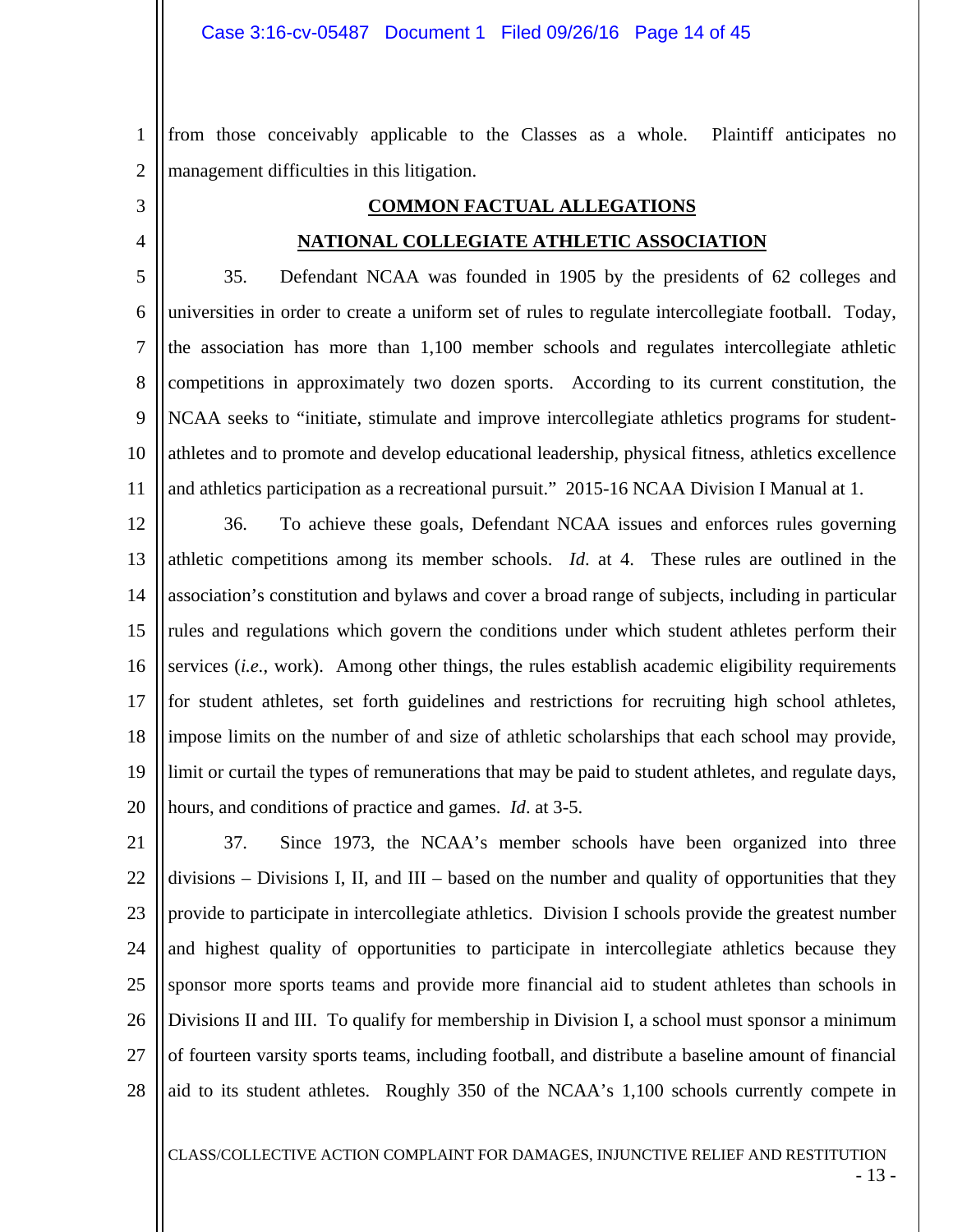1 2 3 4 5 6 Division I. In 1978, for football only, Division I was subdivided into Division I-A (the principal football schools) and Division I-AA. In 2006, Divisions 1-A and 1-AA were renamed Football Bowl Subdivision ("FBS") and Football Championship Subdivision ("FCS"). Different rules and requirements are imposed on FBS and FCS schools and participants in their football programs, including scholarship limitations and post-season play and also include economic differences, such as minimum paid attendance requirements for FBS schools.

7 8 9 10 11 12 13 14 15 16 17 18 19 20 21 38. Economists have long recognized the 'value' of football players in Division I. Economic professors at Linfield College and Western Oregon University (Randy R. Grant, John C. Leadley, and Zenon X. Zygmont) in THE ECONOMICS OF COLLEGIATE SPORTS ("EIS") created a chart of revenues and expenses generated by selected sports in 2010*.* EIS at 170. Out of all collegiate sport programs, only two programs generate positive net revenue – Men's Basketball \$788,000 and Football \$3,148,000. Economists have also calculated the value of individual football players at Division I schools. For example, economists Robert Brown and Todd Jewell calculated "that star players on the football team" at a Division-I institution "generates US\$406,914 . . . in MRP per season." *See* EIS at 168-69. "MRP" is defined as marginal revenue product and measures the increased revenue generated by one more unit of input. EIS at 97. Messieurs Grant, Leadley and Zygmont in *EIS* estimate that Marshawn Lynch contributed an estimated \$800,000 in revenue to his school. EIS at 169. They also analyzed the "The Flutie effect." Flutie, as Boston College's QB, gained national attention in the mid-1980s with a huge last minute upset in a nationally broadcast game. The following year at Boston College, admissions and alumni donations to the university soared. EIS at 168.

- 22 23 24 25 26 39. NCAA Constitution Article 5.01.1 provides: "All legislation of the Association that governs the conduct of the intercollegiate athletics programs of its member institutions shall be adopted by the membership in Convention assembled." Further, NCAA Constitution Article 3.2.4.1 provides that members "agree to administer their athletics programs in accordance with the constitution, bylaws, and other legislation of the Association."
- 27 28 40. NCAA Bylaw 15 sets forth "Financial Aid" rules, many of which impose restrictions on the amount and nature of, and method by which, payments of any kind may be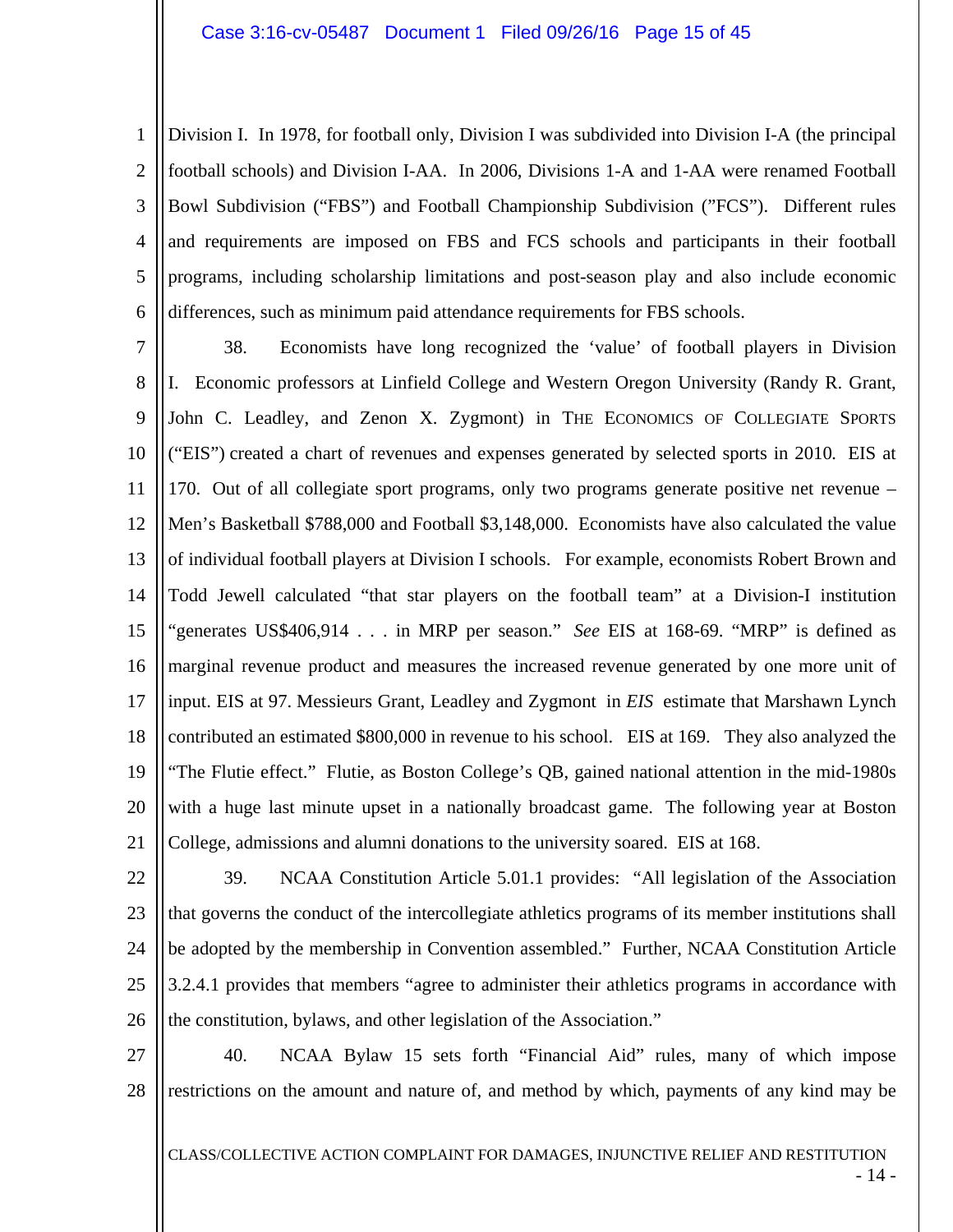1 2 3 4 5 6 7 8 9 provided to student athletes. NCAA Bylaw 15.1 provides that a student athlete may receive remuneration on the basis of athletics ability, but such grant-in-aid remuneration is strictly limited to "the value of his or her cost of attendance." Under NCAA Bylaw 15.02.5, a full grantin-aid "consists of tuition and fees, room and board, books, and other expenses related to attendance at the institution up to the cost of attendance." An athlete may receive payments beyond this amount only if such additional pay is unrelated to athletic ability; however, even those amounts are strictly limited. NCAA Bylaw 15.1 states that, "[a] student athlete shall not be eligible to participate in intercollegiate athletics if he or she receives financial aid that exceeds the value of the cost of attendance."

10 11 12 13 14 15 16 17 18 41. Defendant NCAA also expressly states that the above-described *financial aid remunerations*, which are awarded on the basis of athletic ability, *are not to be considered payments for athletics skills to be performed by the student athlete that he or she may provide in rendering athletic services when playing on a participating member's sports team.* As provided by the express terms of NCAA Bylaw 12.01.04: "*A grant-in-aid administered by an educational institution is not considered to be pay or the promise of pay for athletics skill*, provided it does not exceed the financial aid limitations set by the Association's members." (Emphasis added). Otherwise any payment to the student athlete for athletic services is prohibited. In this regard, Bylaw 12.1.2 states:

- An individual loses amateur status and thus shall not be eligible for intercollegiate competition in a particular sport if the individual: (a) Uses his or her athletics skill (directly or indirectly) for pay in any form in
- that sport;

19

20

21

- 22 23 (b) Accepts a promise of pay even if such pay is to be receivedfollowing completion of intercollegiate athletics participation;
- 24 (c ) Signs a contract or commitment of any kind to play professional athletics, regardless of its legal enforceability or any consideration received, except as permitted in Bylaw 12.2.5.1;
- 25 26 27 (d) Receives, directly or indirectly, a salary, reimbursementof expenses or any other form of financial assistance from a professional sports organization based on athletics skill or participation, except as permittedby NCAA rules and regulations;
- 28 (e) Competes on any professional athletics team per Bylaw 12.02.11, even if no pay or remuneration for expenses was received, except as permitted in Bylaw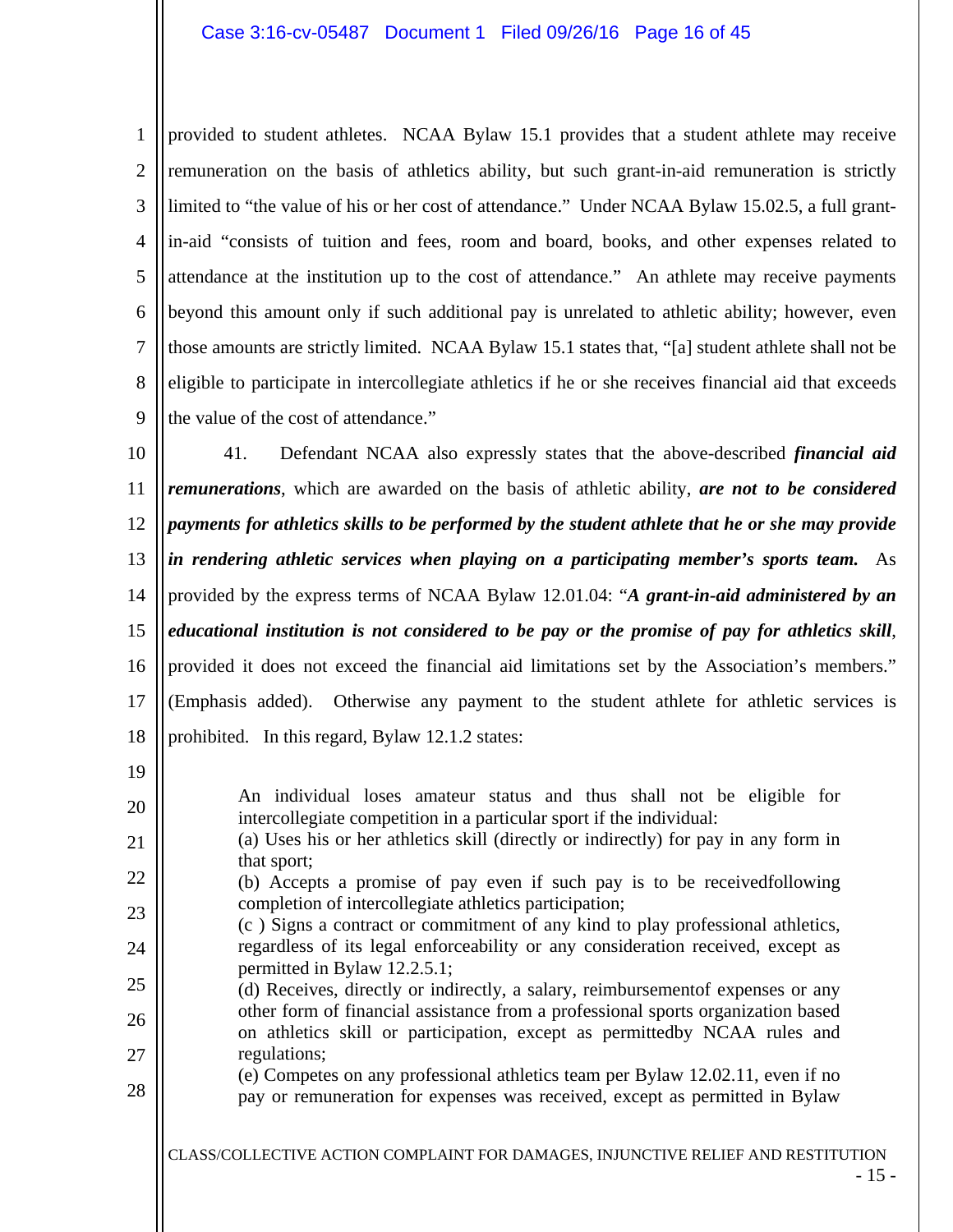### Case 3:16-cv-05487 Document 1 Filed 09/26/16 Page 17 of 45

12.2.3.2.1; (f) After initial full-time collegiate enrollment, enters into a professional draft (see Bylaw 12.2.4); or (g) Enters into an agreement with an agent.

2 3

1

4 5 6 7 8 9 10 11 12 13 14 15 16 17 18 19 20 21 22 23 42. The NCAA's own policies seem to contradict the NCAA's purported commitment to the continuing education of student-athletes. First, earlier policy changes by the NCAA support this conclusion. For example, prior to 1968, the NCAA ruled that freshmen were banned from participation in all sports; however in 1972, the NCAA ruled that freshmen were allowed to play football and basketball. Arguments against freshman eligibility include a belief that incoming student-athletes needed a year to adapt to the rigors of college before engaging in the necessary time to practice, play and travel. Instead, the NCAA deems freshman too valuable (in terms of the revenues that they produce) to keep them off of the football field or basketball court. Second, the reality of the current NCAA policies focused on "eligibility" further contradicts its purported commitment to education. Universities invest in academic support services and encourage student athletes in the profitable sports of basketball and football to take easy majors with little to no requirements other than occasionally going to class. EIS at 223. James Duderstadt, a former president of the University of Michigan, said that "[w]e bring people, who have no hope of getting a meaningful education, we have them major in eligibility, and we toss them aside when they lose it . . . ." EIS at 223 n.14. A 1998 SPORTS ILLUSTRATED article by Rick Reilly focused on Ohio State's All American linebacker Andy Katzenmoyer whose academic eligibility was in jeopardy. By fall, Katzenmoyer regained eligibility by a grade change in one course (Computer and Visual Arts) and summer session classes in AIDS Awareness, Golf, and Music, which he passed. After his junior year, Katzenmoyer left Ohio State to enter the NFL draft. EIS at 225.

24 25 26 27 28 43. In sum, despite promulgating extensive rules and regulations covering the conditions under which student athletes provide services, such as the days, hours, and conditions of practice and games, nowhere in any of its rules and regulations does Defendant NCAA purport to acknowledge or otherwise permit its participating members to comply with the requirements of state and federal wage and hour laws for the payment of services rendered or to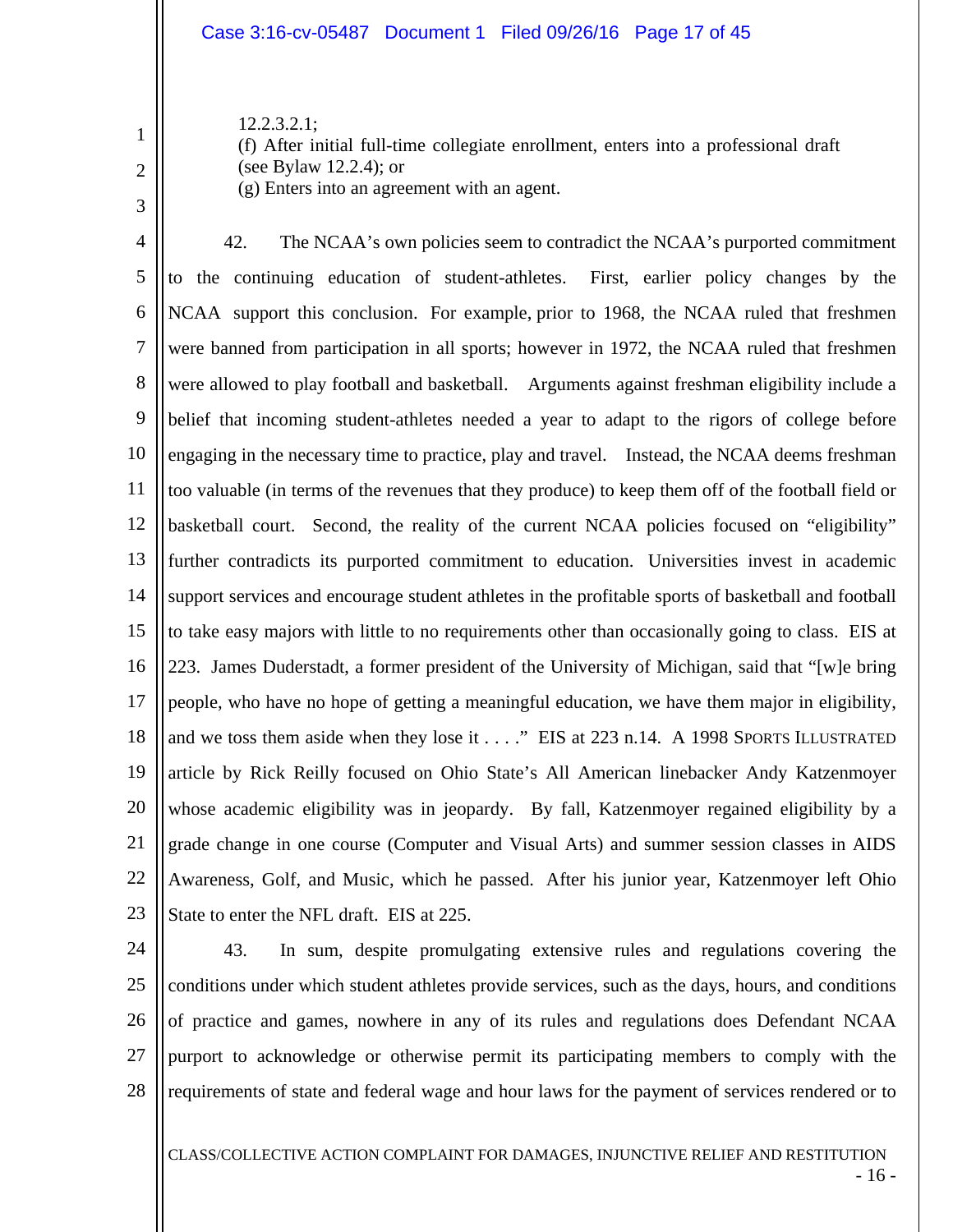1 2 3 be rendered by students athletes in, among other things, playing football on behalf of a participating member. Indeed, any such wage compensation to a student athlete appears to be expressly prohibited by the rules and regulations of the NCAA.

4

### **PAC-12 CONFERENCE**

5 6 7 8 9 10 11 12 13 14 15 16 44. Defendant PAC-12 CONFERENCE ("PAC-12") is an unincorporated association, with its principal place of business located in this District at 360 Third Street, Third Floor, San Francisco, CA 94107. The PAC-12 is a multi-sport collegiate athletic conference, and a formal "conference member" of Defendant NCAA's Division I FBS. In its 2014 IRS Form 990, the PAC-12 identified itself as a tax-exempt organization pursuant to Section 501c(3) of the U.S. Internal Revenue Code, and stated that, for its fiscal year ending June 30, 2014, it obtained gross revenues of \$374,019,275. The PAC-12's "2015-2016 Handbook" states that the PAC-12 was organized for purposes including: "[t]o provide its members with a jointly governed body for sponsoring, supervising and regulating intercollegiate athletics as a conference member of the National Collegiate Athletics Association ('NCAA') in accordance with the principles, policies, constitution and bylaws of the NCAA" and "[t]o assist its members in funding and promoting their intercollegiate athletics programs." PAC-12 2015-2016 Handbook at 6.

17 18 19 20 21 22 23 24 25 26 27 28 45. Despite its status as a tax-exempt organization, the PAC-12 is organized much like a large corporation, including senior officers such as a Chief Marketing Officer, Vice President of Marketing, Associate Commissioner of Television, Associate Commissioner of Sports Management, and Director of Business Operations. PAC-12 Commissioner Larry Scott became college sports' first \$4.05 million commissioner for 2014-2015, a raise of about \$600,000 from the previous year. *See Pac-12 Falls Behind SEC in Money Even with Commissioner at \$4 Million in Salary*, *supra*. Commissioner Scott's total compensation in 2014- 15 included a base salary of \$2.55 million, a \$12.5 million bonus, \$142,000 in other reportable income, and \$77,500 in retirement benefits. *Id*. This compensation package is competitive with the compensation packages earned by CEOs at major U.S. corporations. In addition to Scott, eight other current and past PAC-12 executives made more than \$300,000 in total compensation in 2014-2015, which included the President of the PAC-12 Networks with compensation of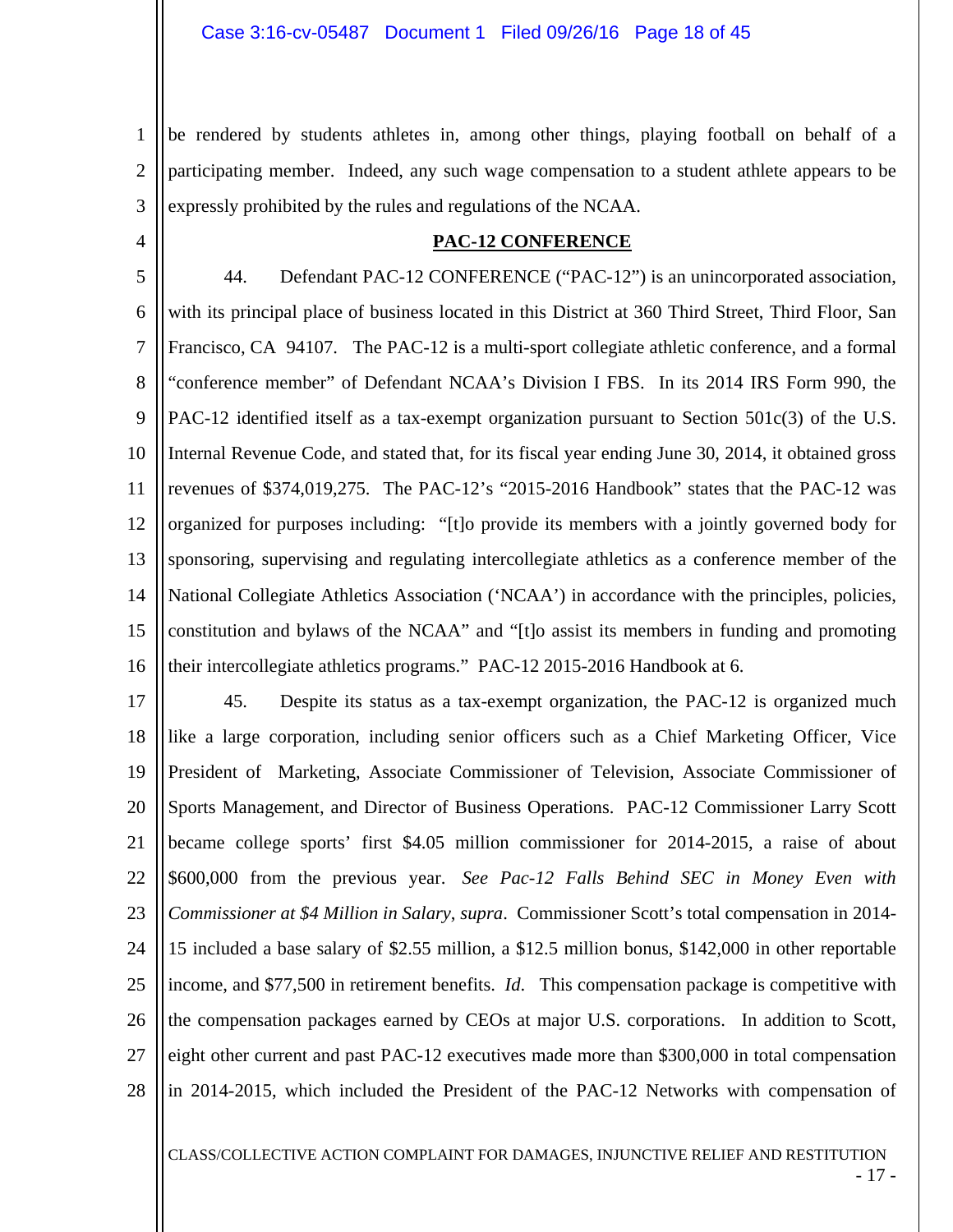1 2 \$4.12 million and three senior or executive vice presidents (affiliate sales, sales and finance) with compensation of over \$500,000 each. *Id*.

3

4 5 6 7 8 46. For purposes of collegiate football, the PAC-12's current members are the following 12 institutions: University of Arizona; Arizona State University; University of California, Berkeley; University of Colorado; University of Oregon; Oregon State University; Stanford University; University of California, Los Angeles; University of Southern California; University of Utah; University of Washington; and Washington State University. All of the PAC-12's members have Division I Football Bowl Subdivision football programs.

9 10 11 12 13 14 15 16 17 47. Despite promulgating extensive rules and regulations covering the conditions under which student athletes provide services, such as the days, hours, and conditions of practice and games, nowhere in any of its rules and regulations—adopting the rules and regulations of the NCAA—does Defendant PAC-12 purport to acknowledge or otherwise permit its participating members to comply with the requirements of state and federal wage and hour laws for the payment of services rendered or to be rendered by students athletes in, among other things, playing football on behalf of a participating member. Indeed, any such wage compensation to a student athlete appears to be prohibited by the PAC-12, incorporating, as it does, the rules and regulations of Defendant NCAA.

18

### **JOINT EMPLOYMENT**

19 20 21 22 23 24 25 26 48. In consideration of the vertical relationship between Defendants NCAA and PAC-12, where the rules and regulations governing student athletes who play football for any of the universities and colleges who are participating members in the NCAA and the PAC-12, are set in the first instance by Defendant NCAA, and then adopted in turn by Defendant PAC-12, for purposes, *inter alia*, of restricting and limiting the compensation which student athletes may receive for their athletic services, Defendants NCAA and PAC-12 are joint employers of the student athletes who play Division I FBS football on behalf of any of the participating member universities and colleges of Defendants NCAA and PAC-12.

27 28 49. Traditionally, joint employment in such circumstances may be found where, as here, the employers, *i.e*., Defendants NCAA and PAC-12, share direct or indirect control over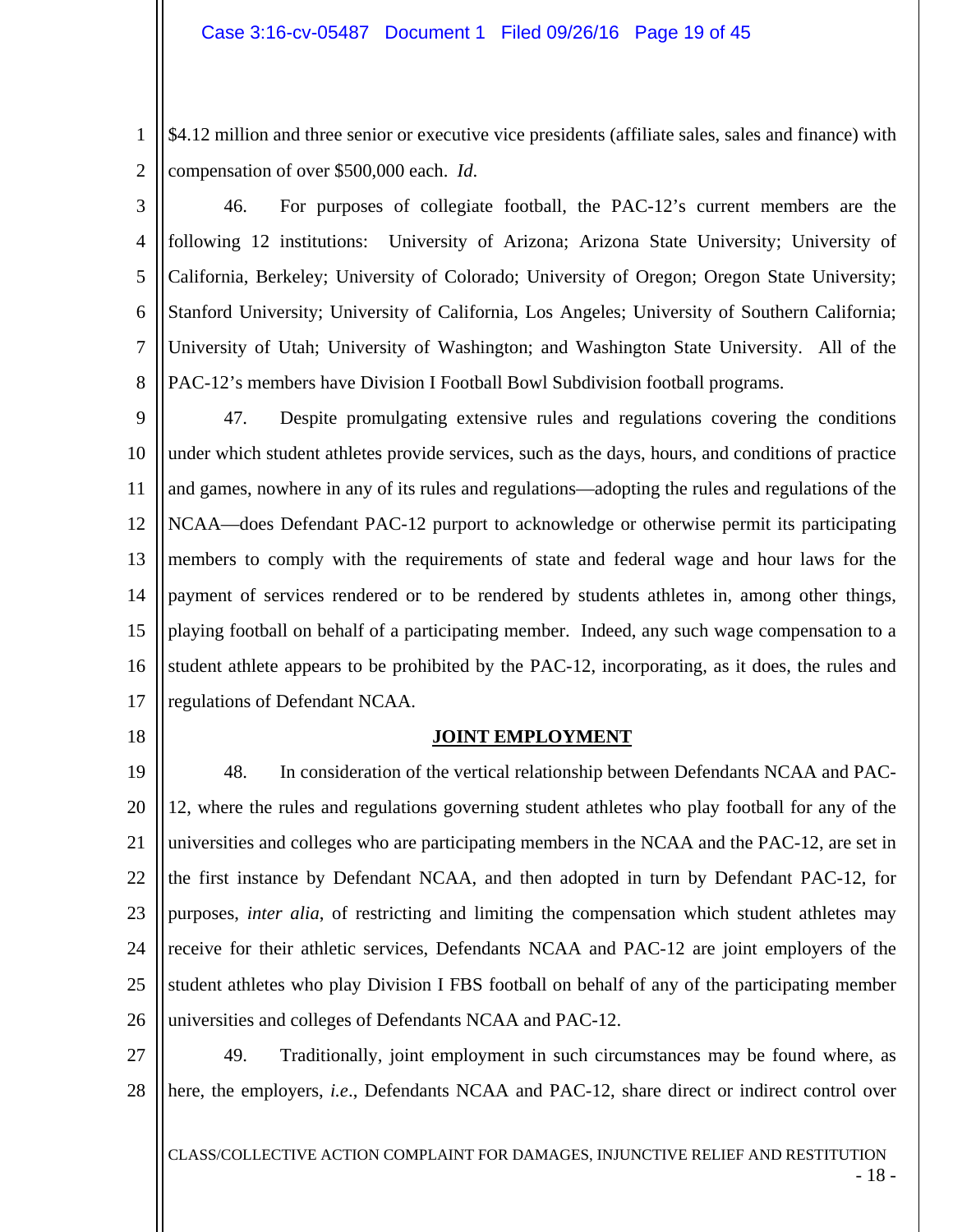1 2 3 the employee because one employer controls, is controlled by, or is under common control with the other employer. 29 C.F.R. § 791.2. *See also*, *e.g*., U.S. Department of Labor, Wage and Hour Division, Administrator's Interpretation No. 2016-1 (January 20, 2016).

4 5 6 7 8 50. As a result of this joint employment relationship, both Defendants NCAA and PAC-12 are liable, individually and jointly, for the payment of wages and other employment benefits due and owing student athletes whose employment is governed by the rules and regulations of the NCAA and the PAC-12. 29 C.F.R. § 791.2. *See also*, *e.g*., U.S. Department of Labor, Wage and Hour Division, Administrator's Interpretation No. 2016-1 (January 20, 2016).

- 9
- 10

## **DEFENDANTS' EXERCISE OF CONTROL**

# **OVER THE DAILY ACTIVITIES OF STUDENT ATHLETES**

11 12 13 14 15 16 17 18 19 20 51. Defendants NCAA and PAC-12 by their rules and regulations exercise strict and exacting control over nearly every aspect of the lives of enrolled student athletes, including Plaintiff and the Class Members, as well as the terms and conditions under which they perform services (*i.e.*, work). This exercise of control applies to Plaintiff and the Class Members at all times both on-campus and off-campus. For example, "*all participating student-athletes shall act with honesty and sportsmanship at all times* so that intercollegiate athletics as a whole, their institutions and they, as individuals, shall represent the honor and dignity of fair play and the generally recognized high standards associated with wholesome competitive sports." (Emphasis added). 2015-16 NCAA Division I Manual, NCAA Bylaw 10.01.1. *See also* PAC-12 2015-16 Handbook, Compliance & Enforcement Regulation ("CER") 4-3(b) at 44; *id.*, CER 5-1 at 48.

21 22 23 52. Defendants NCAA and PAC-12 expressly prohibit prospective and enrolled student athletes, including Plaintiff and the Class Members, from engaging at any time in any *unethical conduct* defined in the broadest of terms, including, but not limited to, the following:

- 24
- 25
- 26

28

27

individual's institution; (b) Knowing involvement in arranging for fraudulent academic credit or false transcripts for a prospective or an enrolled student-athlete;

(a) Refusal to furnish information relevant to an investigation of a possible violation of an NCAA regulation when requested to do so by the NCAA or the

(c) Knowing involvement in offering or providing a prospective or an enrolled student-athlete an improper inducement or extra benefit or improper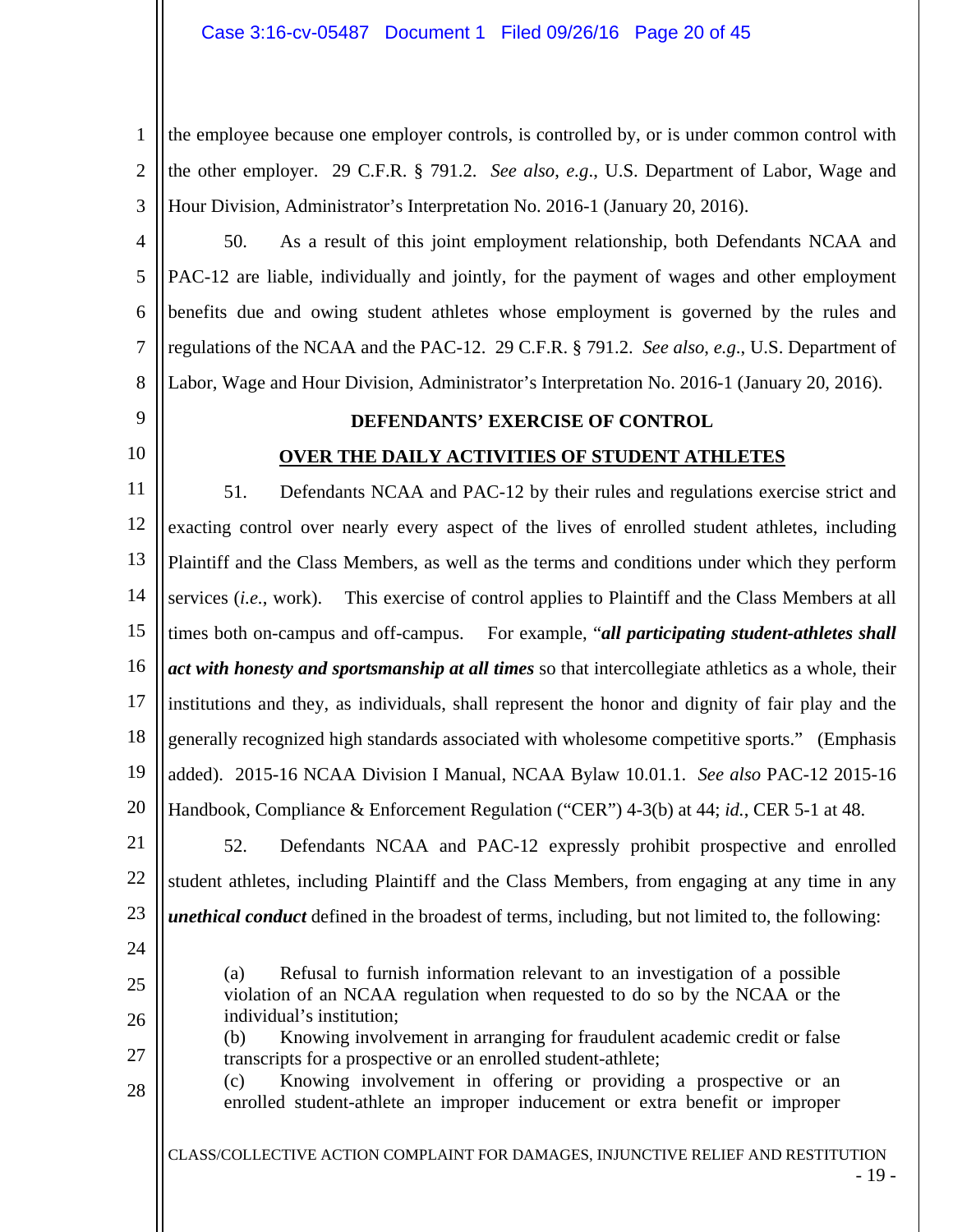financial aid;

| $\mathbf{1}$   | financial aid;                                                                                                                                                   |  |  |  |  |
|----------------|------------------------------------------------------------------------------------------------------------------------------------------------------------------|--|--|--|--|
| $\overline{2}$ | Knowingly furnishing or knowingly influencing others to furnish the<br>(d)<br>NCAA or the individual's institution false or misleading information concerning    |  |  |  |  |
| 3              | an individual's involvement in or knowledge of matters relevant to a possible<br>violation of an NCAA regulation;                                                |  |  |  |  |
| 4              | Receipt of benefits by an institutional staff member for facilitating or<br>(e)                                                                                  |  |  |  |  |
| 5              | arranging a meeting between a student-athlete and an agent, financial advisor or a<br>representative of an agent or advisor (e.g., a "runner");                  |  |  |  |  |
| 6              | Knowing involvement in providing a banned substance or impermissible<br>(f)                                                                                      |  |  |  |  |
| 7              | supplement to student-athletes, or knowingly providing medications to student-<br>athletes contrary to medical licensure, commonly accepted standards of care in |  |  |  |  |
| 8              | sports medicine practice, or state and federal law. This provision shall not apply<br>to banned substances for which the student-athlete has received a medical  |  |  |  |  |
|                | exception per Bylaw 31.2.3.2; however, the substance must be provided in                                                                                         |  |  |  |  |
| 9              | accordance with medical licensure, commonly accepted standards of care and<br>state or federal law;                                                              |  |  |  |  |
| 10             | Failure to provide complete and accurate information to the NCAA, the<br>(g)                                                                                     |  |  |  |  |
| 11             | NCAA Eligibility Center or an institution's admissions office regarding an<br>individual's academic record (e.g., schools attended, completion of coursework,    |  |  |  |  |
| 12             | grades and test scores);                                                                                                                                         |  |  |  |  |
| 13             | Fraudulence or misconduct in connection with entrance or placement<br>(h)<br>examinations;                                                                       |  |  |  |  |
| 14             | Engaging in any athletics competition under an assumed name or with<br>(i)                                                                                       |  |  |  |  |
| 15             | intent to otherwise deceive; or<br>Failure to provide complete and accurate information to the NCAA, the<br>(i)                                                  |  |  |  |  |
| 16             | NCAA Eligibility Center or the institution's athletics department regarding an<br>individual's amateur status.                                                   |  |  |  |  |
| 17             |                                                                                                                                                                  |  |  |  |  |
| 18             | <i>Id.</i> , NCAA Bylaw 10.1. See also, PAC-12 2015-16 Handbook, CER 2-1 at 40; <i>id.</i> , CER 4-3(b) at                                                       |  |  |  |  |
| 19             | 44.                                                                                                                                                              |  |  |  |  |
| 20             | 53.<br>Defendants NCAA and PAC-12 also prohibit enrolled student athletes, including                                                                             |  |  |  |  |
| 21             | Plaintiff and the Class Members, from <i>gambling</i> ("sports wagering") of "any type with any                                                                  |  |  |  |  |
| 22             | individual or organization on any intercollegiate, amateur or professional team or contest." Id.,                                                                |  |  |  |  |
| 23             | NCAA Bylaw 10.02.1.                                                                                                                                              |  |  |  |  |
| 24             | 54.<br>Defendants NCAA and PAC-12 also <i>prescribe and monitor the academic</i>                                                                                 |  |  |  |  |
| 25             | performance of participating student athletes, including Plaintiff and the Class Members,                                                                        |  |  |  |  |
| 26             | requiring that "[t]o be eligible to represent an institution in intercollegiate athletics competition, a                                                         |  |  |  |  |
|                | student-athlete shall be enrolled in at least a minimum full-time program of studies, be in good                                                                 |  |  |  |  |
| 27             | academic standing and maintain progress toward a baccalaureate or equivalent degree."<br>2015-                                                                   |  |  |  |  |
| 28             |                                                                                                                                                                  |  |  |  |  |
|                | CLASS/COLLECTIVE ACTION COMPLAINT FOR DAMAGES, INJUNCTIVE RELIEF AND RESTITUTION                                                                                 |  |  |  |  |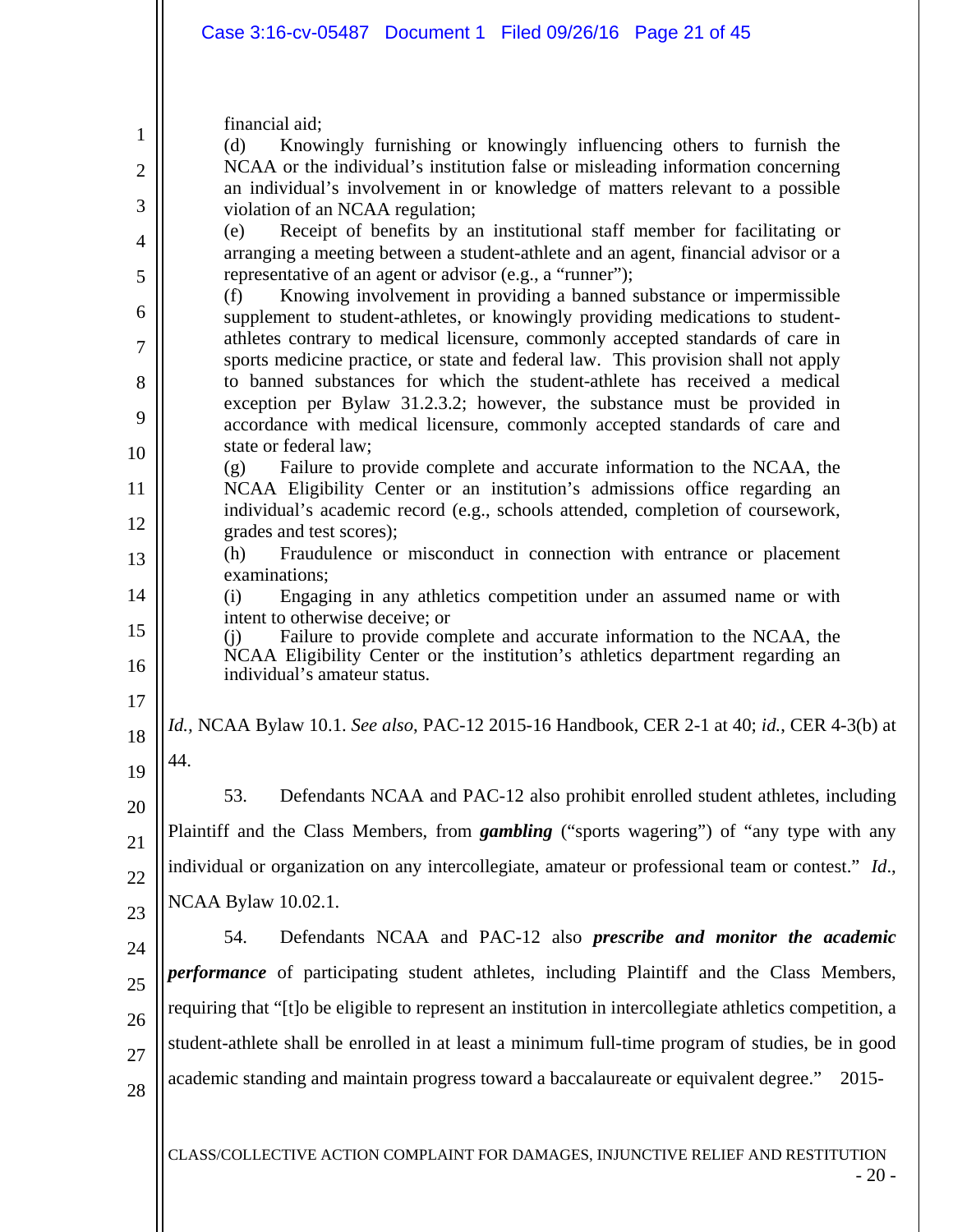1 2 3 4 5 6 7 8 9 10 11 12 13 14 15 16 17 18 19 20 21 22 23 24 25 26 27 28 16 NCAA Division I Manual, NCAA Bylaw 14.01.2. 55. Defendants NCAA and PAC-12 further prohibit student athletes, including Plaintiff and the Class Members, from *accepting any form of pay from anyone for their athletic services*. In the strictest of terms, "[a]n individual loses amateur status and thus shall not be eligible for intercollegiate competition in a particular sport if the individual," among other things, does any one of the following: (a) Uses his or her athletics skill (directly or indirectly) for payin any form in that sport; (b) Accepts a promise of pay even if such pay is to be received following completion of intercollegiate athletics participation; (c) Signs a contract or commitment of any kind to play professional athletics, regardless of its legal enforceability or any consideration received, except as permitted in Bylaw 12.2.5.1; (d) Receives, directly or indirectly, a salary, reimbursement of expenses or any other form of financial assistance from a professional sports organization based on athletic skill or participation, except as permitted by NCAA rules and regulations; (e) Competes on any professional athletics team per Bylaw 12.02.11, even if no pay or remuneration for expenses was received, except as permitted in Bylaw 12.2.3.2.1; (f) After initial full-time collegiate enrollment, enters into a professional draft (see Bylaw 12.2.4); or (g) Enters into an agreement with an agent. 2015-16 NCAA Division I Manual, NCAA Bylaw 12.1.2. 56. Defendants NCAA and PAC-12 also prohibit student athletes, including Plaintiff and the Class Members, from *accepting any form of financial aid from anyone unless provided in strict compliance with Defendants' rules and regulations*: "Any student-athlete who receives financial aid other than that permitted by the Association [NCAA] shall not be eligible for intercollegiate athletics." *Id*., NCAA Bylaw 15.01.2, page 187. Further, student athletes, including Plaintiff and the Class Members, may not receive more than the maximum financial aid defined by Defendants as not to exceed the cost of attendance: "A student-athlete shall not be eligible to participate in intercollegiate athletics if he or she receives financial aid that exceeds the value of the *cost of attendance* as defined in Bylaw 15.02.2. A student-athlete may receive institutional financial aid based on athletics ability (per Bylaw 15.02.4.2) and any other financial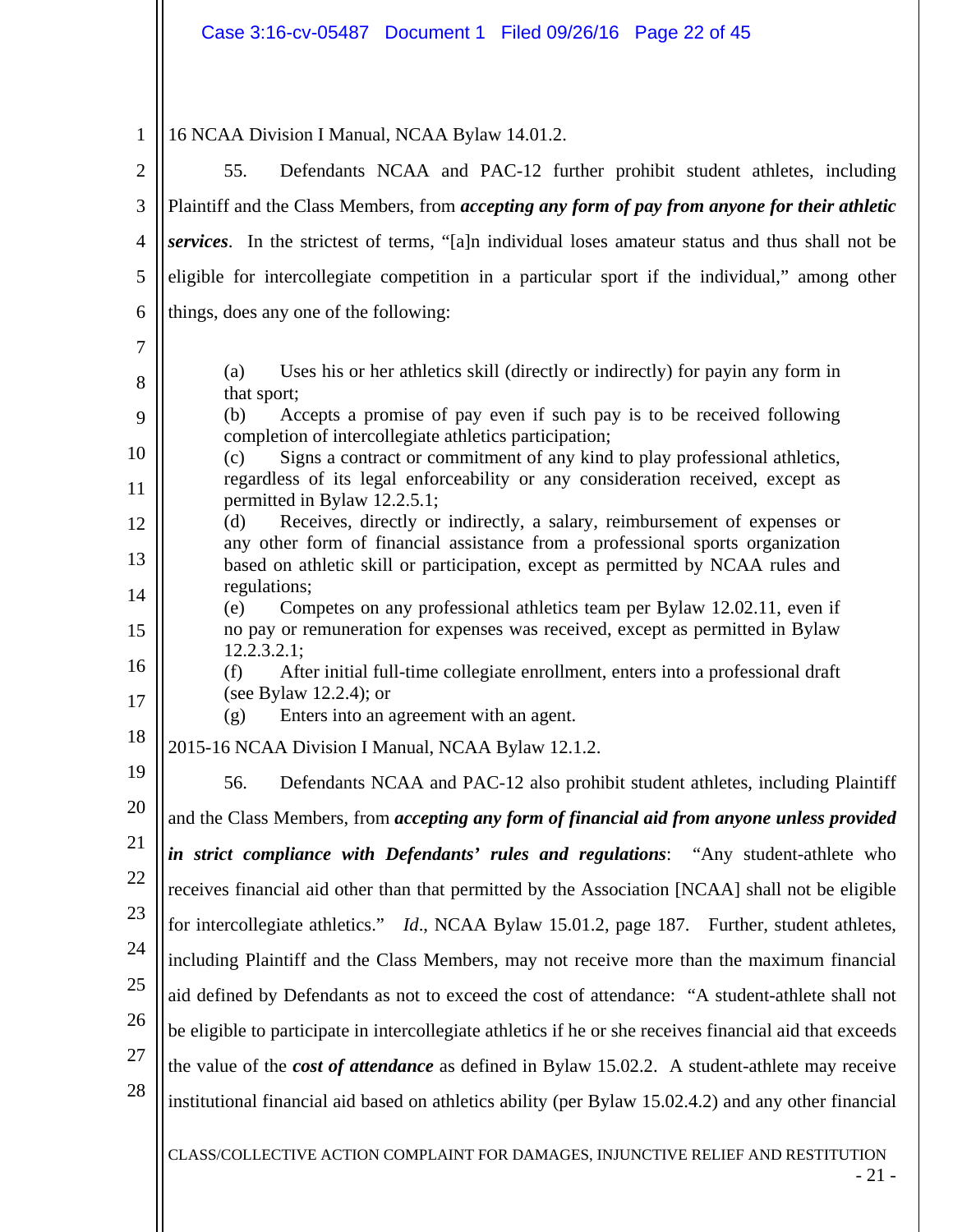# Case 3:16-cv-05487 Document 1 Filed 09/26/16 Page 23 of 45

| $\mathbf{1}$   | aid up to the value of his or her cost of attendance. (See Bylaws 15.01.06.1, 16.3, 16.4 and                                                                                                                                                                                                                                                                                            |  |  |  |  |  |
|----------------|-----------------------------------------------------------------------------------------------------------------------------------------------------------------------------------------------------------------------------------------------------------------------------------------------------------------------------------------------------------------------------------------|--|--|--|--|--|
| $\overline{2}$ | 16.12.)" Id., NCAA Bylaw 15.1. (Emphasis added).                                                                                                                                                                                                                                                                                                                                        |  |  |  |  |  |
| 3              | 57.<br>Defendants NCAA and PAC-12 also condition payment of the permissible                                                                                                                                                                                                                                                                                                             |  |  |  |  |  |
| 4              | financial aid that student athletes, including Plaintiff and the Class Members, may receive upon                                                                                                                                                                                                                                                                                        |  |  |  |  |  |
| 5              | their compliance with Defendants' rules and regulations that govern student athletes' conduct                                                                                                                                                                                                                                                                                           |  |  |  |  |  |
| 6              | both on and off campus:                                                                                                                                                                                                                                                                                                                                                                 |  |  |  |  |  |
| 7              |                                                                                                                                                                                                                                                                                                                                                                                         |  |  |  |  |  |
| 8              | Institutional financial aid based in any degree on athletics ability may be reduced<br>or canceled during the period of the award or reduced or not renewed for the                                                                                                                                                                                                                     |  |  |  |  |  |
| 9              | following academic year or years of the student-athletes' five year period of                                                                                                                                                                                                                                                                                                           |  |  |  |  |  |
| 10             | eligibility if the recipient:<br>Renders himself or herself ineligible for intercollegiate competition;<br>(a)                                                                                                                                                                                                                                                                          |  |  |  |  |  |
| 11             | Fraudulently misrepresents any information on an application, letter of<br>(b)<br>intent or financial aid agreement (see Bylaw 15.3.5.1.2);                                                                                                                                                                                                                                             |  |  |  |  |  |
| 12             | Engages in serious misconduct warranting substantial disciplinary penalty,<br>(c)<br>as determined by the institution's regular student disciplinary authority;                                                                                                                                                                                                                         |  |  |  |  |  |
| 13             | Voluntarily (on his or her own initiative) withdraws from a sport at any<br>(d)<br>time for personal reasons; however, the recipient's financial aid may not be<br>awarded to another student-athlete in the academic year in which the aid was                                                                                                                                         |  |  |  |  |  |
| 14             |                                                                                                                                                                                                                                                                                                                                                                                         |  |  |  |  |  |
| 15             | reduced or canceled. A student-athlete's request for written permission to contact<br>another four-year collegiate institution regarding a possible transfer does not<br>constitute a voluntary withdrawal; or<br>Violates a nonathletically related condition outlined in the financial aid<br>(e)<br>agreement or violates a documented institutional rule or policy (e.g., academics |  |  |  |  |  |
| 16             |                                                                                                                                                                                                                                                                                                                                                                                         |  |  |  |  |  |
| 17             |                                                                                                                                                                                                                                                                                                                                                                                         |  |  |  |  |  |
| 18             | policies or standards, athletics<br>department or team rules or policies).                                                                                                                                                                                                                                                                                                              |  |  |  |  |  |
| 19             |                                                                                                                                                                                                                                                                                                                                                                                         |  |  |  |  |  |
| 20             | Id., NCAA Bylaw15.3.5.1. See also PAC-12 2015-16 Handbook, Executive Regulation 3 at 27-                                                                                                                                                                                                                                                                                                |  |  |  |  |  |
| 21             | 28.                                                                                                                                                                                                                                                                                                                                                                                     |  |  |  |  |  |
| 22             |                                                                                                                                                                                                                                                                                                                                                                                         |  |  |  |  |  |
| 23             | 58.<br>Defendants NCAA and PAC-12 also prohibit student athletes, including Plaintiff                                                                                                                                                                                                                                                                                                   |  |  |  |  |  |
| 24             | and the Class Members, from receiving any award, benefit or expense allowance in excess of                                                                                                                                                                                                                                                                                              |  |  |  |  |  |
| 25             | permissible financial aid that Defendants have otherwise defined in their rules and regulations.                                                                                                                                                                                                                                                                                        |  |  |  |  |  |
| 26             | More specifically, NCAA Bylaw 16.01.1 expressly provides: "A student-athlete shall not                                                                                                                                                                                                                                                                                                  |  |  |  |  |  |
| 27             | receive any extra benefit. Receipt by a student-athlete of an award, benefit or expense allowance                                                                                                                                                                                                                                                                                       |  |  |  |  |  |
| 28             | not authorized by NCAA legislation renders the student-athlete ineligible for athletics                                                                                                                                                                                                                                                                                                 |  |  |  |  |  |
|                |                                                                                                                                                                                                                                                                                                                                                                                         |  |  |  |  |  |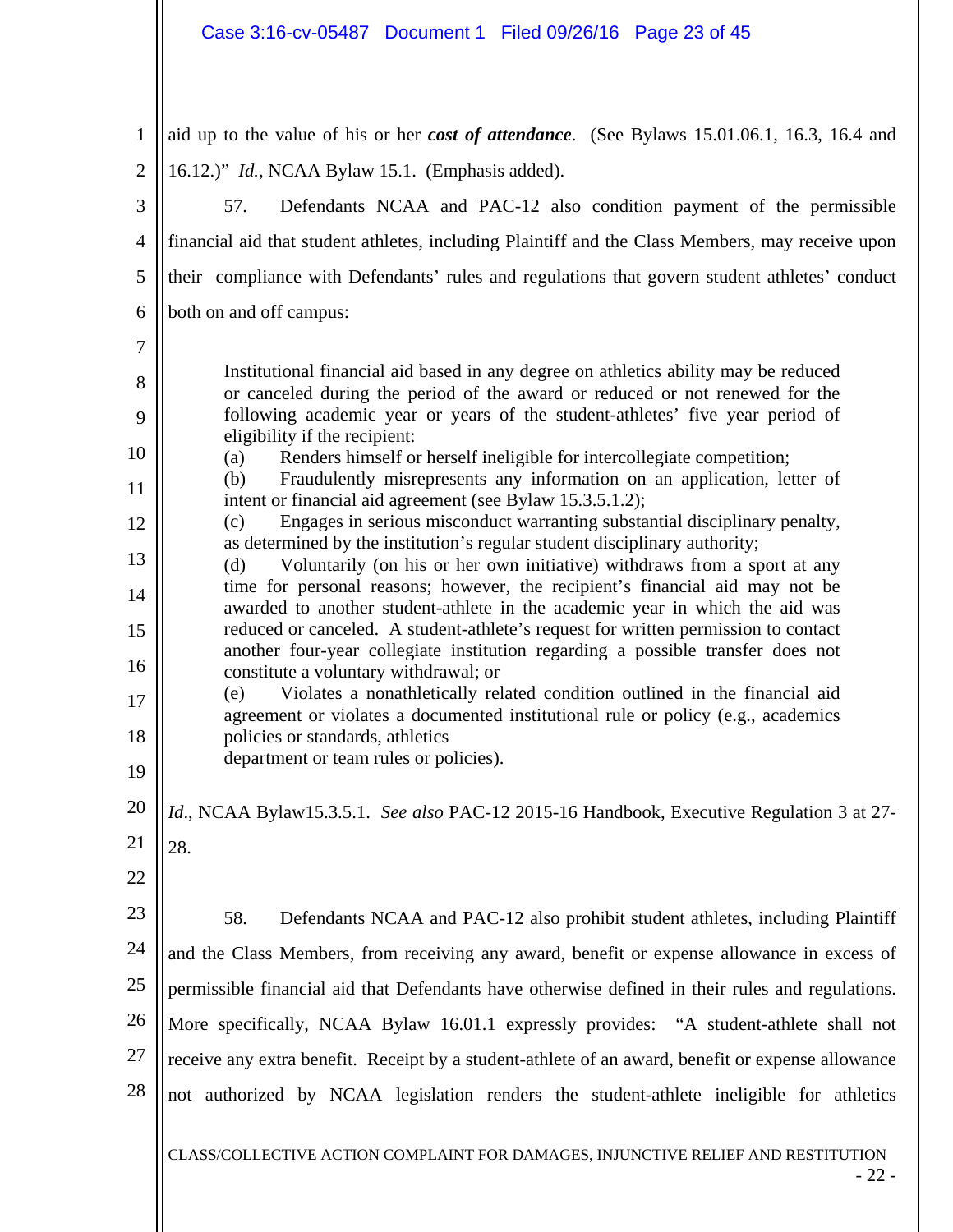1 2 3 competition in the sport for which the improper award, benefit or expense was received. " *Id.*, NCAA Bylaw 16.011 at 211. Indeed, "[i]f the student-athlete receives an extra benefit not authorized by NCAA legislation, the individual is ineligible in all sports." *Id*.

4

5 6 7 8 9 10 59. Defendant PAC-12 has also expressly adopted compliance with all of Defendant NCAA's rules and regulations as one of its core organizing principles, and states that it was organized "[to] provide its members with a jointly governed body for sponsoring, supervising and regulating intercollegiate athletics as a conference member of the National Collegiate Athletics Association ('NCAA'*) in accordance with the principles, policies, constitution and bylaws of the NCAA*." PAC-12 2015-16 Handbook, Constitution & Bylaw 1-2(a) at 6. (Emphasis added).

11 12 13 14 15 16 17 18 60. Given the breadth and scope of the rules and regulations of Defendants NCAA and PAC-12, student-athletes, including Plaintiff and the Class Members, are effectively controlled in their daily activities both on and off campus, including: (a) living arrangements; (b) athletic eligibility; (c) permissible compensation; (d) allowable behavior; (e) academic performance; (f) use of alcohol and drugs; and (g) gambling. If Plaintiff and the Class Members run afoul of Defendants' pervasive rules and regulations, they are immediately faced with Draconian penalties – loss of financial aid and eligibility for sports. *See, e.g*., 2015-16 NCAA Division I Manual, NCAA Bylaw 15.3.5.1; PAC-12 2015-16 Handbook, CER 4-4 at 45.

19

# **WAGE AND HOUR VIOLATIONS**

20 21 22 23 61. As alleged herein, Defendants NCAA and PAC-12 have regulated and controlled and continue to regulate and control the terms and conditions of the employment, including remuneration therefor, of Plaintiff and the other members of the Classes who play football at the universities and colleges that are participating members of said Defendants.

24 25 26 27 28 62. As alleged herein, Defendants NCAA and PAC-12 strictly control and regulate the conduct of Plaintiff and the Class Members and prohibit each of them from: (1) rendering himself ineligible from intercollegiate competition; (2) engaging in serious misconduct warranting substantial disciplinary action; (3) engaging in conduct resulting in criminal charges; (4) abusing team rules as determined by the coaches and/or athletic administrations; (5)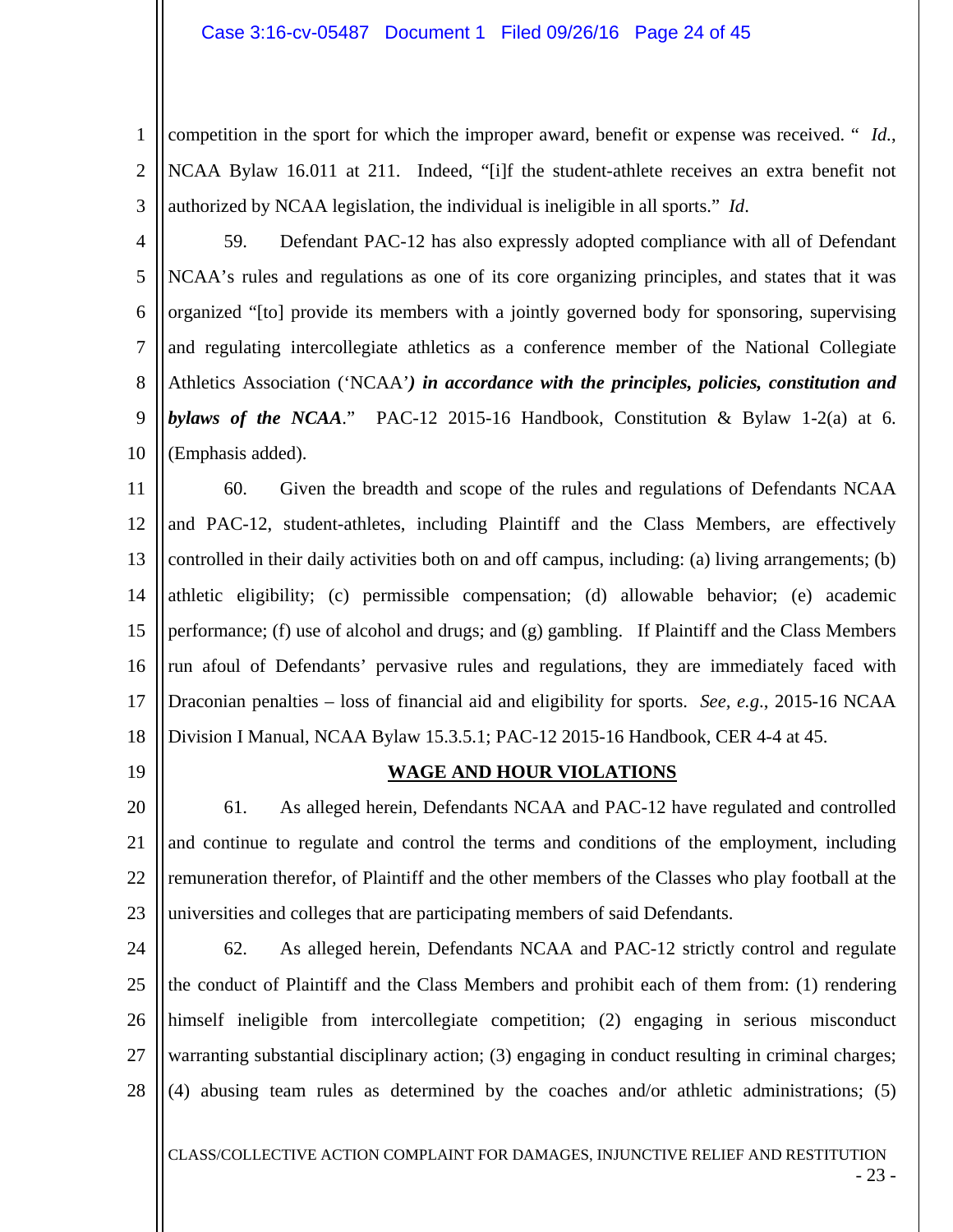1 2 voluntarily withdrawing from the sport at any time for any reason; (6) accepting compensation for participating in athletic contests in his sport; and (7) agreeing to be represented by an agent.

3 4 5 6 63. Plaintiff and the Class Members are also strictly controlled and regulated in their conduct on and off campus, pursuant to the rules and regulations of Defendants NCAA and PAC-12 concerning permissible daily activities, including training and game schedules, academic schedules, and other collegiate activities.

7 8 9 10 11 12 13 14 64. Defendants NCAA and PAC-12 have during the Class Periods failed to pay adequate compensation or otherwise provide for the compensation of Plaintiff and the Class members for overtime/premium wages dues under the FLSA, 29 U.S.C. §§ 206 and 207, California Labor Code section 510 and applicable California Wage Orders. Defendants have also failed to pay Plaintiff and the Class members their required minimum wages for all applicable pay periods during the Class Periods as mandated by federal and state law, including 29 U.S.C. § 206(a)(1); California Minimum Wage Order MW-2014; and California Labor Code sections 510, 558, 1194 and 1198.

- 15 16 17 18 19 65. California Labor Code sections 510 and 1198, California Code of Regulations secitons 11070 and 11090 and IWC Wage Orders Nos. 7-2001 and 9-2001, provide that employees in California shall not be employed more than eight (8) hours in any work day nor more than forty (40) hours in any workweek unless they receive additional compensation beyond their regular wage in amounts specified by law.
- 20 21 22 23 66. The FLSA, 29 U.S.C. § 206(a)(1), which was and is applicable to Plaintiff and members of the FLSA Class during the FLSA Class Period, provides that employees shall not be employed more than forty (40) hours in any workweek unless they receive additional compensation beyond their regular wage in amounts specified by law.
- 24 25 26 27 28 67. During the California Class Period, the aforementioned Labor Code sections and IWC Wage Orders were applicable to the employment of Plaintiff and the California Class members and provided that any work performed in excess of eight (8) hours a day or more than forty (40) hours per week be compensated at the rate of one and one-half times the regular rate of employees' compensation and during the FLSA Class Period.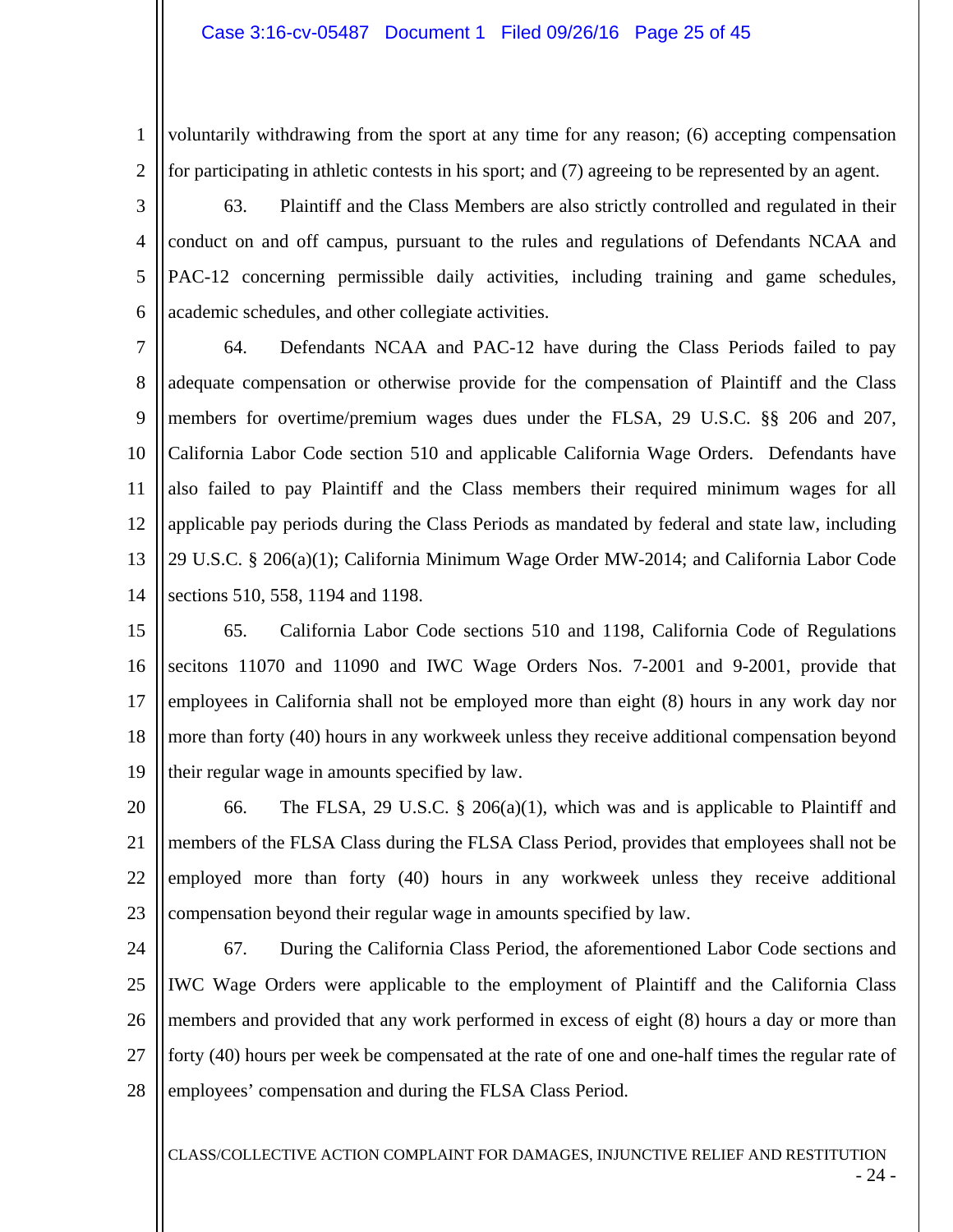### Case 3:16-cv-05487 Document 1 Filed 09/26/16 Page 26 of 45

1 2 3 4 5 6 7 8 9 10 68. The actions of Defendants NCAA and PAC-12 requiring employees to work an excessive amount of hours in the absence of overtime pay is in direct violation of California labor law and the FLSA. Under California Labor Code section 1194(a), all California Class members, including Plaintiff, who received less than the legal overtime compensation applicable to the employee are entitled to recover the unpaid balance of the full amount of overtime compensation, as well as interest, reasonable attorneys' fees and costs of suit. Under the FLSA, 29 U.S.C. § 216(b), all FLSA Class members, including Plaintiff, who received less than the legal overtime compensation applicable to the employee are entitled to recover the unpaid balance of the full amount of overtime compensation and an additional equal amount as liquidated damages, as well as interest, reasonable attorneys' fees and costs of suit.

11 12 13 14 69. Further, upon the termination or resignation of the employment by Plaintiff and all other California Class members during the Class Period, Defendants NCAA and PAC-12 failed to pay the wages then due and owing, in clear disregard of California Labor Code sections 201 and/or 202.

15 16 17 18 19 70. Moreover, California Labor Code sections 201 and 202 require Defendants to pay all wages due members of the California Class immediately upon discharge. California Labor Code section 203 provides that, if an employer willfully fails to timely pay such wages, the employer must, as a penalty, continue to pay the subject employees' wages until the back wages are paid in full or an action is commenced, for a period not to exceed thirty (30) days of wages.

20 21 22 23 24 25 26 27 28 71. Furthermore, despite their knowledge of Plaintiff's and the Class Members' right to receive premium/overtime pay for excess hours worked, Defendants NCAA and PAC-12 violated California Labor Code section 1174(d) by failing to provide or require the use, maintenance or submission of time records by members of the California Class. Defendants also failed to provide Plaintiff and members of the California Class with accurate semi-monthly itemized wage statements of the total number of hours worked by each, and all applicable hourly rates in effect during the pay period, in violation of California Labor Code section 226. In so doing, Defendants have not only failed to pay Plaintiff and the California Class the full amount of compensation due, but they have, until now, effectively shielded themselves from the scrutiny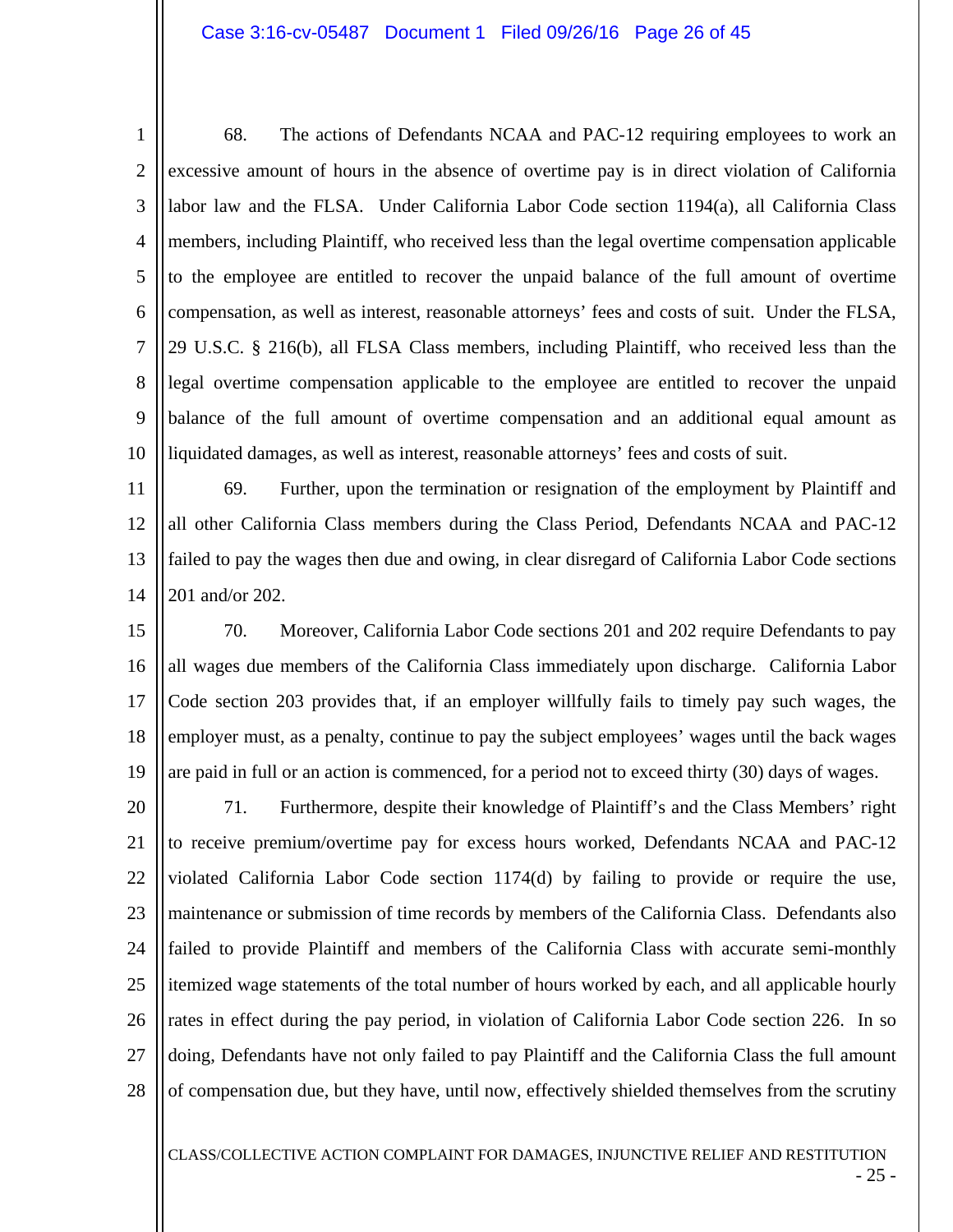### Case 3:16-cv-05487 Document 1 Filed 09/26/16 Page 27 of 45

1 2 of Plaintiff and the California Class for Defendants' unlawful conduct by concealing the magnitude (the full number of hours worked) and financial impact of their wrongdoing.

3 4 5 72. Plaintiff and all members of the Class are entitled to unpaid compensation, yet, to date, they have not received such compensation despite the termination of their employment with Defendants NCAA and PAC-12.

6 7 73. More than thirty (30) days have passed since Plaintiff and other California Class Members have left Defendants' employ.

8 9 10 11 74. As a consequence of Defendants' willful conduct in not paying compensation for all hours worked, Plaintiff and other California Class Members are entitled to thirty (30) days wages as a penalty under California Labor Code section 203, together with interest thereon and attorneys' fees and costs.

12 13 14 15 75. Defendants NCAA and PAC-12 have also under-paid Plaintiff and the Class members during applicable pay periods of their employment by failing to pay them overtime wages and required minimum wages due under the California Labor Code and the FLSA as hereinabove alleged.

16 17 18 19 76. As a consequence of Defendants' unlawful conduct in failing to pay Plaintiff and the Class Members all wages due and owing during applicable pay periods of their employment, Plaintiff and the California Class Members are entitled to the penalties detailed in section 558 of the California Labor Code.

20 21 22 23 77. Defendants NCAA and PAC-12 have also untimely paid Plaintiff and the California Class Members during applicable pay periods of their employment by failing to timely pay them overtime wage and required minimum wages due under the California Labor Code and the FLSA as hereinabove alleged.

24 25 26 27 78. As a consequence of Defendants' unlawful conduct in failing to timely pay Plaintiff and the California Class Members all wages due and owing during applicable pay periods of their employment, Plaintiff and the California Class Members are entitled to the penalties detailed in section 2699 of the California Labor Code.

28

79. As a direct and proximate result of Defendants' unlawful conduct, as set forth

CLASS/COLLECTIVE ACTION COMPLAINT FOR DAMAGES, INJUNCTIVE RELIEF AND RESTITUTION

- 26 -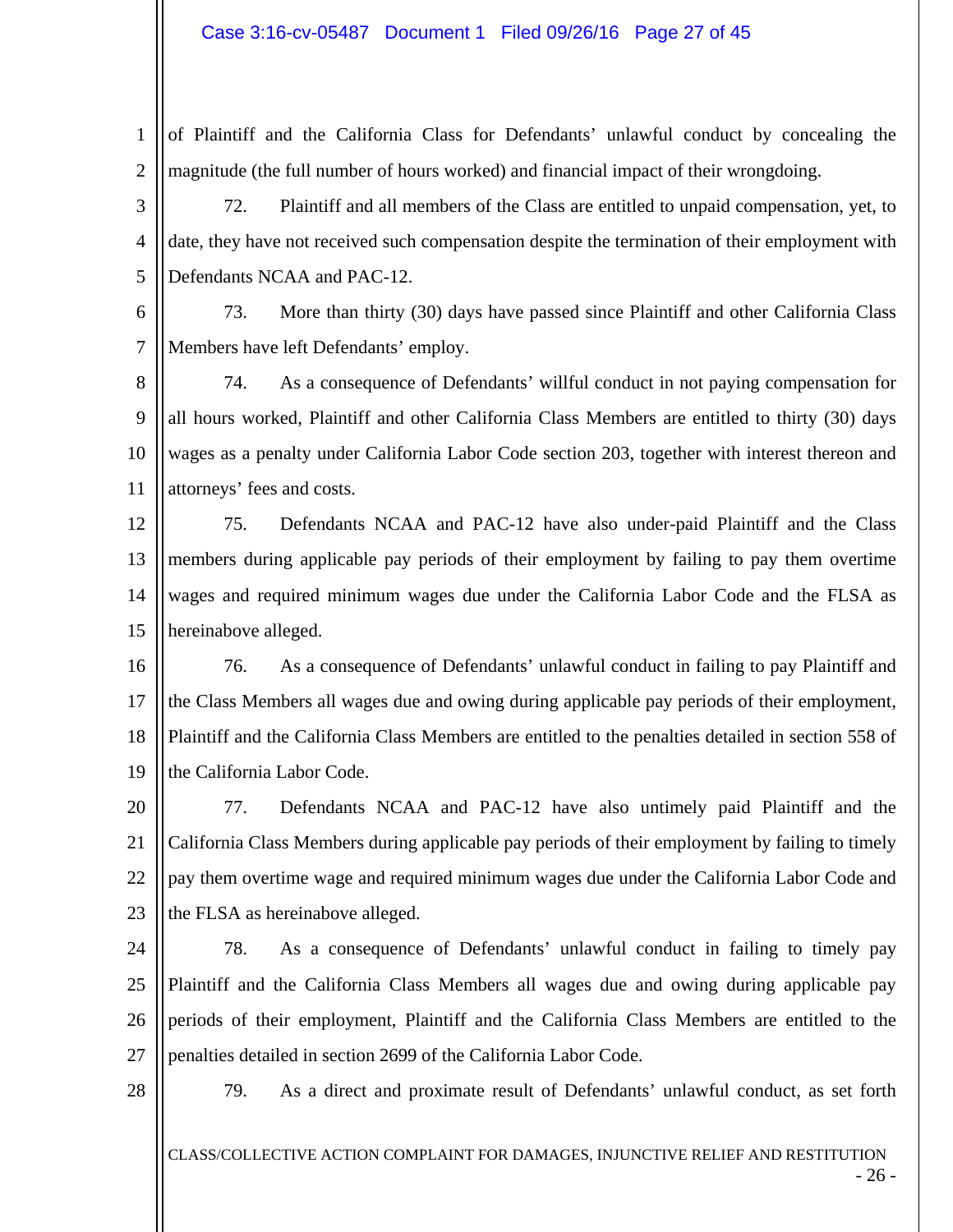1 2 3 4 5 6 7 8 9 10 11 12 13 14 15 16 17 herein, Plaintiff and FLSA Class Members and California Class Members, and/or Subclass Members thereof, have sustained damages, as alleged above, including loss of earnings for hours of overtime worked on behalf of Defendants NCAA and PAC-12, and required minimum wage payments, in an amount to be established at trial. As a further direct and proximate result of Defendants' unlawful conduct, as set forth herein, Plaintiff and many California Class Members, and/or Sub-class Members thereof, are entitled to recover "waiting time" penalties/wages, pursuant to California Labor Code section 203; and penalties for failure to provide semi-monthly statements of hours worked and all applicable hourly rates, pursuant to California Labor Code section 203; penalties for failure to provide semi-monthly statements of hours worked and all applicable hourly rates, pursuant to California Labor Code section 226; penalties for underpaying Plaintiff and the California Class Members all wages due for applicable pay periods; and penalties for untimely paying Plaintiff and the California Class Members all wages due for applicable pay periods in an amount to be established at trial. As a further direct and proximate result of Defendants' unlawful conduct, as set forth herein, Plaintiff and Class Members, and/or Subclass members thereof, are entitled to recover attorneys' fees and costs, pursuant to 29 U.S.C. § 216(b), California Labor Code sections 218.5 and 1194 and/or California Civil Code section 1021.5, among other authorities.

18 19 20 21 22 23 24 25 80. In addition to asserting class/collective action claims, pursuant to California Business and Professions Code section 17204, Plaintiff asserts claims as a private attorney general on behalf of the general public. Plaintiff seeks to enjoin Defendants NCAA and PAC-12 from engaging in the unfair, unlawful and/or deceptive business practices alleged in this Complaint, and to require Defendants to make restitution of all monies wrongfully obtained by them through their unfair, unlawful and/or deceptive business practices. A private attorney general (representative) action is necessary and appropriate because Defendants have engaged in the wrongful acts alleged herein as a general business practice.

- 26
- 27
- 28

### **FIRST CLAIM FOR RELIEF UNLAWFUL FAILURE TO PAY THE REGULAR MINIMUM WAGE (FLSA Class)**

81. Plaintiff incorporates in this claim for relief each and every allegation of the

CLASS/COLLECTIVE ACTION COMPLAINT FOR DAMAGES, INJUNCTIVE RELIEF AND RESTITUTION

- 27 -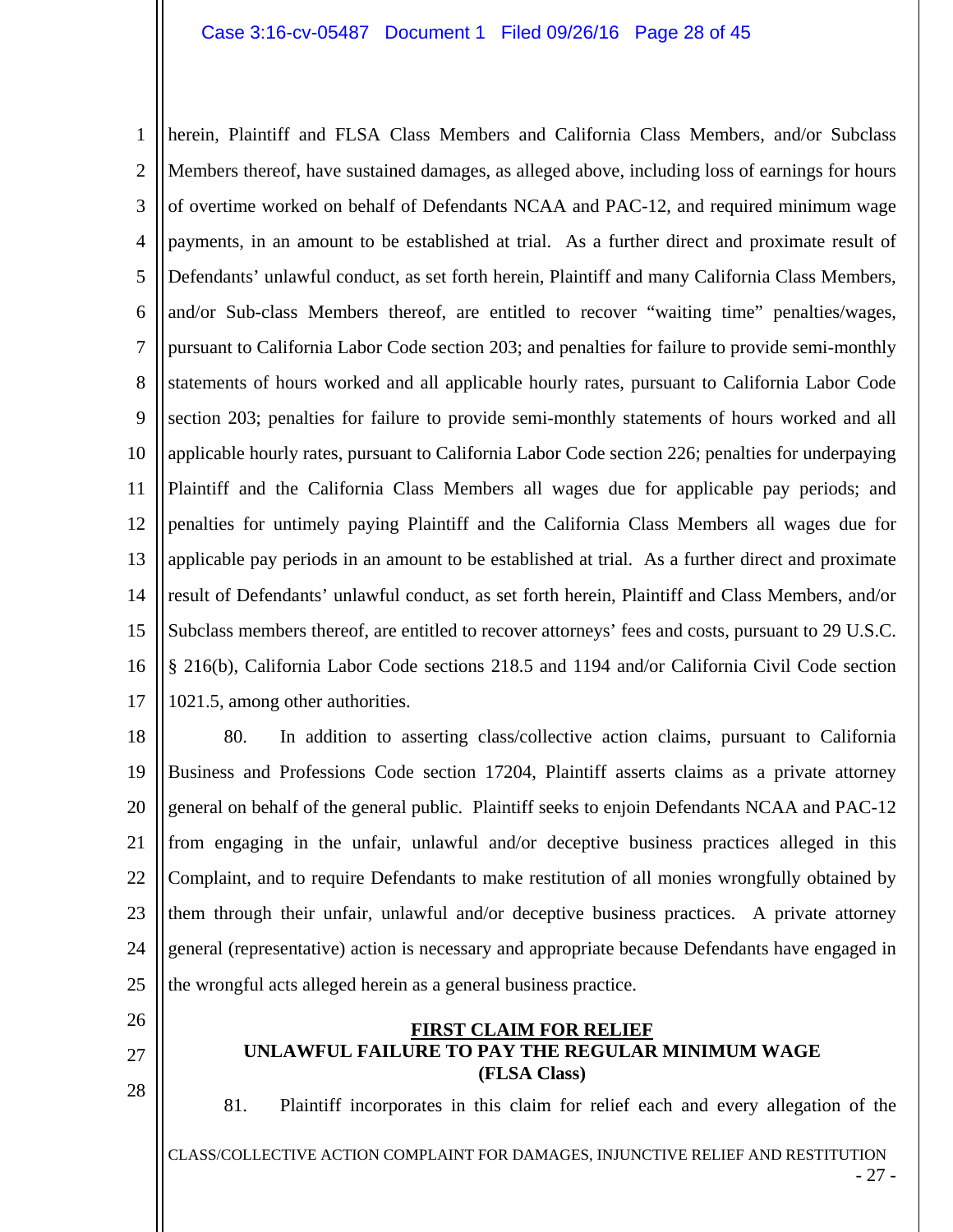1 2 preceding paragraphs 1 through 79 with the same force and effect as though fully set forth herein.

3

4

82. Pursuant to Section 6 of the FLSA, 29 U.S.C. § 206, Plaintiff and all members of the FLSA Class are entitled to receive a minimum wage to be paid for all hours worked.

5 6 7 8 83. Effective July 24, 2009, and at all times thereafter, the federal minimum wage was and is \$7.25 per hour. Where state and local laws establish higher minimum wage rates, payment of the FLSA-prescribed federal minimum wage does not excuse an employer from compliance with higher state or local minimum wage requirements. 29 U.S.C. § 218(a).

9 10 11 12 13 14 15 16 17 84. At all times during the FLSA Class Period, Plaintiff and the FLSA Class Members were nonexempt workers entitled to the protections of Section 6 of the FLSA, 29 U.S.C. § 206. For purposes of calculating the minimum wage, in no case may the earnings of an employee be averaged over a period longer than a single workweek. *See* 29 C.F.R. § 778.05; *Olson v. Superior Pontiac-GMC,* 765 F.2d 1570, 1578-79, *modified*, 776 F.2d 265 (11th Cir. 1985). During the course of Plaintiff's employment, and the employment of all others similarly situated, Defendants NCAA and PAC-12, and each of them, failed to compensate Plaintiff, and all others similarly situated, at the minimum wage for each hour worked in all applicable pay periods, as required by the aforementioned statutes.

18 19 20 85. As a direct, proximate and foreseeable result of the unlawful conduct of Defendants alleged herein, Plaintiff, and all others similarly situated, have been damaged in an amount according to proof at time of trial.

- 21
- 22 23

### **SECOND CLAIM FOR RELIEF UNLAWFUL FAILURE TO PAY THE REGULAR MINIMUM WAGE (California Class) (California Wage Sub-Class)**

24 25 26 86. Plaintiff incorporates in this claim for relief each and every allegation of the preceding paragraphs 1 through 79 above with the same force and effect as though fully set forth herein.

27 28 87. Pursuant to California Minimum Wage Order MW-2014, Defendants were required to compensate Plaintiff and all other similarly situated California Wage Sub-Class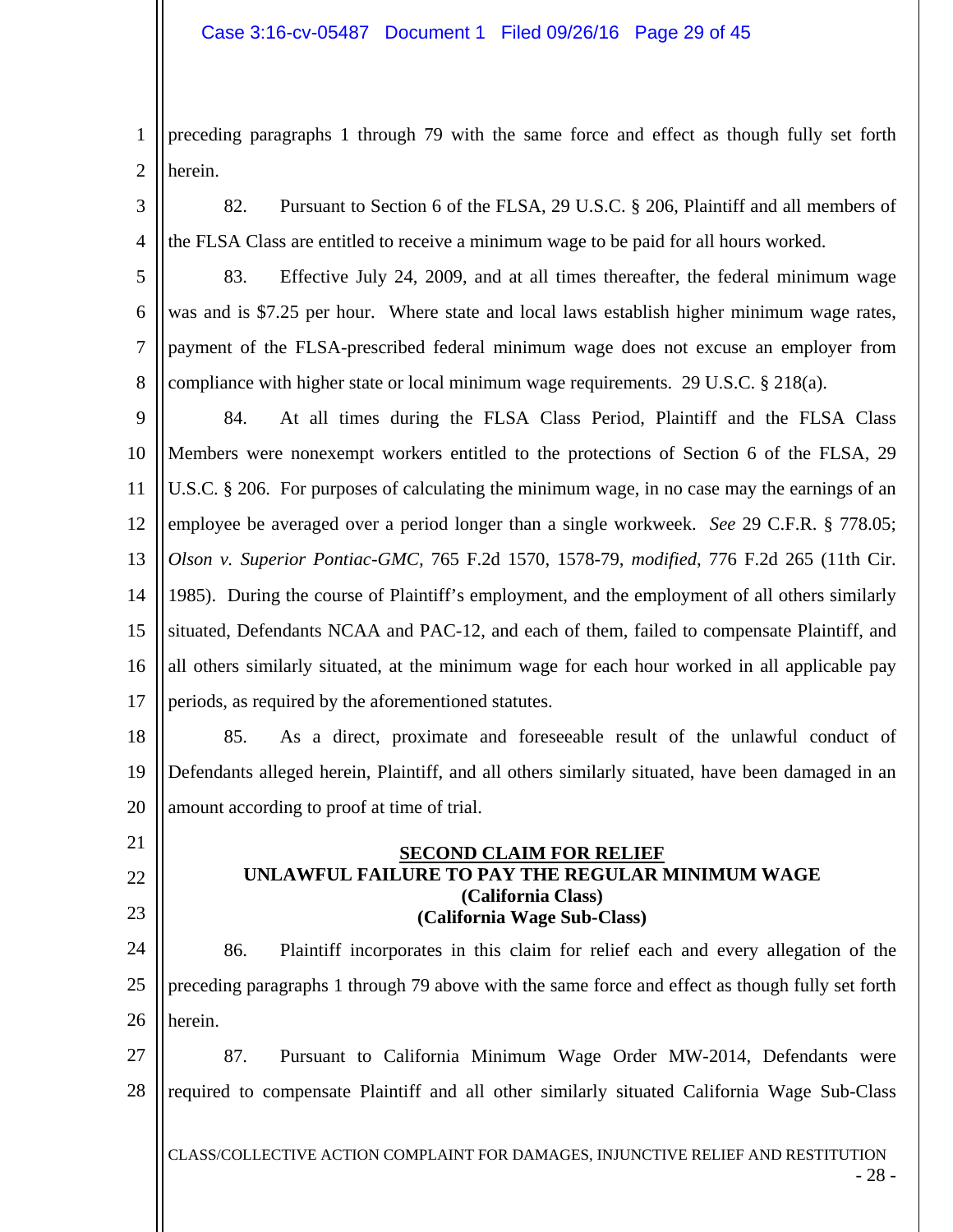1 2 3 Members at a minimum wage of at least \$8.00 per hour for work performed between 2008 and July 1, 2014, \$9.00 per hour from July 1, 2014 through December 31, 2015, and \$10.00 per hour effective January 1, 2016.

4 5 6 7 8 9 10 11 12 13 14 15 88. Plaintiff and the California Wage Sub-Class Members were nonexempt workers entitled to the protections of California Minimum Wage Order MW-2014. For purposes of calculating the minimum wage, in no case may the earnings of an employee be averaged over a period longer than a single workweek. *See* 29 C.F.R. § 778.05; *Olson v. Superior Pontiac-GMC,* 765 F.2d 1570, 1578-79, *modified*, 776 F.2d 265 (11th Cir. 1985). Further, in California when assessing whether or not an employer has satisfied its minimum wage obligations, the wages earned in one pay period may not be attributed to or averaged with another payroll period. *Peabody v. Time Warner Cable, Inc.*, 59 Cal. 4th 662, 665 (2014). During the course of Plaintiff's employment, and the employment of the California Wage Sub-Class Members, Defendants NCAA and PAC-12, and each of them, failed to compensate Plaintiff and the California Wage Sub-Class Members at the minimum wage for each hour worked in all applicable pay periods, as required by the aforementioned regulation.

16 17 18 89. As a direct, proximate and foreseeable result of the unlawful conduct of Defendants, as alleged, Plaintiff and the California Wage Sub-Class Members have been damaged in an amount according to proof at time of trial.

19 20 21 22 23 24 90. Defendants' conduct described herein violates California Labor Code sections 510, 558, 1194, and 1198. Therefore, Plaintiff and the California Wage Sub-Class Members are entitled to recover the unpaid balance of wages owed, penalties, plus interest, and reasonable attorneys' fees and costs of suit. Furthermore, pursuant to California Labor Code section 1194.2, Plaintiff and the California Class Members are entitled to additional liquidated damages in an amount equal to the unpaid regular time wages owed them.

- 25
- 26

27 28

91. Plaintiff incorporates in this claim for relief each and every allegation of the preceding paragraphs 1 through 79 above with the same force and effect as though fully set forth

**THIRD CLAIM FOR RELIEF UNLAWFUL FAILURE TO PAY OVERTIME (FLSA Class)**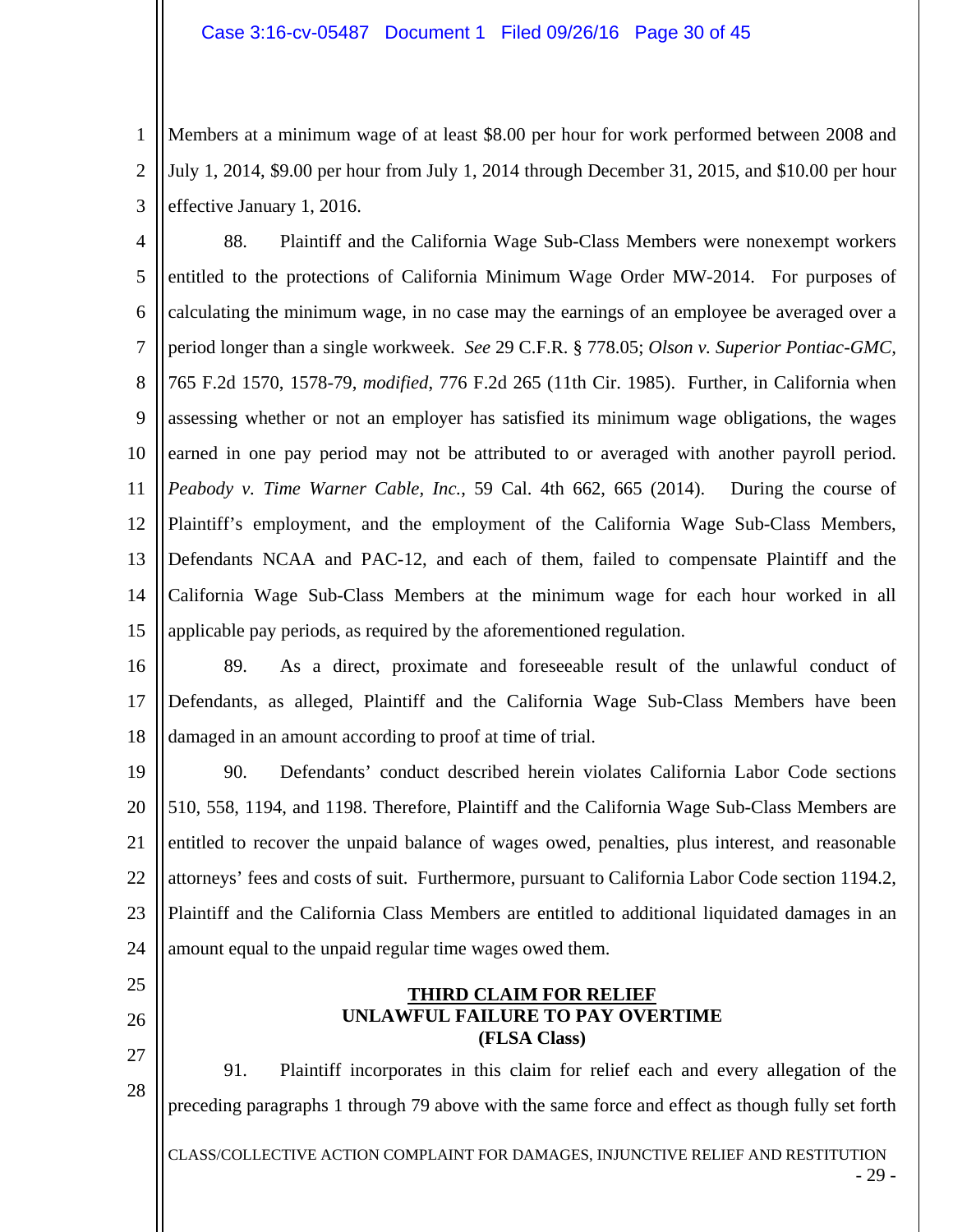| herein. |  |
|---------|--|

2 3 4 5 6 7 8 92. At all times during the FLSA Class Period, Defendant NCAA has been, and is, and employer engaged in commerce as defined under 29 U.S.C. § 203(b) and (d). As such, Defendant NCAA controlled and regulated the employment of Plaintiff and the FLSA Class Members as football players at various universities and colleges throughout the United States which are and were participating members of the NCAA. At all times during the FLSA Class Period, Defendant NCAA has been an "[e]nterprise engaged in commerce or in the production of goods for commerce," as defined by 29 U.S.C.  $\S$  203(s)(1).

9 10 11 12 93. Plaintiff is informed and believes, and thereon alleges, that Defendant NCAA has required, or requires, the FLSA Class Members as part of their employment to work without additional compensation, such as overtime, in excess of the forty (40) hours per week maximum under 29 U.S.C.  $\S 207(a)(1)$ . That Section provides as follows:

Except as otherwise provided in this section, no employer shall employ any of his employees . . . for a workweek longer than forty hours unless such employee receives compensation for his employment in excess of the hours above specified at a rate not less than one and one-half times the regular rate at which he is employed.

18 19 20 21 22 94. Indeed, in the performance of their duties for Defendant NCAA, members of the FLSA Class often did work over forty (40) hours per week, yet did not receive overtime compensation for the work, labor and services they provided to Defendant NCAA, as required by the FLSA, 29 U.S.C. §§ 206 and 207. The precise number of unpaid overtime hours will be proven at trial.

23 24 25 26 95. Plaintiff proposes under appropriate proceedings to have such FLSA Class Members aggrieved by Defendant NCAA's unlawful conduct notified of the pendency of this action and join this action as plaintiffs, pursuant to 29 U.S.C. § 216(b), by filing written consents to joinder with the Court.

27

28

13

14

15

16

17

96. Defendant NCAA's violations of the FLSA were willful.

97. As a result of the foregoing, Plaintiff seeks judgment against Defendant NCAA on his own behalf; and on behalf of those FLSA Class Members similarly situated who file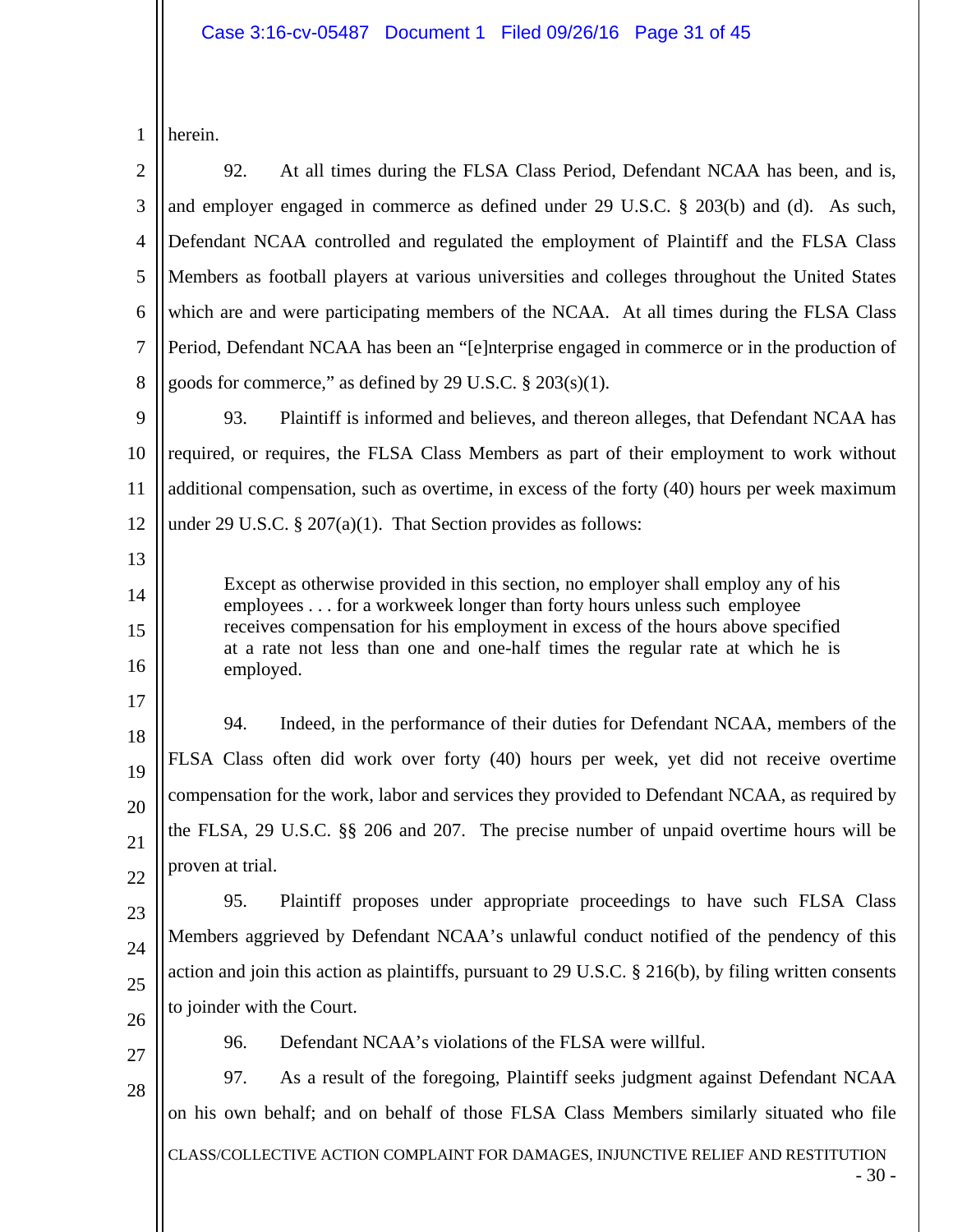1 2 3 4 written consents to joinder in this action, for all unpaid wages, including overtime wages owed by Defendant NCAA to Plaintiff and the FLSA Class, pursuant to 29 U.S.C. §§ 206 and 207, together with an award of an additional equal amount as liquidated damages, and costs, interest, and reasonable attorneys' fees, as provided by 29 U.S.C. § 216(b).

# **FOURTH CLAIM FOR RELIEF UNLAWFUL FAILURE TO PAY OVERTIME (California Class) (California Wage Sub-Class)**

8 9 10 98. Plaintiff incorporates in this claim for relief each and every allegation of the preceding paragraphs 1 through 79 above with the same force and effect as though fully set forth herein.

11 12 13 14 99. At all times during the California Class Period, the applicable California Labor, Code of Regulations and IWC Wage Orders referenced herein applied to Plaintiff's and the California Wage Sub-Class Members' employment as regulated and controlled by Defendants NCAA and PAC-12.

15 16 17 100. During the Class Period, Plaintiff and the California Wage Sub-Class Members worked in excess of eight (8) hours in a workday and/or forty (40) hours in a workweek. The precise number of overtime hours will be proven at trial.

18 19 20 21 101. During the Class Period, Plaintiff and the Wage Sub-California Class Members worked on the seventh day of certain workweeks and were not paid overtime wages for the hours which they worked on the seventh day. The precise number of overtime hours will be proven at trial.

22 23 24 102. During said time period, Defendants failed to compensate Plaintiff and the California Wage Sub-Class Members for some and/or all of the overtime wages earned in violation of applicable Wage Order(s) and the provisions of the California Labor Code.

25 26 27 103. At all times during the California Class Period, Defendants were of, and were under a duty to comply with, the overtime provisions of the California Labor Code, including, but not limited to, the following:

28

5

6

7

CLASS/COLLECTIVE ACTION COMPLAINT FOR DAMAGES, INJUNCTIVE RELIEF AND RESTITUTION a. Labor Code § 510: "Any work in excess of eight hours in one workday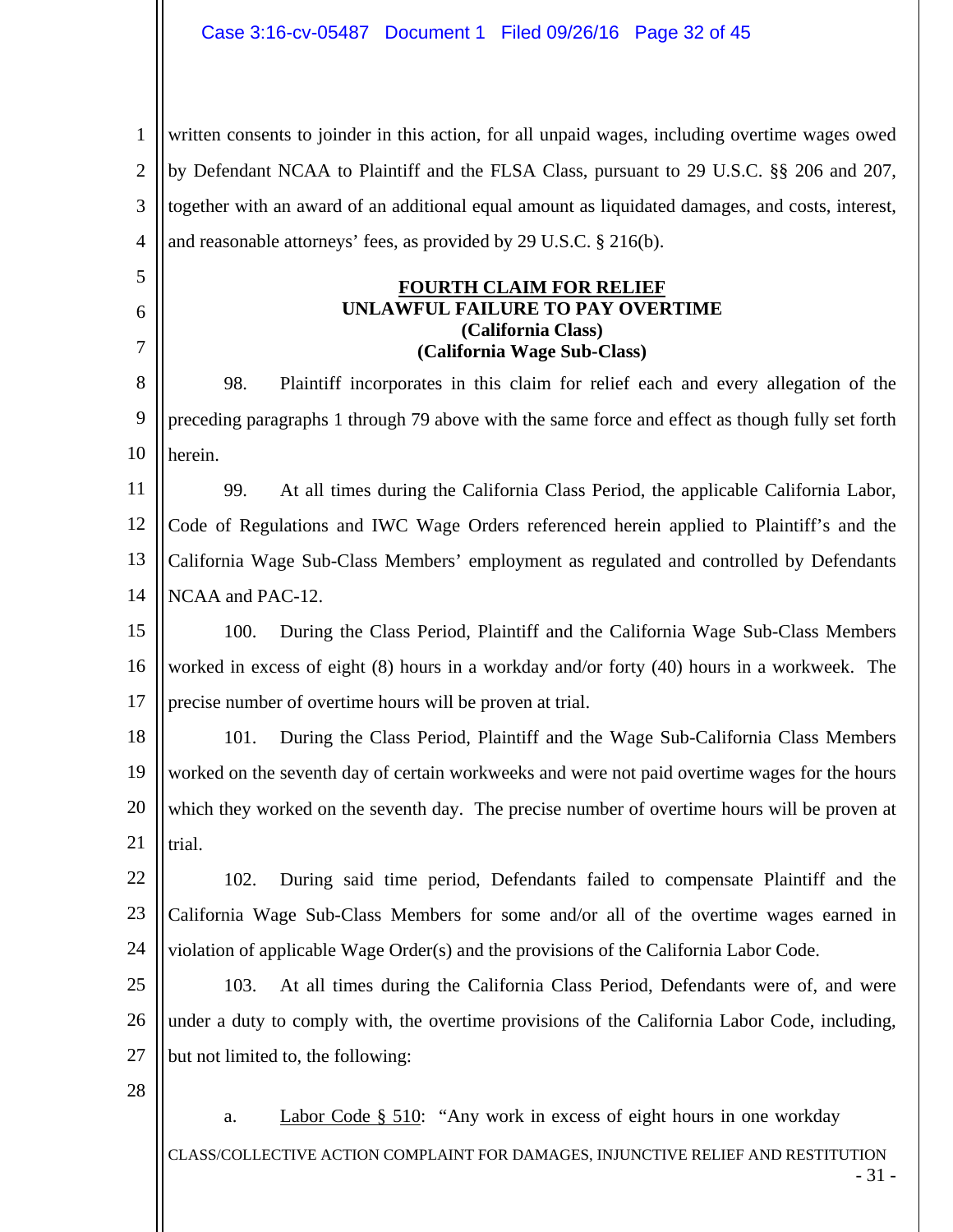# Case 3:16-cv-05487 Document 1 Filed 09/26/16 Page 33 of 45

and any work in excess of 40 hours in any one workweek and the first eight hours worked on the seventh day of work in any one workweek shall be compensated at the rate of no less than one and one-half times the regular rate of pay for an employee . . . ." (Effective at all times herein relevant).

b. Labor Code § 1194: "Notwithstanding any agreement to work for a lesser wage, any employee receiving less than the legal minimum wage or the legal overtime compensation applicable to the employee is entitled to recover in a civil action the unpaid balance of the full amount of this minimum wage or overtime compensation, including interest thereon, reasonable attorney's fees, and costs of suit." (Effective at all times herein relevant).

c. Labor Code § 1198: "The maximum hours of work and the standards conditions of labor fixed by the commission shall be the maximum hours of work and the standard conditions of labor for employees. The employment of any employee for longer hours than those fixed by the order or under conditions of labor prohibited by the order is unlawful." (Effective at all times herein relevant).

12 13

14

21

22

26

27

28

1

2

3

4

5

6

7

8

9

10

11

104. By failing to compensate Plaintiff and the California Wage Sub-Class Members for overtime wages earned, Defendants violated those California Labor Code provisions cited

herein, as well as various Industrial Welfare Commission Wage Orders.

15 16 17 18 19 20 105. Plaintiff, individually and on behalf of all other California Wage Sub-Class Members, requests payment of overtime compensation according to proof, penalty wages, interest and attorneys' fees and costs pursuant to the California Labor Code, as well as the assessment of any other statutory penalties against Defendants in a sum as provided by the California Labor Code and/or otherwise provided by law.

### **FIFTH CLAIM FOR RELIEF UNLAWFUL FAILURE TO PROVIDE ITEMIZED WAGE STATEMENTS (California Class) (California Wage Statement/Penalties Sub-Class)**

23 24 25 106. Plaintiff incorporates in this claim for relief each and every allegation of the preceding paragraphs 1 through 79 above with the same force and effect as though fully set forth herein.

- 107. California Labor Code section 226(a) provides:
- Every employer shall, semimonthly or at the time of each payment of wages, furnish each of his or her employees either as a detachable part of the check, draft or voucher paying the employee's wages, or separately when wages are paid by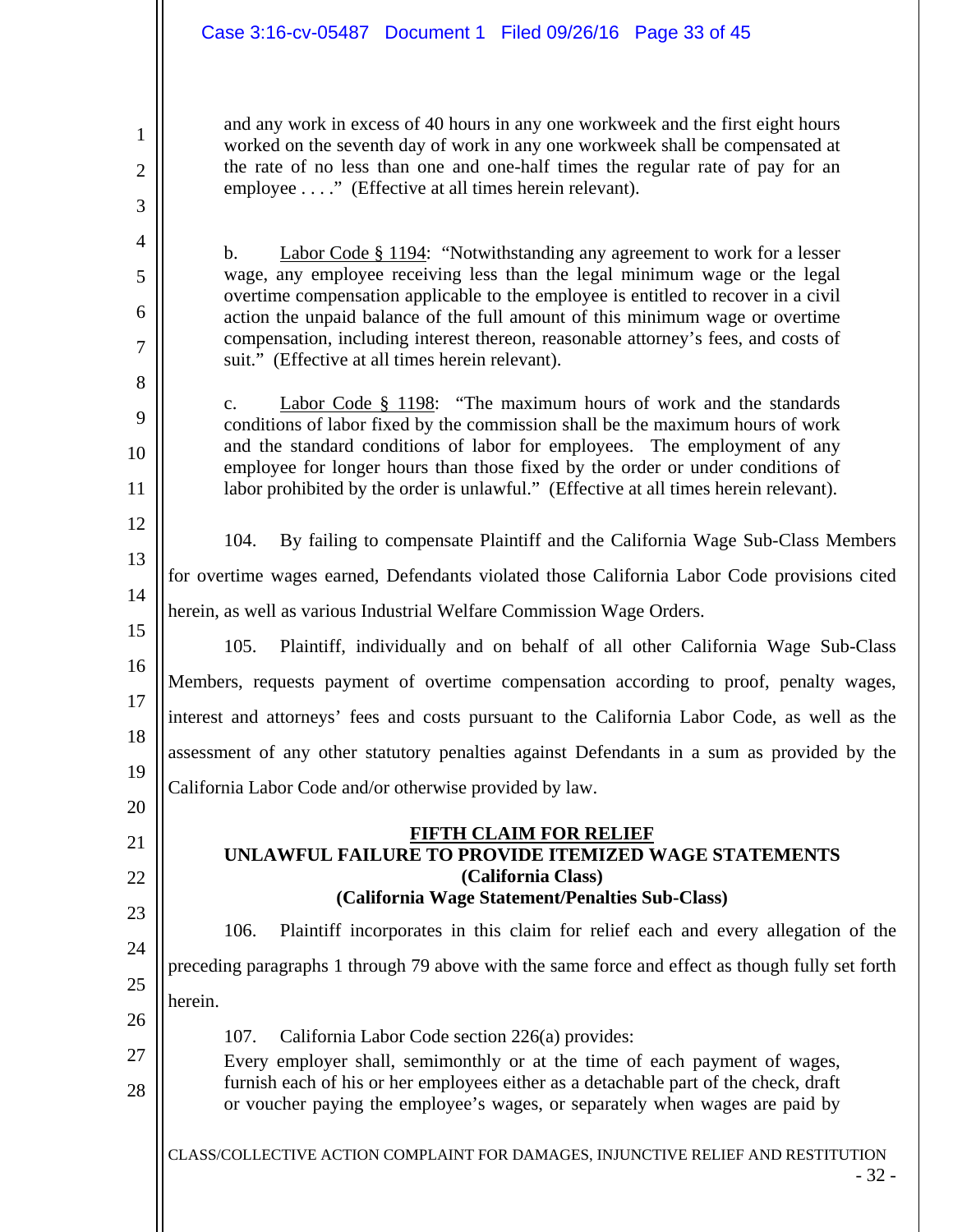| $\mathbf{1}$<br>$\overline{2}$<br>3<br>4<br>5<br>6<br>$\overline{7}$ | personal check or cash, an accurate itemized statement in writing showing (1)<br>gross wages earned, (2) total hours worked by the employee $\dots$ (3) the number of<br>piece-rate units earned an any applicable piece rate if the employee is paid on a<br>piece-rate basis, (4) all deductions, provided that all deductions made on written<br>orders of the employee may be aggregated and shown as one item, (5) net wages<br>earned, $(6)$ the inclusive dates of the period for which the employee is paid, $(7)$<br>the name of the employee and only the last four digits of his or her social security<br>number or an employee identification number other than a social security number,<br>$(8)$ the name and address of the legal entity that is the employer, and $(9)$ all<br>applicable hourly rates in effect during the pay period and the corresponding<br>number of hours worked at each hourly rate by the employee |  |  |  |  |
|----------------------------------------------------------------------|---------------------------------------------------------------------------------------------------------------------------------------------------------------------------------------------------------------------------------------------------------------------------------------------------------------------------------------------------------------------------------------------------------------------------------------------------------------------------------------------------------------------------------------------------------------------------------------------------------------------------------------------------------------------------------------------------------------------------------------------------------------------------------------------------------------------------------------------------------------------------------------------------------------------------------------------|--|--|--|--|
| 8<br>9                                                               | 108.<br>The IWC Wage Orders also establish this requirement in Section $7(B)$ thereof,                                                                                                                                                                                                                                                                                                                                                                                                                                                                                                                                                                                                                                                                                                                                                                                                                                                      |  |  |  |  |
|                                                                      | Title 8 of the California Code of Regulations sections 11010, et seq.                                                                                                                                                                                                                                                                                                                                                                                                                                                                                                                                                                                                                                                                                                                                                                                                                                                                       |  |  |  |  |
| 10<br>11                                                             | 109.<br>Moreover, California Labor Code section $226(e)(1)$ provides:                                                                                                                                                                                                                                                                                                                                                                                                                                                                                                                                                                                                                                                                                                                                                                                                                                                                       |  |  |  |  |
| 12                                                                   | An employee suffering injury as a result of a knowing and intentional failure by                                                                                                                                                                                                                                                                                                                                                                                                                                                                                                                                                                                                                                                                                                                                                                                                                                                            |  |  |  |  |
| 13                                                                   | an employer to comply with subdivision (a) is entitled to recover the greater of all<br>actual damages or fifty dollars (\$50) for the initial pay period in which a violation<br>occurs and one hundred dollars (\$100) per employee for each violation in a                                                                                                                                                                                                                                                                                                                                                                                                                                                                                                                                                                                                                                                                               |  |  |  |  |
| 14                                                                   |                                                                                                                                                                                                                                                                                                                                                                                                                                                                                                                                                                                                                                                                                                                                                                                                                                                                                                                                             |  |  |  |  |
| 15                                                                   | subsequent pay period, not exceeding an aggregate penalty of four thousand<br>dollars (\$4,000), and is entitled to an award of costs and reasonable attorney's                                                                                                                                                                                                                                                                                                                                                                                                                                                                                                                                                                                                                                                                                                                                                                             |  |  |  |  |
| 16                                                                   | fees.                                                                                                                                                                                                                                                                                                                                                                                                                                                                                                                                                                                                                                                                                                                                                                                                                                                                                                                                       |  |  |  |  |
| 17                                                                   | 110.<br>Finally, California Labor Code section 1174 provides:                                                                                                                                                                                                                                                                                                                                                                                                                                                                                                                                                                                                                                                                                                                                                                                                                                                                               |  |  |  |  |
| 18                                                                   | Every person employing labor in this state shall: (d) Keep, at a central location                                                                                                                                                                                                                                                                                                                                                                                                                                                                                                                                                                                                                                                                                                                                                                                                                                                           |  |  |  |  |
| 19                                                                   | in the state payroll records showing the hours worked daily by and the wages<br>paid to employees These records shall be kept in accordance with rules                                                                                                                                                                                                                                                                                                                                                                                                                                                                                                                                                                                                                                                                                                                                                                                      |  |  |  |  |
| 20                                                                   | established for this purpose by the commission, but in any case shall be kept on<br>file for not less than three years.                                                                                                                                                                                                                                                                                                                                                                                                                                                                                                                                                                                                                                                                                                                                                                                                                     |  |  |  |  |
| 21                                                                   |                                                                                                                                                                                                                                                                                                                                                                                                                                                                                                                                                                                                                                                                                                                                                                                                                                                                                                                                             |  |  |  |  |
| 22                                                                   | Plaintiff seeks to recover actual damages, costs and attorney's fees under these<br>111.                                                                                                                                                                                                                                                                                                                                                                                                                                                                                                                                                                                                                                                                                                                                                                                                                                                    |  |  |  |  |
| 23                                                                   | provisions on behalf of himself and the California Wage Statement/Penalties Sub-Class.                                                                                                                                                                                                                                                                                                                                                                                                                                                                                                                                                                                                                                                                                                                                                                                                                                                      |  |  |  |  |
| 24                                                                   | 112.<br>Defendants NCAA and PAC-12 failed to provide timely and accurate itemized                                                                                                                                                                                                                                                                                                                                                                                                                                                                                                                                                                                                                                                                                                                                                                                                                                                           |  |  |  |  |
| 25                                                                   | wage statements to Plaintiff and the California Wage Statement/Penalties Sub-Class in                                                                                                                                                                                                                                                                                                                                                                                                                                                                                                                                                                                                                                                                                                                                                                                                                                                       |  |  |  |  |
| 26                                                                   | accordance with California Labor Code section 226(a) and the IWC Wage Orders. None of the                                                                                                                                                                                                                                                                                                                                                                                                                                                                                                                                                                                                                                                                                                                                                                                                                                                   |  |  |  |  |
| 27                                                                   | statements, or any writings, provided by Defendants have purported to accurately reflect actual                                                                                                                                                                                                                                                                                                                                                                                                                                                                                                                                                                                                                                                                                                                                                                                                                                             |  |  |  |  |
| 28                                                                   | gross wages earned, net wages earned, or the appropriate deductions of such Class Members.                                                                                                                                                                                                                                                                                                                                                                                                                                                                                                                                                                                                                                                                                                                                                                                                                                                  |  |  |  |  |
|                                                                      |                                                                                                                                                                                                                                                                                                                                                                                                                                                                                                                                                                                                                                                                                                                                                                                                                                                                                                                                             |  |  |  |  |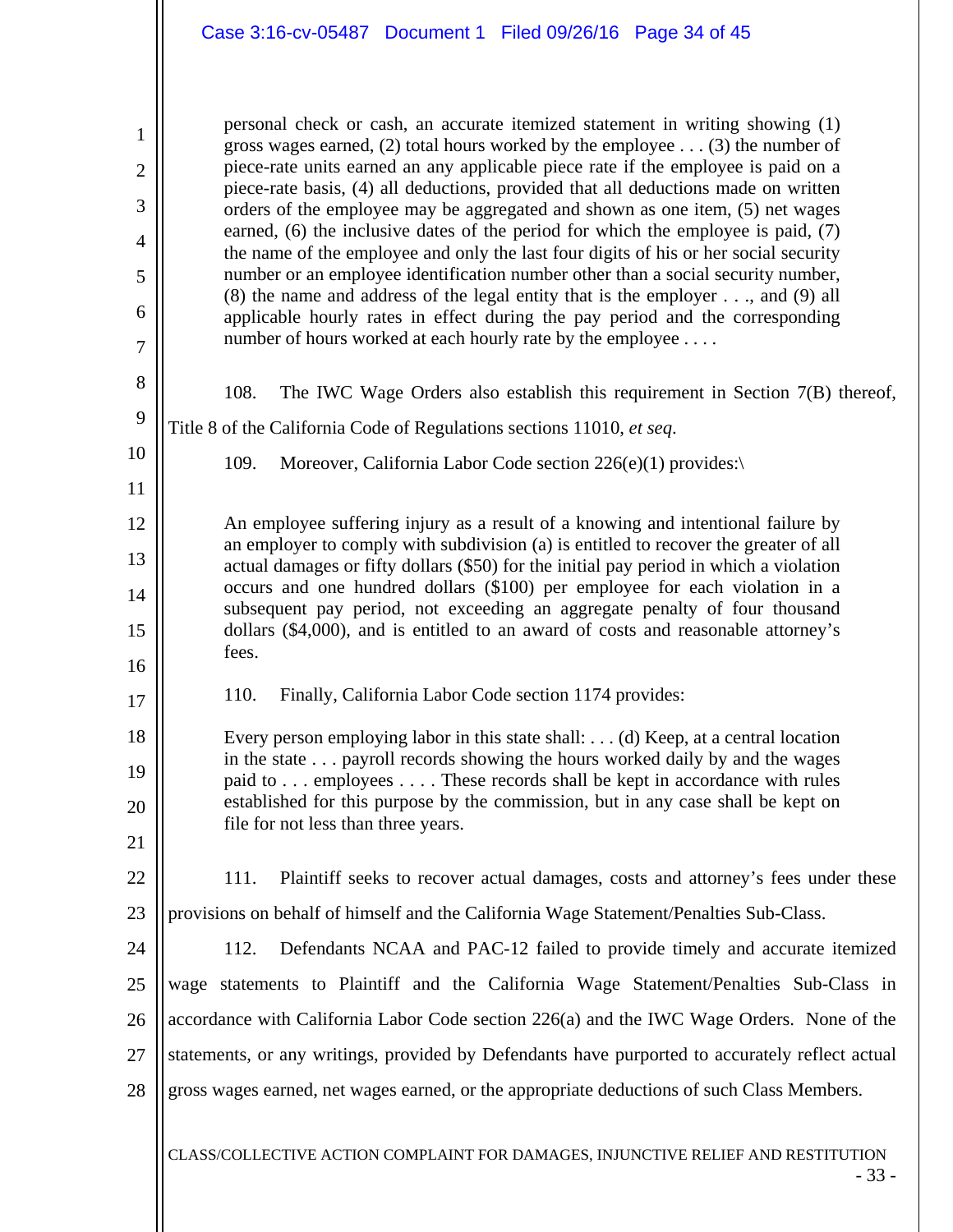1 2 3 4 113. As a direct and proximate result of Defendants' unlawful conduct, as set forth herein, Plaintiff and the California Wage Statement/Penalties Sub-Class Members have sustained damages in an amount to be established at trial, and are entitled to recover attorney's fees and costs of suit.

### **SIXTH CLAIM FOR RELIEF UNLAWFUL FAILURE TO PAY WAGES ON TERMINATION (California Class) (California Waiting Time/Penalties Sub-Class)**

9 10 11 114. Plaintiff incorporates in this claim for relief each and every allegation of the preceding paragraphs 1 through 79, and 86-105, above, with the same force and effect as though fully set forth herein.

115. California Labor Code section 203 provides that:

If an employer willfully fails to pay, without abatement or reduction, in accordance with Sections 201, 201.3, 201.5, 201.9, 202, and 205.5, any wages of an employee who is discharged or who quits, the wages of the employee shall continue as a penalty from the due date thereof at the same rate until paid or until an action thereby is commenced; but the wages shall not continue for more than 30 days.

17 18 19 20 21 22 116. Plaintiff and other California Waiting Time/Penalties Sub-Class Members were employed by Defendants NCAA and PAC-12 during the class period and were thereafter terminated or resigned from their positions, yet they were not paid all wages due and owing, including, but not limited to, premium/overtime wages, upon said termination or within seventytwo (72) hours of said resignation and/or termination of employment therefrom. Said nonpayment was the direct and proximate result of a willful refusal to do so by Defendants.

23 24

5

6

7

8

12

13

14

15

16

117. More than thirty (30) days has elapsed since Plaintiff and the California Waiting Time/Penalties Sub-Class Members were terminated and/or resigned from Defendants' employ.

- 25
- 26 27

28

118. As a direct and proximate result of Defendants' willful conduct in failing to pay said Class Members for all hours worked, Plaintiff and the California Waiting Time/Penalties Sub-Class Members are entitled to recover "waiting time" penalties of thirty days' wages pursuant to California Labor Code section 203, in an amount to be established at trial, together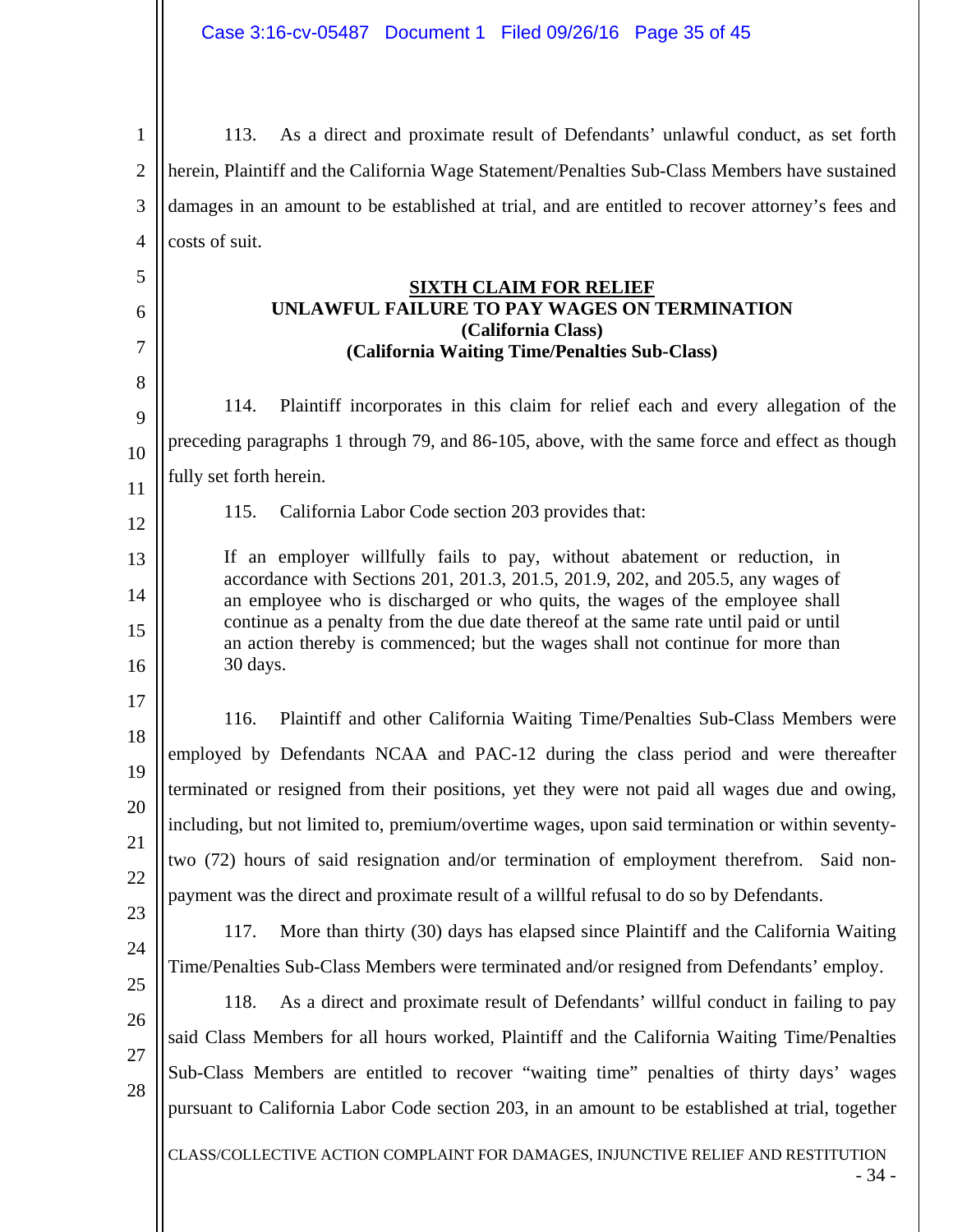1 with interest thereon and attorney's fees and costs.

# **SEVENTH CLAIM FOR RELIEF UNLAWFUL UNDERPAYMENT OF WAGES (California Class) (California Underpayment Sub-Class)**

5 6 7 119. Plaintiff incorporates in this claim for relief each and every allegation of the preceding paragraphs 1 through 79, and 86-105, above, with the same force and effect as though fully set forth herein.

8 9 10 11 120. At all times during the California Class Period, the applicable California Labor, Code of Regulations and IWC Wage Orders referenced herein applied to Plaintiff's and the California Underpayment Sub-Class Members' employment as regulated and controlled by Defendants NCAA and PAC-12.

12 13 14 15 121. During the Class Period, Defendants NCAA and PAC-12 underpaid Plaintiff and California Underpayment Sub-Class Members during applicable pay periods by failing to pay them overtime wages and required minimum wages due under the California Labor Code and the FLSA as hereinabove alleged.

16 17 18 19 20 21 122. Section 558(a)(1) of the California Labor Code provides that for the initial violation by Defendants NCAA and PAC-12 of underpaying Plaintiff and the California Underpayment Sub-Class Members in a pay period, Defendants (or either of them) shall pay to Plaintiff and the California Underpayment Sub-Class Members fifty dollars (\$50) as a civil penalty for each underpaid employee for each pay period to which the employee was underpaid in addition to any amount sufficient to recover underpaid wages;

- 22 23 24 25 26 27 123. Section 558(a)(2) of the California Labor Code provides that for each subsequent violation by Defendant NCAA and PAC-12 of underpaying Plaintiff and the California Underpayment Sub-Class Members in a pay period, Defendants (or either of them) shall pay to Plaintiff and the California Underpayment Sub-Class Members one-hundred dollars (\$100) as a civil penalty for each underpaid employee for each pay period to which the employee was underpaid in addition to any amount sufficient to recover underpaid wages;
- 28

2

3

4

124. By failing to fully compensate Plaintiff and the Underpayment Sub-California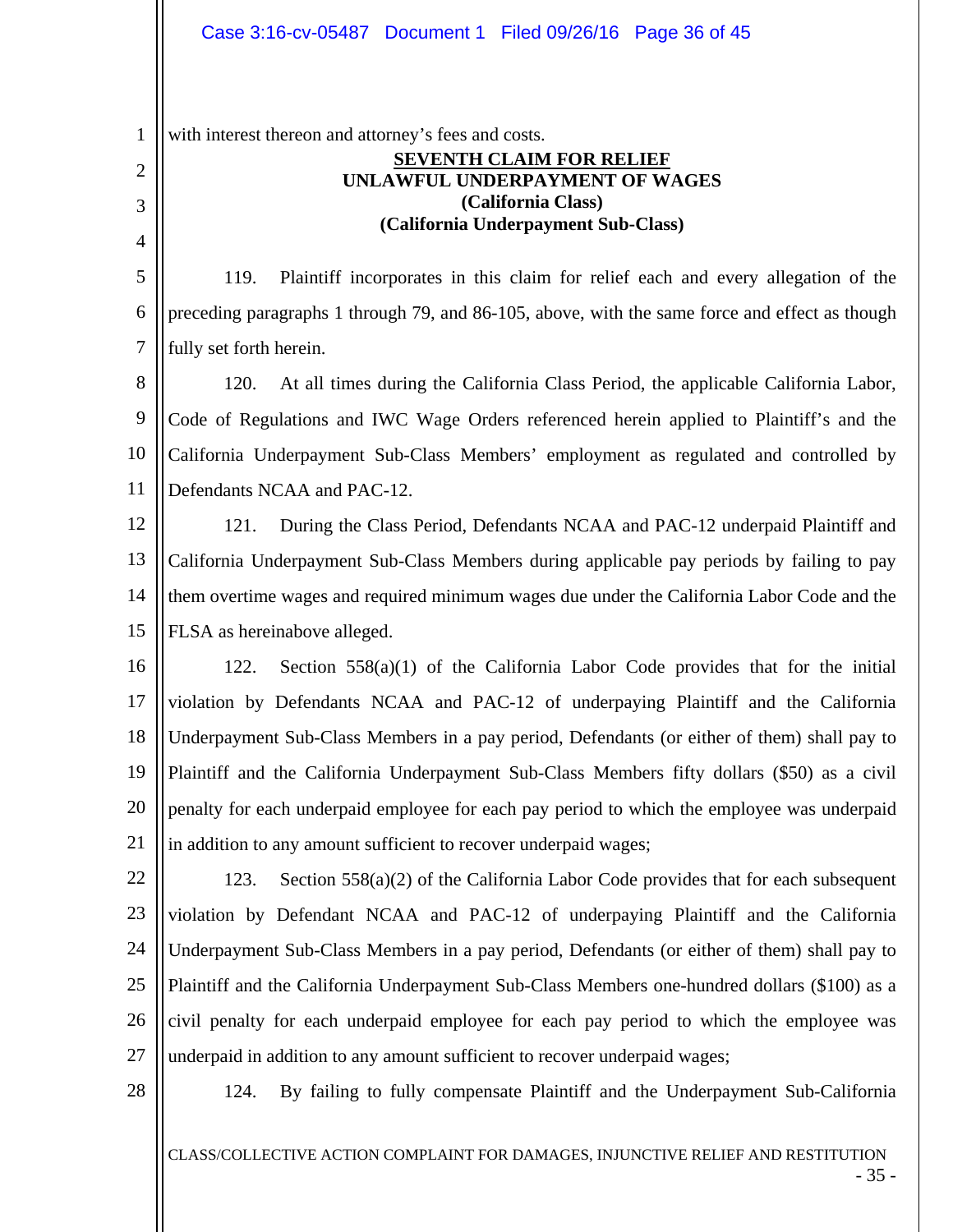1 2 3 Class Members for the wages that they earned, Defendants NCAA and PAC-12 violated the California Labor Code provisions cited hereinabove, as well as various Industrial Welfare Commission Wage Orders.

### **EIGHTH CLAIM FOR RELIEF UNLAWFUL UNTIMELY PAYMENT OF WAGES (California Class) (California Untimely Payment/Penalties Sub-Class)**

7 8 9 125. Plaintiff incorporates in this claim for relief each and every allegation of the preceding paragraphs 1 through 79 and 86-105, above, with the same force and effect as though fully set forth herein.

10 11 12 13 126. At all times during the California Class Period, the applicable California Labor, Code of Regulations and IWC Wage Orders referenced herein applied to Plaintiff's and the California Untimely Payment/Penalties Sub-Class Members' employment as regulated and controlled by Defendants NCAA and PAC-12.

14 15 16 17 18 127. During the Class Period, Defendants NCAA and PAC-12 failed to timely pay Plaintiff and the Untimely Payment/Penalties Sub-California Class Members during applicable pay periods by failing to comply with applicable time requirements for the payment of wages established for overtime wages and required minimum wages which were due to be paid under the California Labor Code as hereinabove alleged.

19 20

21

22

23

24

25

26

27

28

4

5

6

128. Under the California Labor Code, earned wages are required to be timely paid. In particular, Section 204(a) of the California Labor Code provides for the payment of regular wages as follows:

All wages, other than those mentioned in Section 201 [wages due upon discharge or layoff], 201.3 [temporary service employment], 202 [wages due upon resignation], 204.1 [commission wages of vehicle dealer employees], or 204.2 [executive, administrative, and professional employees], earned by any person in any employment are due and payable twice during each calendar month, on days designated in advance by the employer as the regular pay days. Labor performed between the 1st and 15th days, inclusive, of any calendar month, shall be paid for between the 16th and the 26th day of the month during which the labor was performed, and labor performed between the 16th and the last day, inclusive, of any calendar month, shall be paid for between the 1st and 10th day of the following month.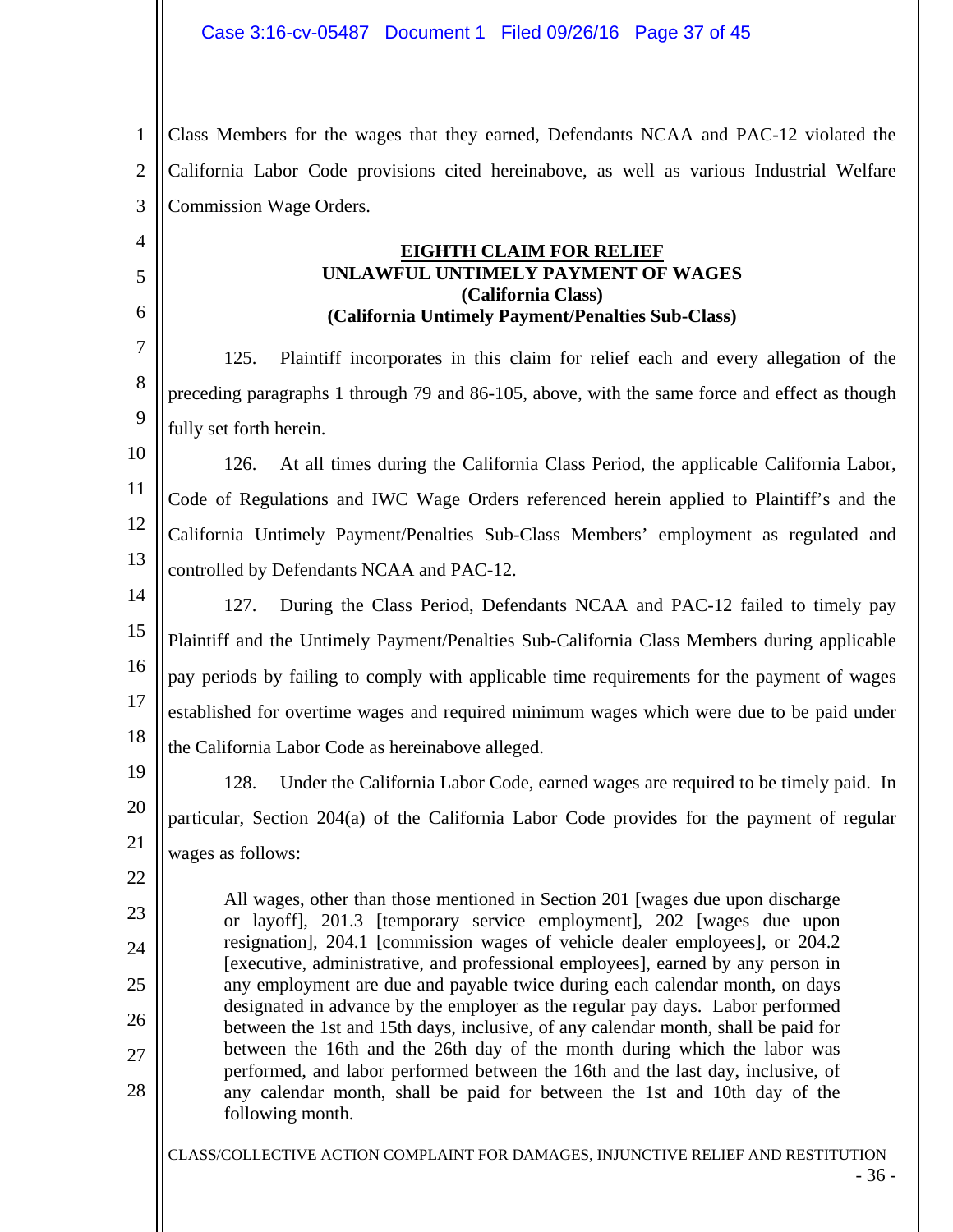CLASS/COLLECTIVE ACTION COMPLAINT FOR DAMAGES, INJUNCTIVE RELIEF AND RESTITUTION - 37 - 1 2 3 4 5 6 7 8 9 10 11 12 13 14 15 16 17 18 19 20 21 22 23 24 25 26 27 28 129. In the case of the payment of overtime wages, section 204(b)(1) further provides: "Notwithstanding any other provision of this section, all wages earned for labor in excess of the normal work period shall be paid no later than the payday for the next regular payroll period." 130. As a general matter, "[t]he requirements of this section [204] shall be deemed satisfied by the payment of wages for weekly, biweekly, or semimonthly payroll if the wages are paid not more than seven days following the close of the payroll period." California Labor Code  $§$  204(d). 131. Defendants NCAA and PAC-12 during the Class Period did not pay Plaintiff and the California Untimely Payment/Penalties Sub-Class Members regular wages in compliance with the time requirements of California Labor Code section 204(a), and did not pay Plaintiff and the California Untimely Payment/Penalties Sub-Class Members overtime wages in compliance with the time requirements of California Labor Code section 204(d). **NINTH CLAIM FOR RELIEF PRIVATE ATTORNEYS GENERAL ACT (California Class) (California Untimely Payment/Penalties Sub-Class)**  132. Plaintiff incorporates in this claim for relief each and every allegation of the preceding paragraphs 1 through 80, 86-90 and 98-131, above, with the same force and effect as though fully set forth herein. 133. Plaintiff and the California Untimely Payment/Penalties Sub-Class Members are aggrieved employed as defined in California Labor Code section 2699(a) 134. Defendants NCAA and PAC-12 committed violations of the California Labor Code against Plaintiff and the California Untimely Payment/Penalties Sub-Class Members by, among other things, failing to pay regular wages and overtime wages in compliance with the time requirements of California Labor Code section 204 as previously alleged. 135. Labor Code section 2699(f) provides: For all provisions of this code except those for which a civil penalty is specifically provided, there is established a civil penalty for a violation of these provisions, as follows: (1) If, at the time of the alleged violation, the person does not employ one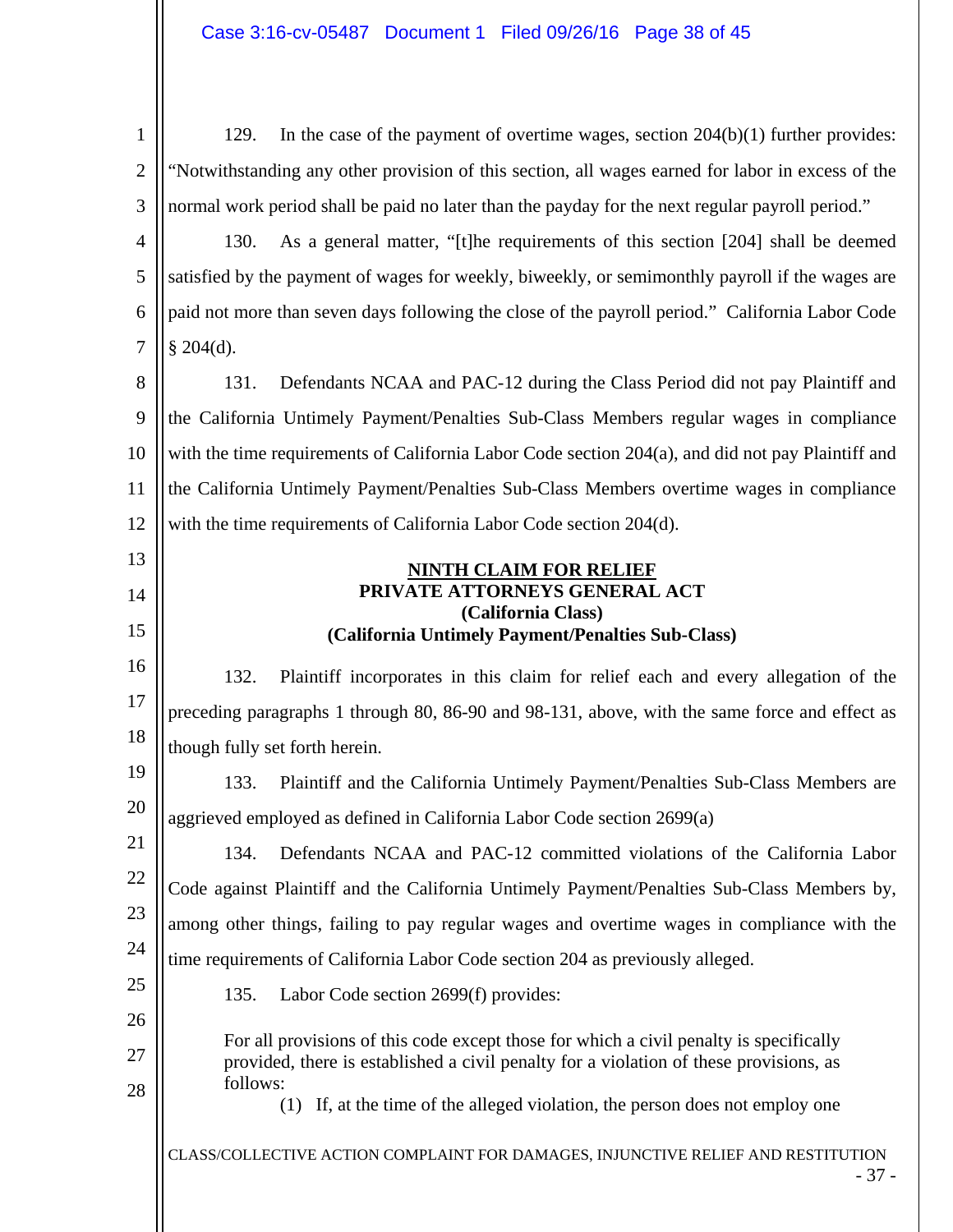# Case 3:16-cv-05487 Document 1 Filed 09/26/16 Page 39 of 45

or more employees, the civil penalty is five hundred dollars (\$500).

(2) If, at the time of the alleged violation, the person employs one or more employees, the civil penalty is one hundred dollars (\$100) for each aggrieved employee per pay period for the initial violation and two hundred dollars (\$200) for each aggrieved employee per pay period for each subsequent violation.

5 6 7 8 9 10 11 136. Pursuant to Labor Code section 2699.3(a), prior to the filing of this complaint, Plaintiff on behalf of himself and the California Untimely Payment/Penalties Sub-Class Members gave written notice by online filing on July 20, 2016 with the Labor and Workforce Development Agency ("LWDA"), and by certified mail postmarked July 11, 2016 to the LWDA and Defendants NCAA and PAC-12 of the specific provisions of the Labor Code alleged to have been violated, including the facts and theories to support the alleged violations. The required filing fee of \$75 was duly paid by Plaintiff to LWDA.

12

13

17

18

19

1

2

3

4

137. The LWDA did not provide notice within 65 calendar days of the July 20, 2016 online filing of the foregoing written notice that it intended to investigate the alleged violations.

14 15 16 138. Plaintiff on behalf of himself and the California Class Members requests that Defendants NCAA and PAC-12 be ordered to pay all applicable penalties as authorized by California Labor Code section 2699.

### **TENTH CLAIM FOR RELIEF UNFAIR BUSINESS PRACTICES (California Class) (California Unfair Practices Sub-Class)**

20 21 22 139. Plaintiff incorporates in this claim for relief each and every allegation of the preceding paragraphs 1 through 138, above, with the same force and effect as though fully set forth herein.

23 24 25 26 140. Plaintiff further brings this claim for relief seeking equitable and statutory relief to stop the misconduct of Defendants NCAA and PAC-12, as complained of herein, and to seek restitution from Defendants of the amounts they have acquired through the unfair, unlawful and fraudulent business practices described herein.

27 28 141. California Labor Code section 90.5(a) articulates the public policy of this State to vigorously enforce minimum labor standards, including the requirement to pay overtime.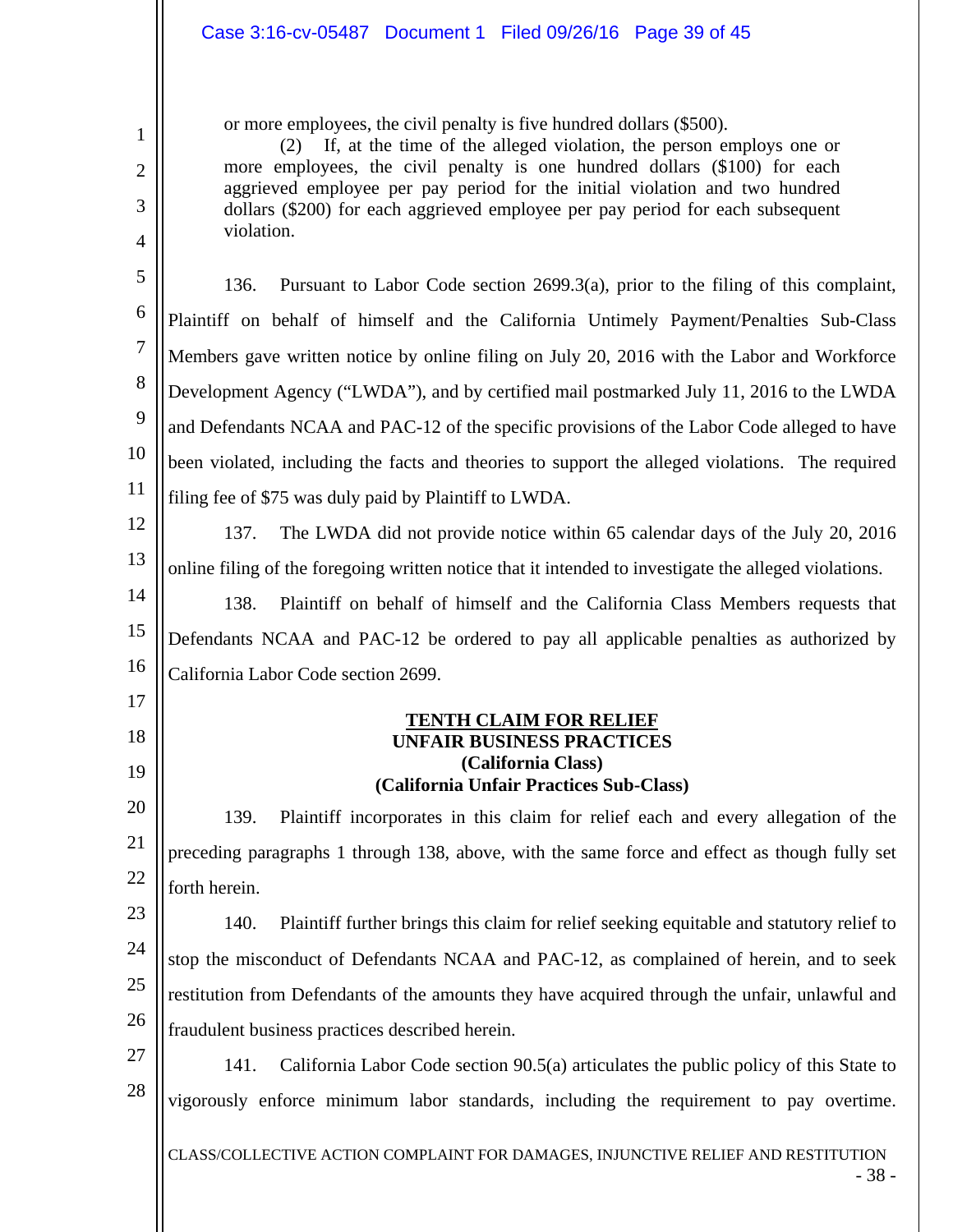1 2 Through the wrongful and illegal conduct alleged herein, Defendants have acted contrary to the public policy of this State.

3 4 5 6 142. As a result of Defendants' violations of the California Unfair Competition Law ("UCL"), California Business & Professions Code sections 17200, *et seq*., they have unjustly enriched themselves at the expense of Plaintiff, the members of the California Unfair Practices Sub-Class, and the general public.

7 8 9 143. To prevent this unjust enrichment, Defendants NCAA and PAC-12 should be required to disgorge their illegal gains and should be required to make restitution to the members of the California Unfair Practices Sub-Class.

10 11 12 13 14 144. Plaintiff and the members of the California Unfair Practices Sub-Class also request that this Court enter such orders or judgment as may be necessary to restore to any person in interest any money which may have been acquired by means of such unfair practices, as provided in the UCL, California Business & Professions Code § 17203, and for such other relief as set forth below.

15 16 145. Plaintiff is a "person" within the meaning of California Business & Professions Code section 17204 and has standing to bring this claim for injunctive and equitable relief.

17 18 19 20 146. Injunctive relief is necessary to prevent Defendants NCAA and PAC-12 from continuing to engage in unfair business practices, as alleged herein. Defendants and persons acting in concert with them, have done, or are now doing, and will continue to do or cause to be done, the above-described illegal acts unless restrained or enjoined by the Court.

21 22 23 24 25 147. The conduct of Defendants NCAA and PAC-12 and their agents, as alleged herein, has been and continues to be deleterious to Plaintiff, the members of the California Unfair Practices Sub-Class, and the general public. By this action, Plaintiff seeks to enforce important rights affecting the public interest within the meaning of California Code of Civil Procedure section 1021.5.

26 27 28 148. Pursuant to California Business & Professions Code section 17203, Plaintiff, on behalf of himself and all current and former members of the California Unfair Practices Sub-Class, requests injunctive relief, restitution and/or disgorgement of all sums obtained by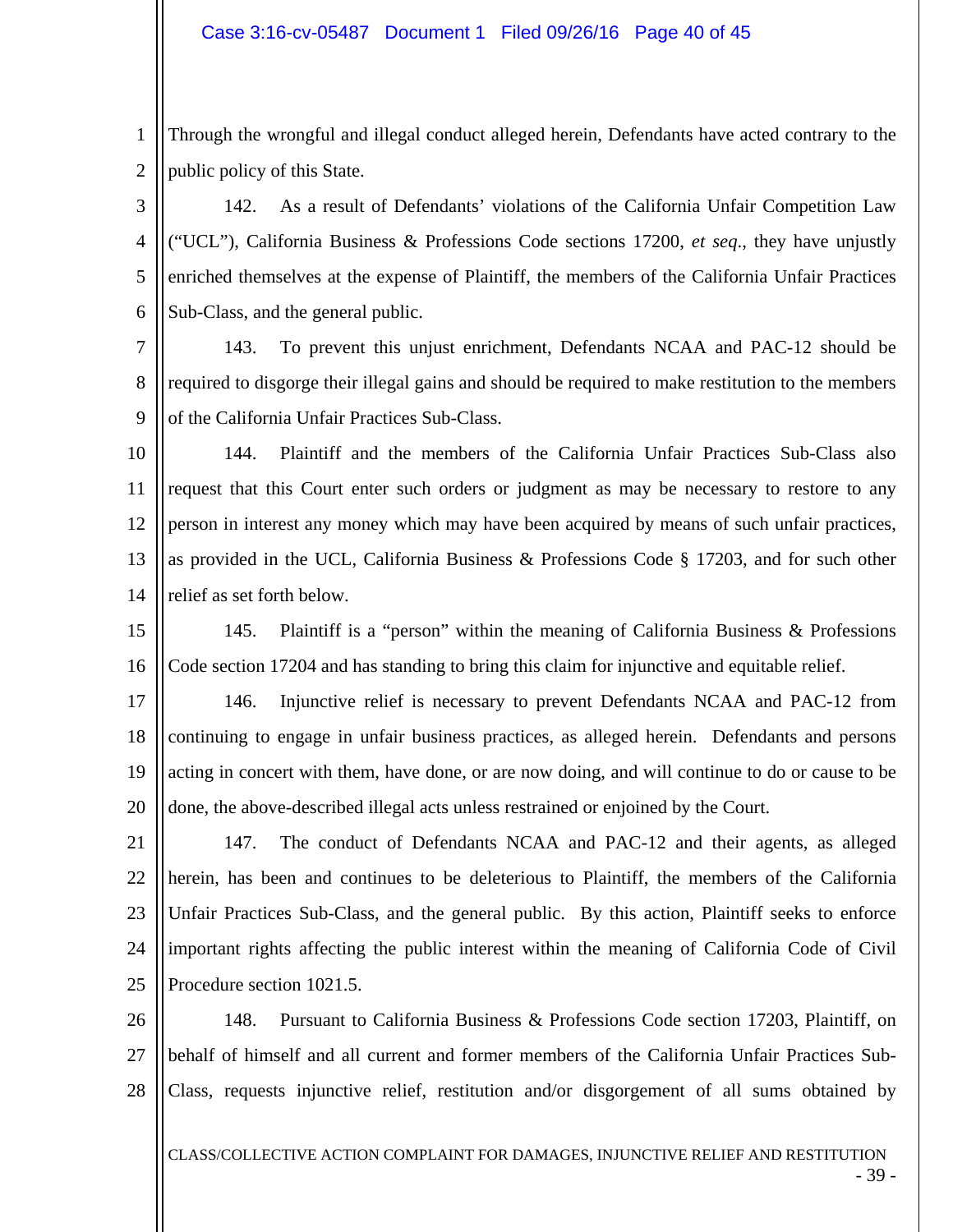1 Defendants in violation of California Business & Professions Code sections 17200, *et seq*.

2

3

4

5

6

7

8

149. The conduct of Defendants, as alleged herein, constitutes an unfair, unlawful and/or fraudulent business practice, as set forth in California Business & Professions Code sections 17200-17208. Specifically, Defendants conduct business activities while failing to comply with the legal mandates cited herein.

### **RELIEF SOUGHT**

 WHEREFORE, Plaintiff, on behalf of himself and the Classes, prays for judgment and the following specific relief against Defendants NCAA and the PAC-12 as follows:

9 10 11 A. That the Court declare, adjudge and decree that this action is a proper class/collective action and certify the proposed FLSA Class, the California Class and all other appropriate subclasses under Fed. R. Civ. P. 23 and/or 29 U.S.C. § 216;

12 13 14 B. That the Court declare, adjudge and decree that Plaintiff and his counsel are appointed to represent the FLSA Class, the California Class and/or any other appropriate subclasses under Fed. R. Civ. P. 23 and/or 29 U.S.C. § 216;

15 16 17 C. That the Court declare, adjudge and decree that Plaintiff and the FLSA Class Members were jointly employed by Defendant NCAA, and that Plaintiff and the California Class Members were jointly employed by Defendants NCAA and PAC-12.

18 19 20 D. That the Court declare, adjudge and decree that Defendants NCAA and PAC-12 willfully violated the overtime provisions of the FLSA, the California Labor Code and the Industrial Wage Commission Orders to Plaintiff and the Classes;

21 22 23 E. That the Court declare, adjudge and decree that Defendants NCAA and PAC-12 willfully violated their legal duties to pay overtime under the FLSA, the California Labor Code and the IWC Wage Orders;

24 25 26 27 28 F. That the Court declare, adjudge and decree that: (a) Plaintiff and the FLSA Class Members were at all times during the Class Periods, and are, entitled to be paid overtime for work beyond forty (40) hours in a week; and (b) the amounts to which Plaintiff and the FLSA Class Members are entitled is to be doubled as liquidated damages and awarded thereto, pursuant to 29 U.S.C. § 216(b);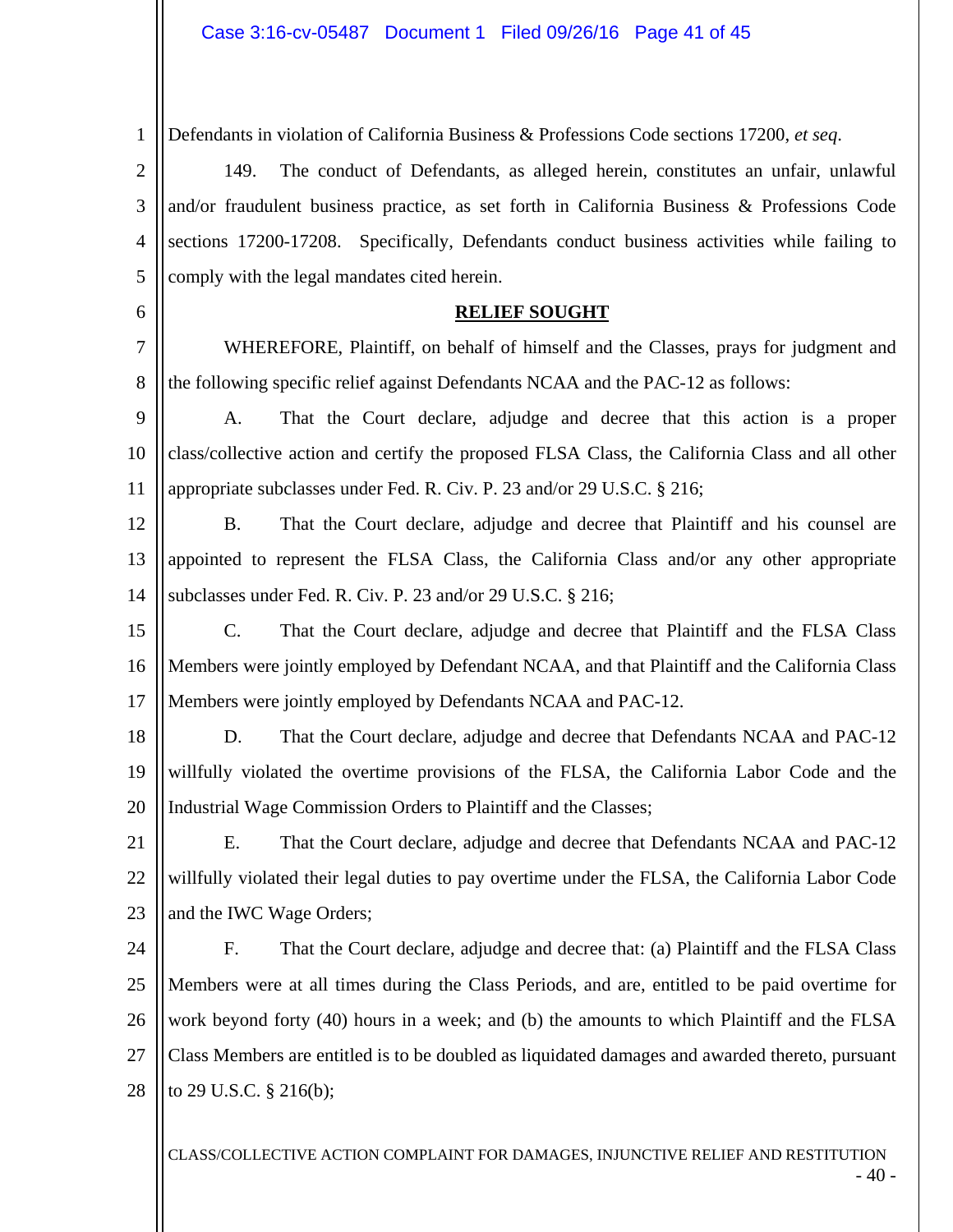1 2 3 4 G. That the Court declare, adjudge and decree that: (a) Plaintiff and the California Wage Sub-Class Members were at all times during the Class Periods, and are, entitled to be paid for overtime work beyond eight (8) hours in a day and forty (40) hours in a week and were entitled to be paid additional premium pay for a seventh consecutive day of work;

5 6 7 8 H. That the Court declare, adjudge and decree that Defendants NCAA and PAC-12 violated their legal duties to pay Plaintiff and the FLSA Class and California Wage Sub-Class Members required minimum wage payments under the FLSA, the California Labor Code and the IWC Wage Orders;

9 10 11 I. That the Court declare, adjudge and decree that the amounts to which Plaintiff and the FLSA Class Members are entitled to for required minimum wage payments be doubled as liquidated damages and awarded thereto, pursuant to 29 U.S.C. § 216(b);

12

13

J. That the Court declare, adjudge and decree that the amounts to which Plaintiff and the California Wage Sub-Class Members are entitled to for required minimum wage payments be doubled as liquidated damages and awarded thereto, pursuant to California Labor section 1194.2;

14

15 16 17 18 19 20 K. That the Court declare, adjudge and decree that for the initial violation of underpaying Plaintiff and the California Underpayment Sub-Class Members in a pay period Defendants NCAA and PAC-12 shall pay to Plaintiff and the California Class Members fifty dollars (\$50) as a civil penalty for each underpaid employee for each pay period to which the employee was underpaid in addition to any amount sufficient to recover underpaid wages, pursuant to California Labor Code section 558(a)(1);

21 22 23 24 25 26 L. That the Court declare, adjudge and decree that for each subsequent violation of underpaying Plaintiff and the California Underpayment Sub-Class Members in a pay period Defendants NCAA and PAC-12 shall pay to Plaintiff and the appropriate California Sub-Class Members one-hundred dollars (\$100) as a civil penalty for each underpaid employee for each pay period to which the employee was underpaid in addition to any amount sufficient to recover underpaid wages, pursuant to California Labor Code section 558(a)(2);

27 28 M. That the Court declare, adjudge and decree that Defendants NCAA and PAC-12 violated the record keeping provisions of California Labor Code sections 226(a) and 1174(d) and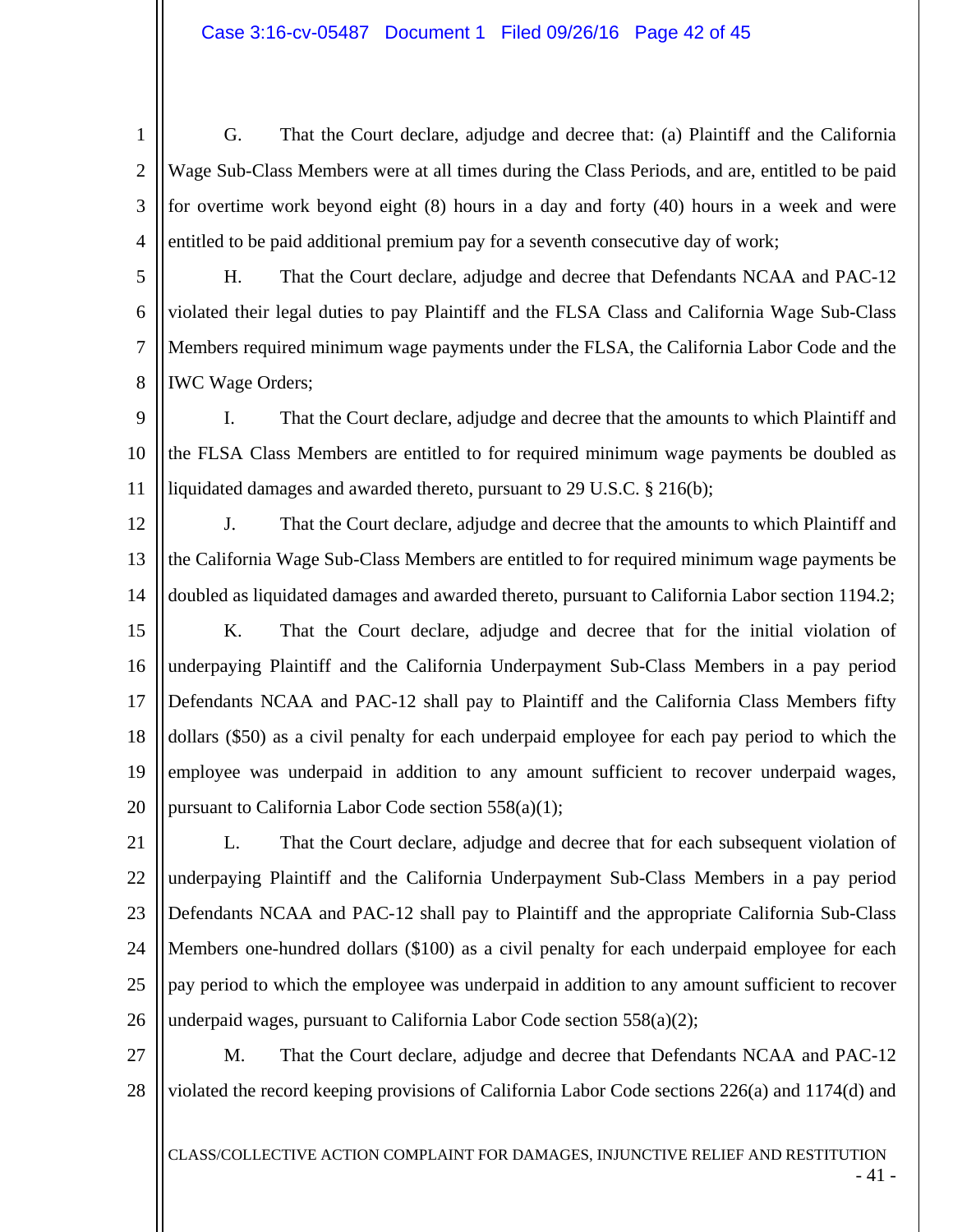1 2 3 section 7 of the IWC Wage Orders as to Plaintiff and the California Wage Statement/Penalties Sub-Class, and willfully failed to provide accurate semi-monthly itemized wage statements thereto;

4 5 6 7 8 9 10 11 12 N. That the Court, upon finding that Defendants NCAA and PAC-12 violated the record keeping provisions of California Labor Code sections 226(a) and 1174(d) and section 7 of the IWC Wage Orders as to Plaintiff and the California Wage Statement/Penalties Sub-Class, and willfully failed to provide accurate semi-monthly itemized wage statements thereto, further order Defendants to pay as to Plaintiff and each California Wage Statement/Penalties Sub-Class Member the greater of all actual damages or fifty dollars (\$50) for the initial pay period in which a violation occurs and one hundred dollars (\$100) per employee for each violation in a subsequent pay period, not exceeding an aggregate penalty of four thousand dollars (\$4,000), separately to Plaintiff and each California Wage Statement/Penalties Sub-Class Member;

13 14 15 16 O. That the Court declare, adjudge and decree that Defendants NCAA and PAC-12 violated California Labor Code section 203 by willfully failing to pay all compensation owed at the time of termination of the employment of Plaintiff and other terminated California Waiting Time/Penalties Sub-Class Members;

17 18 19 20 P. That the Court declare, adjudge and decree that Defendants NCAA and PAC-12, by failing to timely pay wages to Plaintiff and the California Untimely Payment/Penalties Sub-Class Members in accordance with California Labor Code section 204 be ordered to pay all applicable penalties as authorized by California Labor Code section 2699.

21 22 23 24 25 26 27 28 Q. That the Court declare, adjudge and decree that Defendants NCAA and PAC-12 violated California Business & Professions Code sections 17200, *et seq*. by failing to pay Plaintiff and the California Unfair Practices Sub-Class Members overtime compensation, failing to pay Plaintiff and the California Unfair Practices Sub-Class Members the required minimum wage payments, failing to pay Plaintiff and California Unfair Practices Sub-Class Members all wages due on termination, failing to provide Plaintiff and California Unfair Practices Sub-Class Members with accurate itemized wage statements, and/or by violating other provisions of the California Labor Code and the FLSA;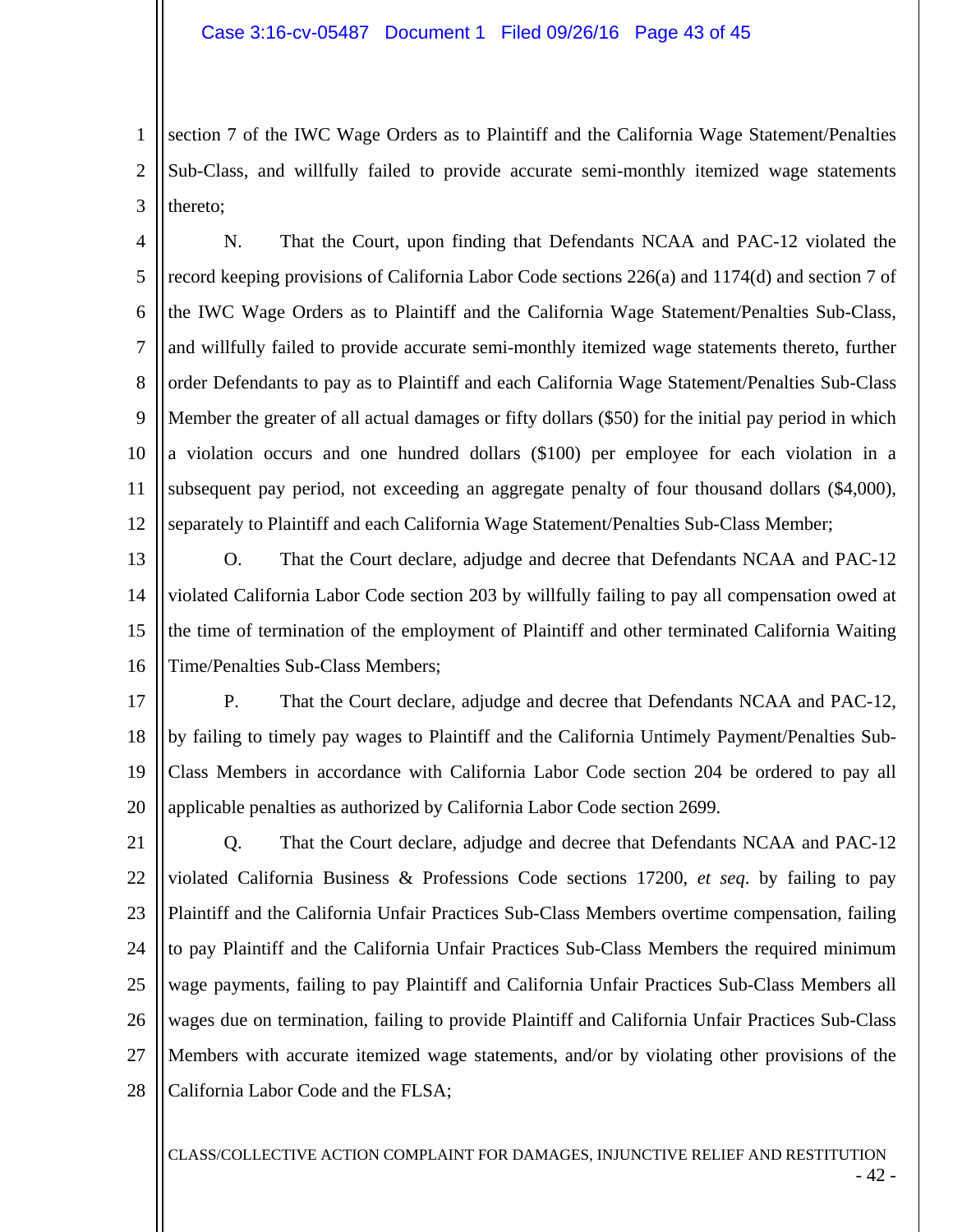1 2 3 4 R. That the Court make an award to Plaintiff, the FLSA Class and the California Wage Sub-Class of damages and/or restitution for the amount of unpaid overtime compensation and required minimum wage payments, including interest thereto, and penalties in an amount to be proven at trial;

5 6 7 S. That the Court order Defendants NCAA and PAC-12 to pay restitution to Plaintiff and the California Unfair Practices Sub-Class Members due to Defendants' unlawful activities, pursuant to California Business & Professions Code sections 17200-17208;

8 9 10 T. That the Court further enjoin Defendants NCAA and PAC-12, ordering them to cease and desist from unlawful activities in violation of California Business & Professions Code sections 17200, *et seq*.;

11 12 U. For interest on the amounts of any and all economic losses, at the highest prevailing legal rate;

13 14 15 V. For reasonable attorney's fees, pursuant to 29 U.S.C. § 216(b), California Labor Code sections 218.5 and 1194, California Civil Code section 1021.5, and/or California Government Code section 12965(b);

16 17 W. For an accounting to determine all monies wrongfully obtained and held by Defendants; and

18 19 X. For costs of suit and any and all such other relief as the Court deems just and proper.

# **JURY DEMAND**

Plaintiff and the Classes hereby demand trial by jury on all issues triable of right by jury.

22 23 DATED: September 26, 2016 WOLF HALDENSTEIN ADLER

20

21

24

25

26

27

28

FREEMAN & HERZ LLP

*/s/ Betsy C. Manifold* BETSY C. MANIFOLD

BETSY C. MANIFOLD RACHELE R. RICKERT MARISA C. LIVESAY BRITTANY N. DEJONG 750 B Street, Suite 2770